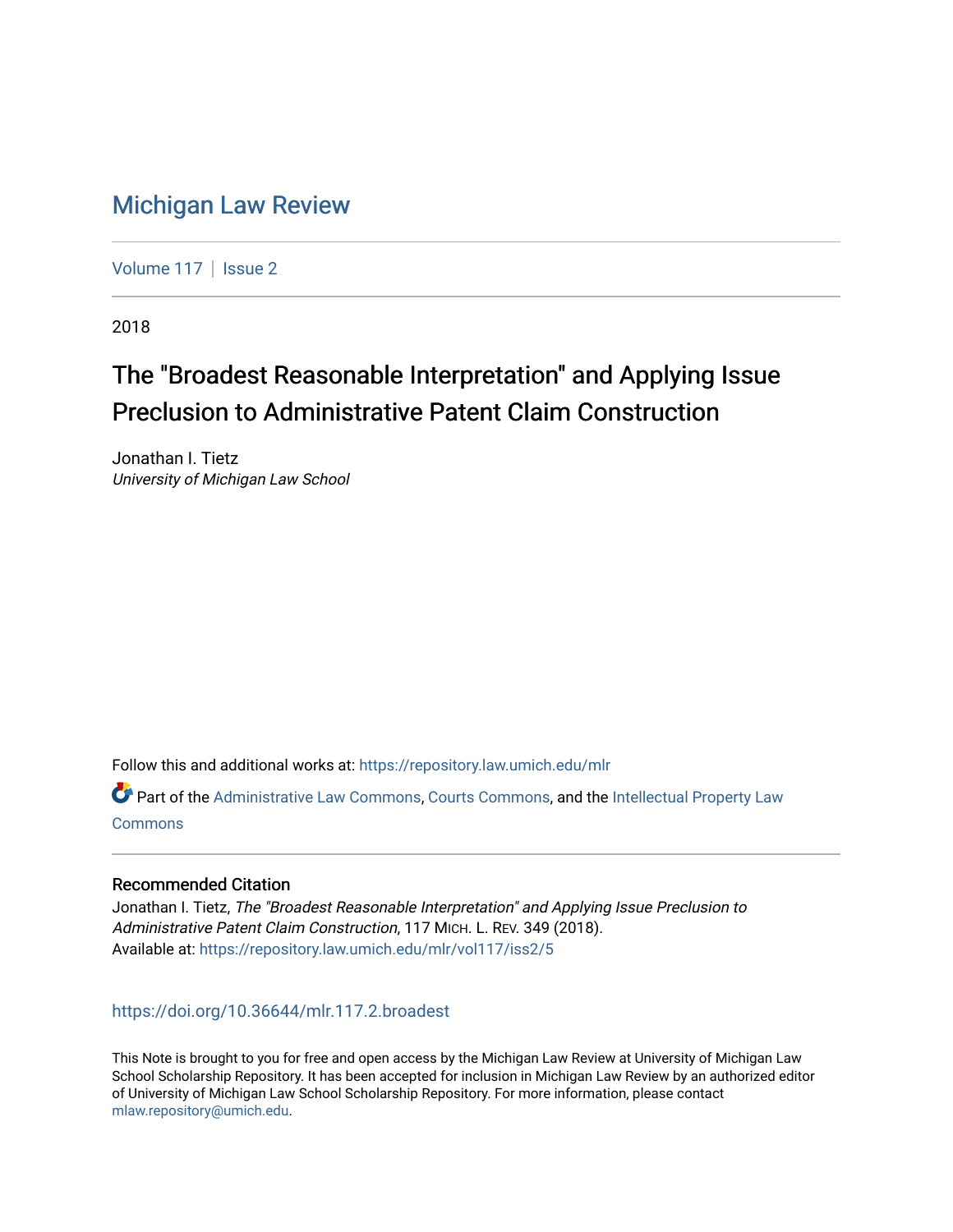## **NOTE**

## **THE "BROADEST REASONABLE INTERPRETATION" AND APPLYING ISSUE PRECLUSION TO ADMINISTRATIVE PATENT CLAIM CONSTRUCTION**

*Jonathan I. Tietz\**

*Inventions are tangible. Yet patents comprise words, and words are imprecise. Thus, disputes over patents involve a process known as "claim construction," which formally clarifies the meaning of a patent claim's words and, therefore, the scope of the underlying property right. Adversarial claim construction commonly occurs in various Article III and Article I settings, such as district courts or the Patent Trial and Appeal Board (PTAB). When these proceedings ignore each other's claim constructions, a patent's scope can become inconsistent and unpredictable. The doctrine of issue preclusion could help with this problem. The Supreme Court recently reemphasized in* B & B Hardware v. Hargis Industries *that administrative decisions can have issue preclusive effect. But district courts and the PTAB use formally different legal standards in claim construction, where the district court takes a narrower view of a patent's scope. This Note contends that a claim construction determination made by the PTAB under the "broadest reasonable interpretation" standard should, indeed, be the broadest reasonable interpretation of a claim. To facilitate uniformity and public notice, issue preclusion should be applied such that the PTAB's "broadest reasonable interpretation" is an outer interpretive bound of a patent's scope in subsequent district court litigation.*

## Table of Contents

|  |  | I. SCHRÖDINGER'S PATENT: HOW CAN A PATENT'S MEANING |                                                             |  |  |  |
|--|--|-----------------------------------------------------|-------------------------------------------------------------|--|--|--|
|  |  |                                                     |                                                             |  |  |  |
|  |  |                                                     | A. The Role of Claim Construction in Patent Law353          |  |  |  |
|  |  |                                                     | B. Policy Considerations Underlying Claim Construction  356 |  |  |  |
|  |  |                                                     |                                                             |  |  |  |

J.D. Candidate, May 2019, University of Michigan Law School. I am grateful to Professor W. Nicholson Price II for valuable substantive guidance, to Michael Abrams, Sally Gu, Ryan Marosy, and the rest of the Notes office for excellent feedback, and to Megan Brown, Patrick Kennedy, and Patrick Maroun for helpful and attentive edits.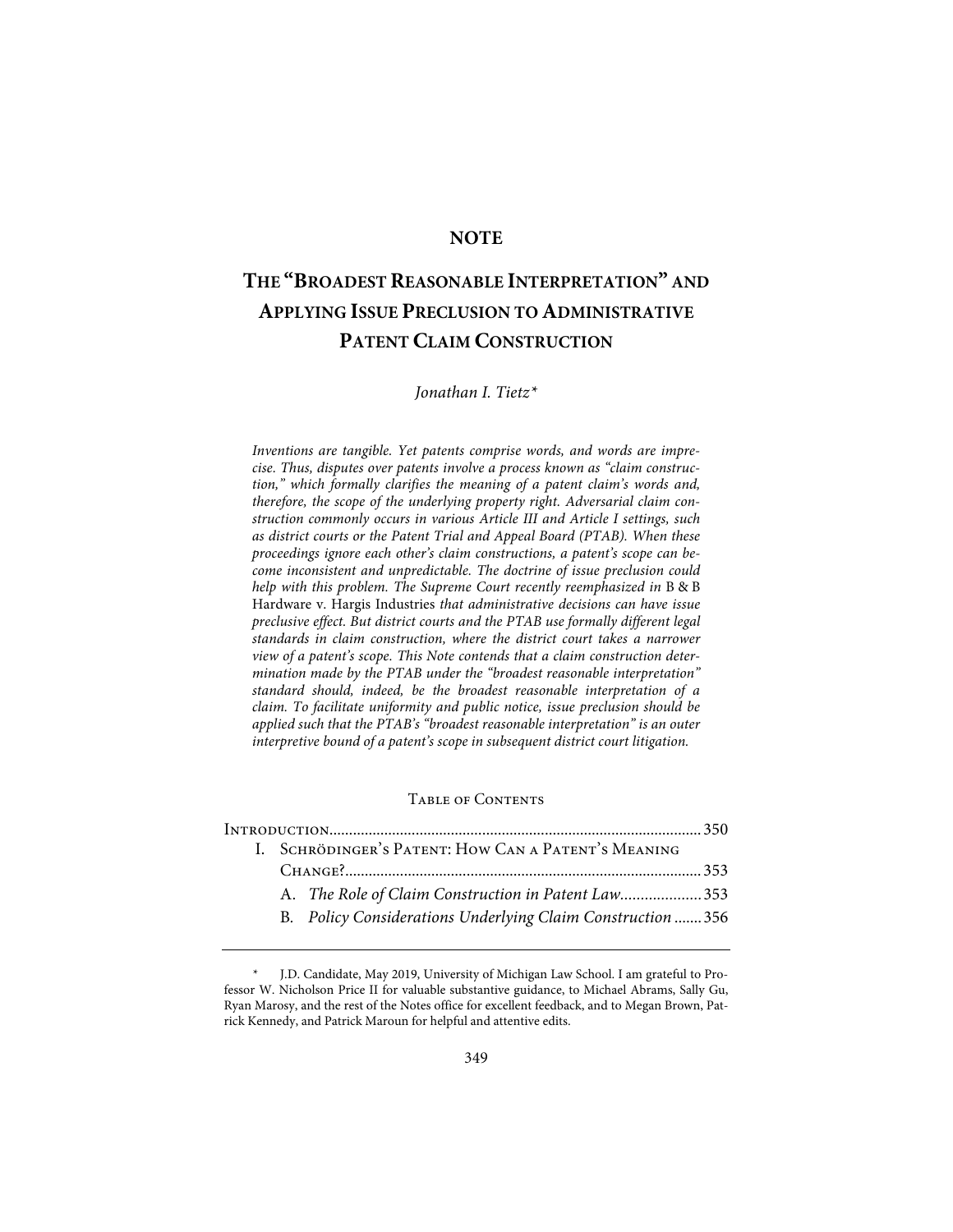| 350  |                                                      | Michigan Law Review                                          | [Vol. 117:349] |  |  |
|------|------------------------------------------------------|--------------------------------------------------------------|----------------|--|--|
|      |                                                      | C. The Changing Meaning of a Single Patent in Various        |                |  |  |
|      |                                                      |                                                              |                |  |  |
| II.  | ADMINISTRATIVE ISSUE PRECLUSION: THE B & B HARDWARE  |                                                              |                |  |  |
|      |                                                      |                                                              |                |  |  |
|      |                                                      | A. Administrative Issue Preclusion and the B & B Two-Step361 |                |  |  |
|      | <b>B.</b>                                            | The Court's Reasoning Underlying the B & B Two-Step362       |                |  |  |
|      | C.                                                   | The Court's Application of the Two-Step in B & B             |                |  |  |
|      |                                                      |                                                              |                |  |  |
| III. | APPLYING THE $B \& B$ Two-Step to CLAIM CONSTRUCTION |                                                              |                |  |  |
|      |                                                      |                                                              |                |  |  |
|      |                                                      | A. B & B Step One: No Statutory Purpose to the Contrary365   |                |  |  |
|      | B.                                                   | B & B Step Two: Ordinary Elements Could Be Satisfied369      |                |  |  |
|      |                                                      | General Application of the "Ordinary Elements"<br>1.         |                |  |  |
|      |                                                      |                                                              |                |  |  |
|      |                                                      | Differences in Procedure Do Not Warrant a<br>2.              |                |  |  |
|      |                                                      | Categorical Exception to Preclusion  372                     |                |  |  |
|      |                                                      | Identity of the Issues: A Stumbling Block? 374<br>3.         |                |  |  |
| IV.  | THE "BROADEST REASONABLE INTERPRETATION" AS A        |                                                              |                |  |  |
|      | PRECLUSIVE OUTER BOUND ON DISTRICT COURT CLAIM       |                                                              |                |  |  |
|      |                                                      |                                                              |                |  |  |
|      |                                                      | A. Wholesale Issue Preclusion as to Claim Construction Is    |                |  |  |
|      |                                                      |                                                              |                |  |  |
|      |                                                      | B. An Outer-Bounds Preclusion Theory: Embracing the          |                |  |  |
|      |                                                      | Differences Between the BRI and Phillips Standards  380      |                |  |  |
|      |                                                      |                                                              |                |  |  |

## **INTRODUCTION**

The archetypical invention is a specific, tangible thing: an antibacterial chemical compound, a wine opener, a self-driving robot, a steam engine.<sup>1</sup> But the patents that protect inventions are intangible and abstract<sup>2</sup>reducing a physical thing to words creates uncertainty. The law endeavors to make the scope of patents reasonably certain, but this is difficult because

<sup>1.</sup> *See* 35 U.S.C. § 101 (2012); MPEP § 2106 (9th ed. Rev. 08.2017, Jan. 2018).

<sup>2.</sup> *See* Festo Corp. v. Shoketsu Kinzoku Kogyo Kabushiki Co., 535 U.S. 722, 731 (2002) ("An invention exists most importantly as a tangible structure or a series of drawings. A verbal portrayal is usually an afterthought written to satisfy the requirements of patent law. . . . Things are not made for the sake of words, but words for things." (quoting Autogiro Co. of Am. v. United States, 384 F.2d 391, 397 (Ct. Cl. 1967)).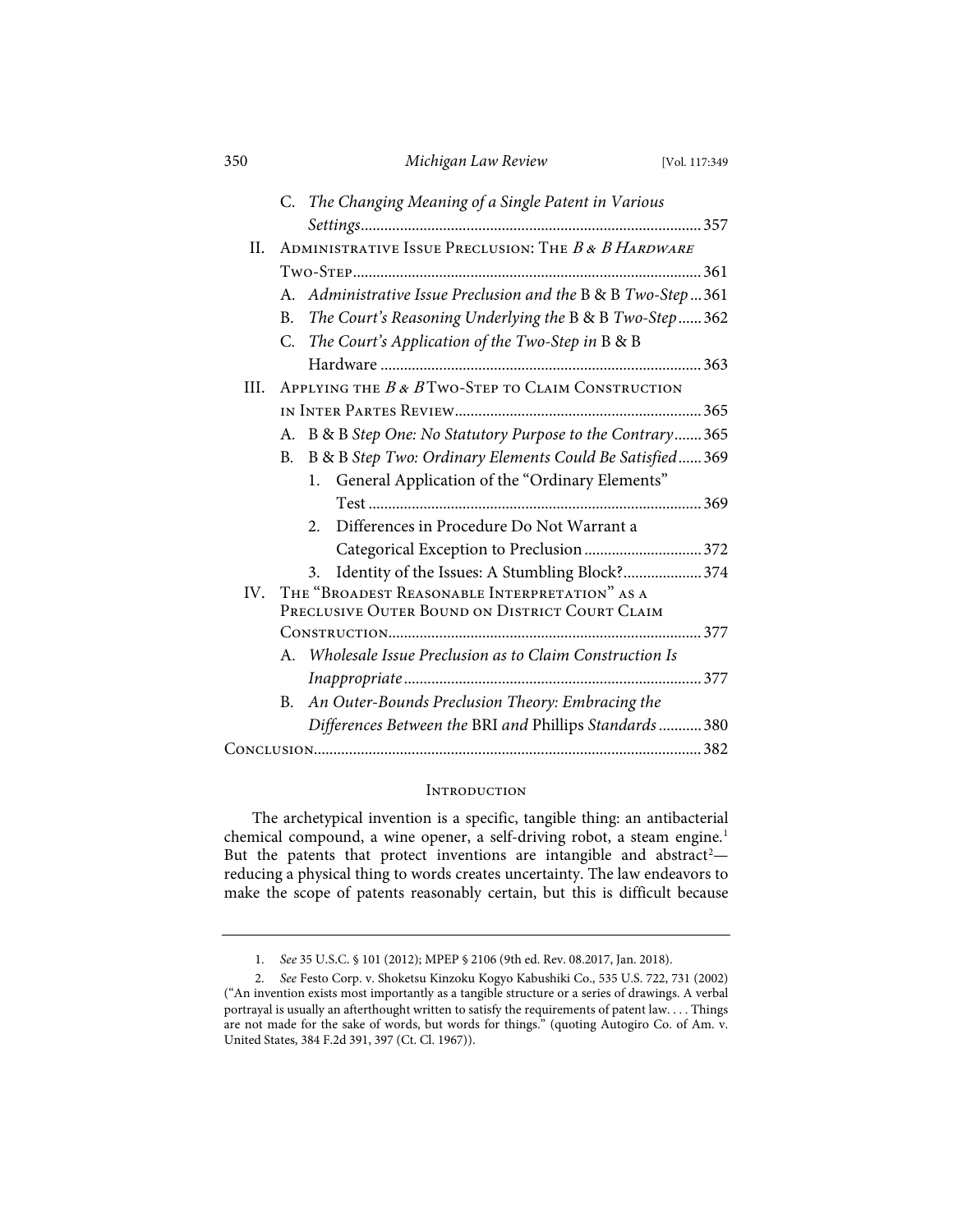language is unavoidably imprecise. Even with an established evidentiary hierarchy, a settled interpretive procedure, and a body of case law governing interpretive principles, there is room to disagree. At nearly every patentrelated proceeding, an adjudicating body must determine what exactly the patent in question means.

Yet patent infringement is a strict-liability offense: it is more or less irrelevant whether an infringer knows ex ante the precise scope of a patent's protectable subject matter.3 This scope is fuzzy, and it can vary across time, space, legal doctrine, and branch of the government. Ultimately, liability can turn on what seem like minutiae.

To add to the confusion, a patent might be held invalid in one setting and valid in another—for instance, the Patent Trial and Appeal Board (PTAB) might find a patent invalid in one action while the International Trade Commission (ITC), in a second action, simultaneously finds it not only valid but infringed.<sup>4</sup> Paul Gugliuzza calls these "Schrödinger['s] patents,"<sup>5</sup> evoking the famous quantum-mechanics thought experiment involving a simultaneously alive-and-dead cat.<sup>6</sup> But there are other troubling opportunities for inconsistency beyond this extreme. For instance, a patent owner might ask a court to construe the scope of a patent narrowly when the validity of the patent is in question, so as to discourage the court from finding impermissible (unpatentable) overlap with inventions already in the public domain.7 The same patent owner might then argue for a broad construction when suing for infringement, hoping to expand the scope of protection.<sup>8</sup> This might make strategic sense for a patent owner, $9$  but it is worrisome when considering that a patent is meant to involve a fair trade of limited exclusivity (for the patentee) for disclosure of something useful (for society).10 That bargain is frustrated when the actual scope of a patent varies by the day and by the courtroom.

- 8. *See id.*
- 9. *See id.*

<sup>3.</sup> Direct infringement, that is. *See* Commil USA, LLC v. Cisco Sys., Inc., 135 S. Ct. 1920, 1926 (2015) ("Direct infringement is a strict-liability offense."). Induced infringement does contain a scienter requirement, but this concerns only the existence of the patent, not the validity of its claims. *See id.* at 1928–30.

<sup>4.</sup> *See infra* notes 79–82 and accompanying text.

<sup>5.</sup> Paul R. Gugliuzza, *(In)valid Patents*, 92 Notre Dame L. Rev. 271, 272–73, 330 (2016).

<sup>6.</sup> E. Schrödinger, *Die gegenwärtige Situation in der Quantenmechanik [The Current Situation in Quantum Mechanics],* 23 Naturwissenschaften 807, 812 (1935); *see also Schrödinger's Cat*, Simple Eng. Wikipedia, https://simple.wikipedia.org/wiki/Schrödinger%27s\_cat [https://perma.cc/GDS2-Z4FM].

<sup>7.</sup> *See* Mark A. Lemley & Mark P. McKenna, *Scope*, 57 Wm. & Mary L. Rev. 2197, 2225, 2240–41 (2016) (describing problem of strategically inconsistent patent scope arguments between infringement and validity contexts).

<sup>10.</sup> Brenner v. Manson, 383 U.S. 519, 534–35 (1966); Jacob S. Sherkow, *Patent Law's Reproducibility Paradox*, 66 Duke L.J. 845, 848 (2017) ("Patents serve as a quid pro quo: inventors publicly disclose their inventions in return for exclusionary rights.").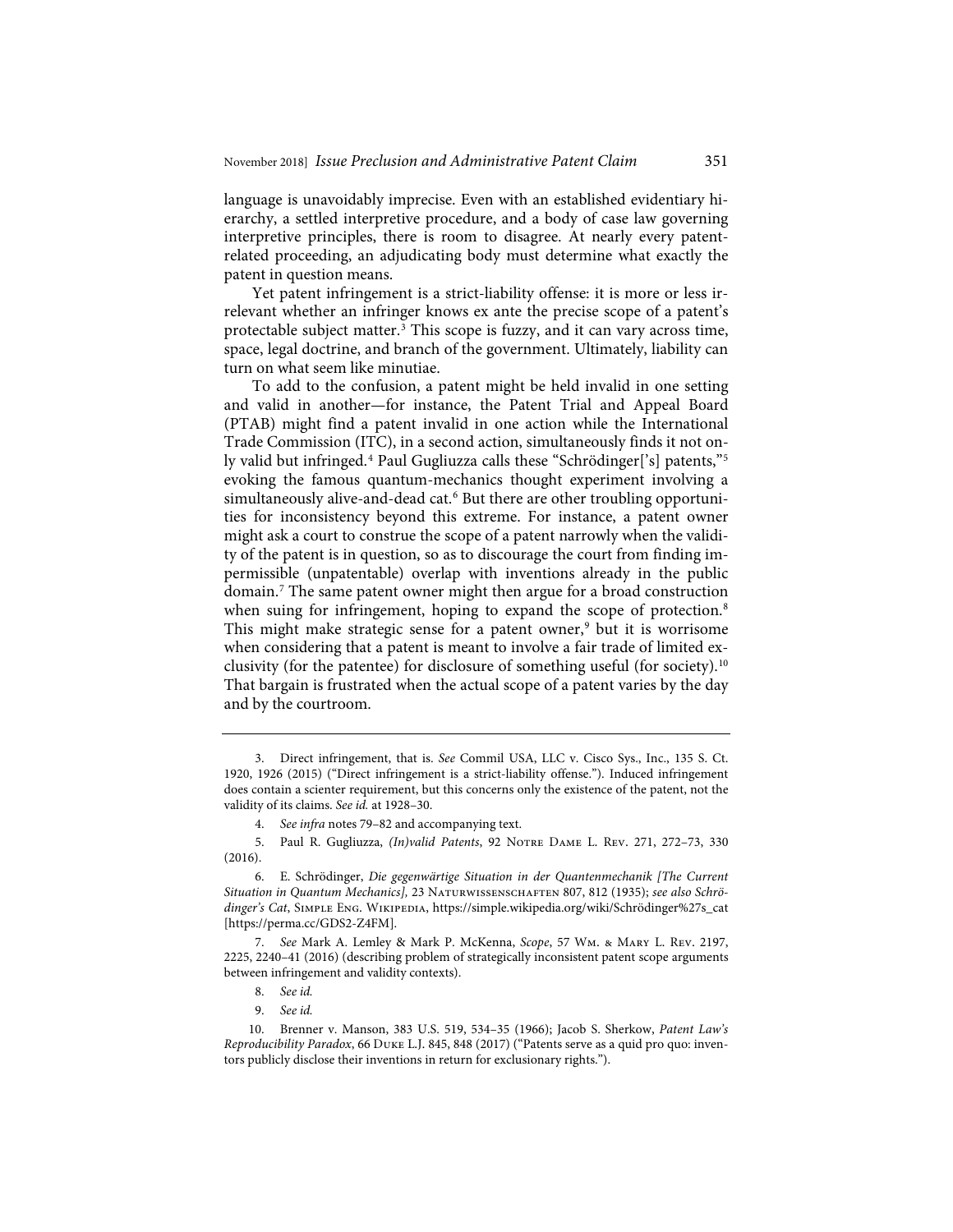But the law has a general solution for such inconsistencies: issue preclusion (also known as collateral estoppel). Under this doctrine, a litigant generally has one—and only one—opportunity to try a given issue in court, and that issue is treated as already decided if raised later.<sup>11</sup> Issue preclusion is especially appropriate in the context of property right delineation, including patent litigation.<sup>12</sup> For instance, a patent owner is estopped from asserting a patent previously held invalid, even where the parties in the two actions are not mutual.13 Similarly, preclusion can apply to subsidiary issues, such as determinations of patent meaning.<sup>14</sup>

Patents, however, play a key role in contentious *administrative* determinations, and this presents a complication. Some judges, while comfortable with issue preclusion between courts, have been hesitant to recognize the principle in an administrative context, often articulating separation-ofpowers concerns.15 This is perhaps intuitive when an administrative body is acting outside its core institutional competence.16 But it is less so when an administrative body is charged with subject-matter expertise. The Supreme Court recently emphasized in *B & B Hardware, Inc. v. Hargis Industries,* 

- 13. *See* Blonder-Tongue Labs., Inc. v. Univ. of Ill. Found., 402 U.S. 313, 349–50 (1971).
- 14. *See infra* note 157 and accompanying text.

<sup>11.</sup> RESTATEMENT (SECOND) OF JUDGMENTS § 27 (AM. LAW INST. 1982) ("When an issue of fact or law is actually litigated and determined by a valid and final judgment, and the determination is essential to the judgment, the determination is conclusive in a subsequent action between the parties, whether on the same or a different claim."); *see also* Reese v. Verizon Cal., Inc., 498 F. App'x 980, 982 (Fed. Cir. 2012) ("[C]ollateral estoppel . . . prevents a plaintiff who previously litigated a claim . . . (and lost) from taking 'another bite at the apple' . . . .").

<sup>12.</sup> See RESTATEMENT (SECOND) OF JUDGMENTS ch. 3, topic 2, tit. E, intro. note ("The view has been expressed by some commentators that the applicability of issue preclusion ought perhaps to vary with the subject matter—broad in cases involving questions of property and status, where the need for stability is clearest . . . ."); 35 U.S.C. § 261 (2012) ("Subject to the provisions of this title, patents shall have the attributes of personal property."); Festo Corp. v. Shoketsu Kinzoku Kogyo Kabushiki Co., 535 U.S. 722, 730–31 (2002) ("[A patent] is a property right; and like any property right, its boundaries should be clear.").

<sup>15.</sup> *E.g.*, B & B Hardware, Inc. v. Hargis Indus., Inc., 135 S. Ct. 1293, 1318 (2015) (Thomas, J., dissenting) (questioning "whether applying administrative preclusion to a core factual determination in a private-rights dispute comports with the separation of powers"); *see also* David A. Brown, Note, *Collateral Estoppel Effects of Administrative Agency Determinations: Where Should Federal Courts Draw the Line?*, 73 Cornell L. Rev. 817, 820 n.18 (1988) (noting more hesitation on issues of law).

<sup>16.</sup> *See, e.g.*, Campbell v. Ark. Dep't of Correction, 155 F.3d 950, 960 (8th Cir. 1998) ("Issue preclusion does not apply with equal force to all administrative proceedings . . . ."); Edmundson v. Borough of Kennett Square, 4 F.3d 186, 193 (3d Cir. 1993) ("[W]e do not think that an administrative agency consisting of lay persons has the expertise to issue binding pronouncements in the area of federal constitutional law. Our determination not to grant the Commission's ruling preclusive effect is based on the considerations listed in *Astoria*—the rights at stake, as well as the power and relative adequacy of state procedures in this highly specialized area.").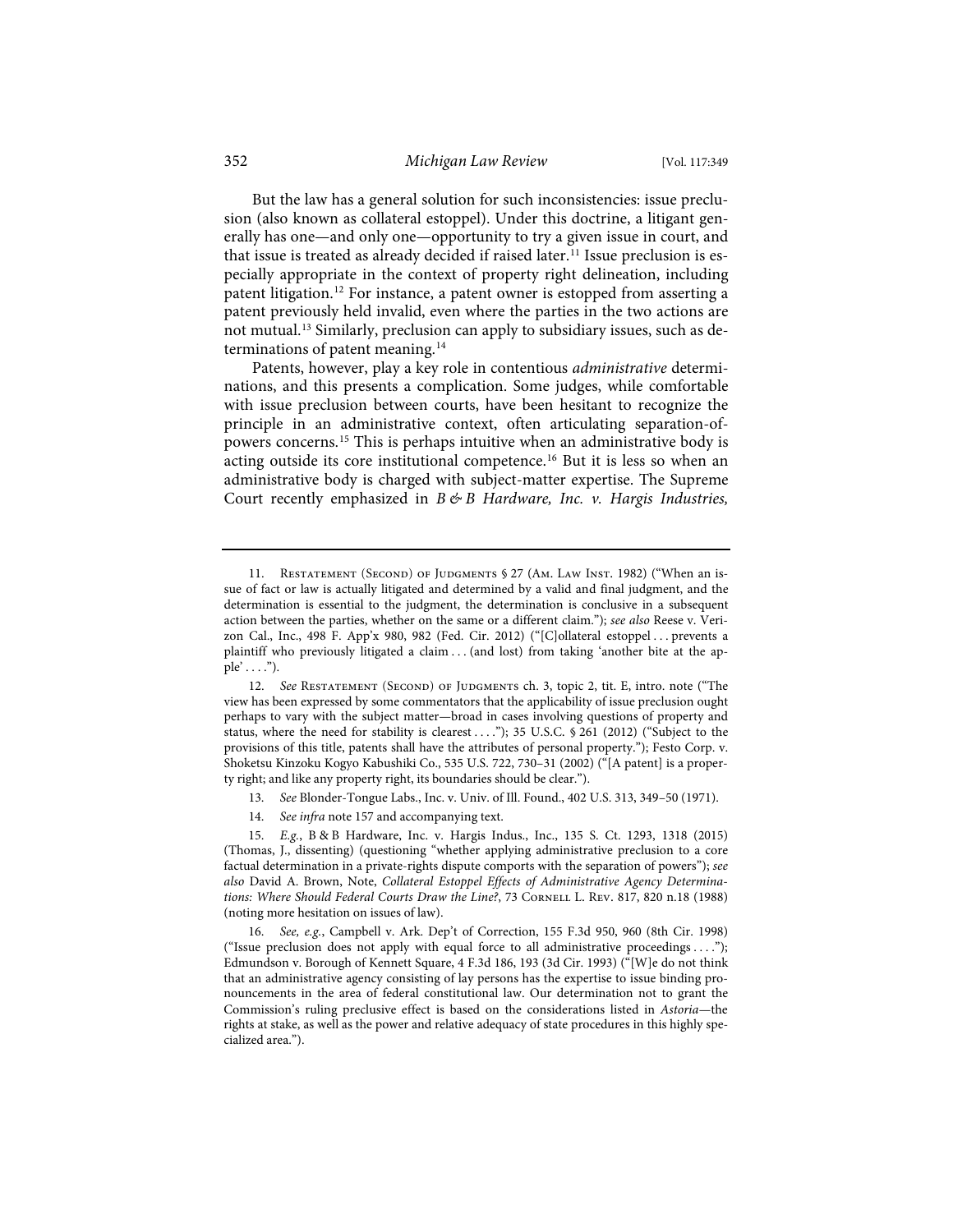*Inc.*<sup>17</sup> that administrative determinations can, when appropriate, have preclusive effects in later judicial proceedings if a two-step test is met.<sup>18</sup> The impact of *B & B Hardware* on patent law has not been resolved, but in general, courts have been reluctant to apply it.19 Yet *B & B Hardware* presents an opportunity to apply issue preclusion law to the administrative patent context. In doing so, courts can encourage consistency in interpretation of patent scope and vindicate the exclusivity–disclosure bargain that a patent is meant to strike.

This Note argues that claim construction by the PTAB—that is, administrative determinations of the scope of a given patent<sup>20</sup>—should give rise to issue preclusion, forming a preclusive outer bound of a patent's scope. Part I explains how adjudication within various Article I and Article III proceedings has created inconsistency in the scope of patent rights and notes the reluctance of district courts and ITC administrative judges to afford an issue preclusive effect to PTAB decisions. Part II explores the Supreme Court's reasoning in *B & B Hardware*, in which the Court emphasized a functionalist, two-step approach to applying issue preclusion to the decisions of administrative bodies acting in an adjudicatory capacity. Part III applies this " $B \otimes B$  Two-Step" inquiry to the inter partes review (IPR) proceeding created by the America Invents Act (AIA) and concludes that such preclusion is consistent with the AIA. Part IV proposes an outer-bounds preclusion theory consistent with the policy goals underlying claim construction and faithful to the differences underlying judicial and administrative determinations of claim scope.

## I. Schrödinger's Patent: How Can a Patent's Meaning Change?

This Part describes the legal and structural causes of the "Schrödinger's patent" problem. Section I.A explores the role of claim construction in patent law. Section I.B highlights the policy considerations that underlie claim construction and also notes the public reliance interest on patent scope determinations. Section I.C demonstrates how a patent may take on different meanings in different legal settings, due in part to inconsistencies in the weight district courts afford administrative claim construction decisions.

#### A. *The Role of Claim Construction in Patent Law*

In principle, a patent is a single document describing a single invention with clarity, staking out the inventor's claimed property rights.<sup>21</sup> This is a

20. *See infra* notes 35–36 and accompanying text.

<sup>17. 135</sup> S. Ct. at 1293.

<sup>18.</sup> *See infra* Part II.

<sup>19.</sup> *See infra* notes 73–75 and accompanying text.

<sup>21.</sup> *See* 35 U.S.C. § 112(a) (2012) ("The specification shall contain a written description of the invention . . . in such *full, clear, concise, and exact terms* as to enable any person skilled in the art . . . to make and use the same . . . ." (emphasis added)); § 112(b) ("The specification shall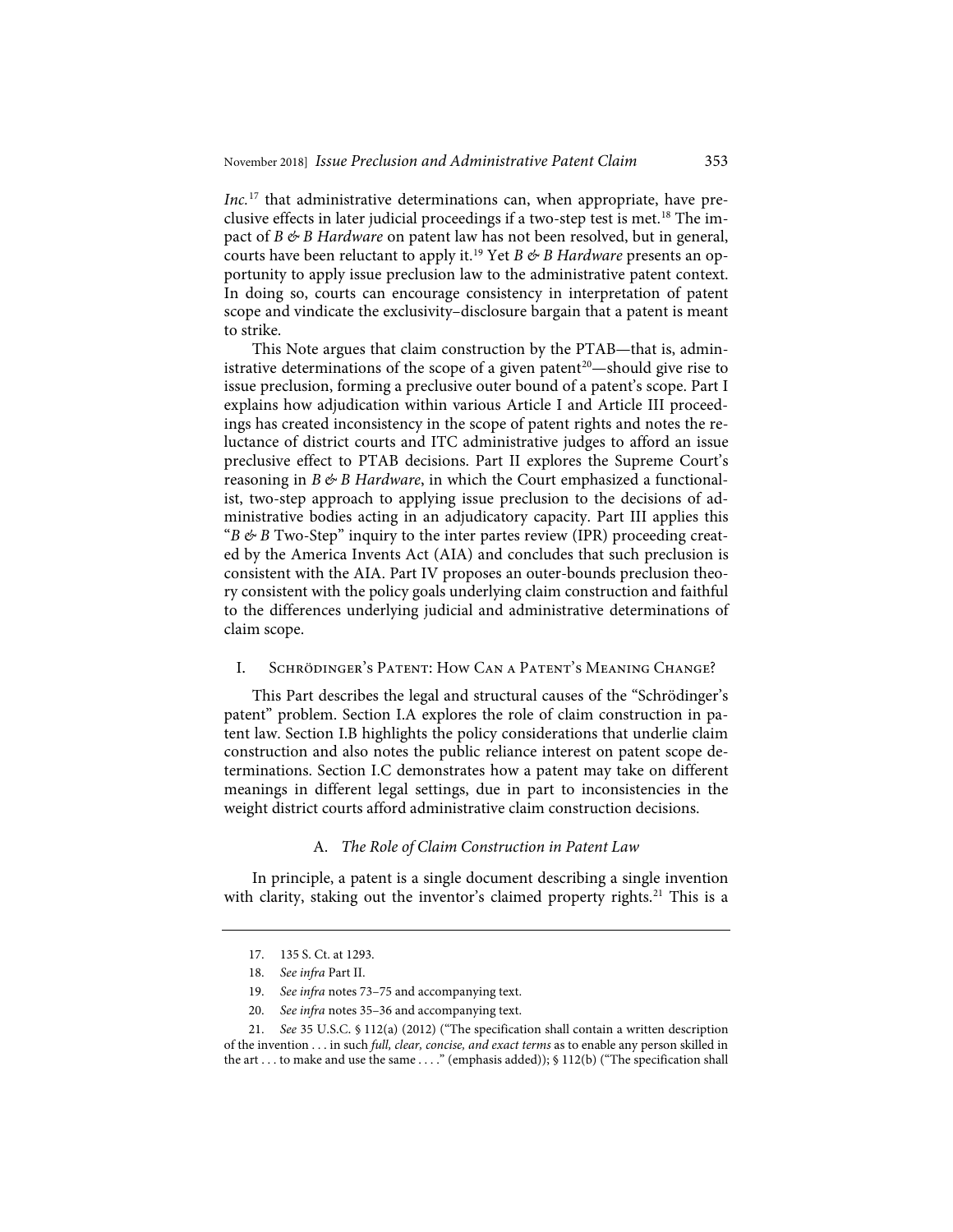trade: an inventor makes public a clear and enabling disclosure of a new and useful invention, and in exchange, the government grants a temporary right to exclude others from practicing that invention.<sup>22</sup> Clarity is a virtue here. Because patent infringement is a strict-liability offense, $23$  it is sound policy for the public to know ex ante whether a particular patent will be infringed by a given technology.<sup>24</sup>

In practice, clarity is difficult to achieve.<sup>25</sup> Language is fuzzy, even when objective technical terms are employed.<sup>26</sup> Indeed, the inherent complexity of technology, $27$  the ambiguity of language, $28$  the changing meanings of technical terms over time,<sup>29</sup> and various idiosyncrasies of patent law<sup>30</sup> all play a synergistic role in this uncertainty. Thus, despite efforts by Congress and the

23. *See supra* note 3 and accompanying text.

24. *See* Nautilus, Inc. v. Biosig Instruments, Inc., 134 S. Ct. 2120, 2129 (2014) (remarking that a patent must be clear enough to "appris[e] the public of what is still open to them," so as to avoid a "zone of uncertainty which enterprise and experimentation may enter only at the risk of infringement claims" (cleaned up)).

25. *See, e.g.*, Haemonetics Corp. v. Baxter Healthcare Corp., 607 F.3d 776, 783 (Fed. Cir. 2010) ("[C]laim construction frequently poses difficult questions over which reasonable minds may disagree . . . .").

26. *See* Festo Corp. v. Shoketsu Kinzoku Kogyo Kabushiki Co., 535 U.S. 722, 730–31 (2002) ("Unfortunately, the nature of language makes it impossible to capture the essence of a thing in a patent application. . . . The language in the patent claims may not capture every nuance of the invention or describe with complete precision the range of its novelty.").

27. *See, e.g.*, Donna M. Gitter, *Should the United States Designate Specialist Patent Trial Judges? An Empirical Analysis of H.R. 628 in Light of the English Experience and the Work of Professor Moore*, 10 Colum. Sci. & Tech. L. Rev. 169, 174–82 (2009); Peter Lee, *Patent Law and the Two Cultures*, 120 Yale L.J. 2, 9–17 (2010).

28. *See, e.g.*, Q-Pharma, Inc. v. Andrew Jergens Co., 360 F.3d 1295, 1301 (Fed. Cir. 2004) ("[I]t is not unusual for parties to offer competing definitions of even the simplest claim language.").

29. *See generally* Mark A. Lemley, *The Changing Meaning of Patent Claim Terms*, 104 Mich. L. Rev. 101 (2005) (exploring how courts approach patent claim interpretation when words change over time).

30. For instance, patent law has its own conventions for the meaning of "a" or "an" (sometimes meaning "one," *see, e.g.*, N. Am. Vaccine, Inc. v. Am. Cyanamid Co., 7 F.3d 1571, 1575–76 (Fed. Cir. 1993), and sometimes meaning "one or more," *see, e.g.*, Baldwin Graphic Sys., Inc. v. Siebert, Inc., 512 F.3d 1338, 1342–43 (Fed. Cir. 2008)) as well as "comprising," *see* Antonin Scalia & Bryan A. Garner, Reading Law 133 (2012) (characterizing synonymy of "comprise" and "include" as an "anomalous" feature of patent law).

conclude with one or more claims *particularly pointing out and distinctly claiming the subject matter* which the inventor or a joint inventor regards as the invention." (emphasis added)).

<sup>22.</sup> *See* Sherkow, *supra* note 10, at 865–66 (discussing the disclosure "quid pro quo"); *see also* Universal Oil Prods. Co. v. Globe Oil & Ref. Co., 322 U.S. 471, 484 (1944) ("As a reward for inventions and to encourage their disclosure, the United States offers a seventeen-year monopoly . . . . But the *quid pro quo* is disclosure . . . in sufficient detail to enable one skilled in the art to practice the invention . . . and the same precision of disclosure is likewise essential to warn the industry concerned of the precise scope of the monopoly asserted.").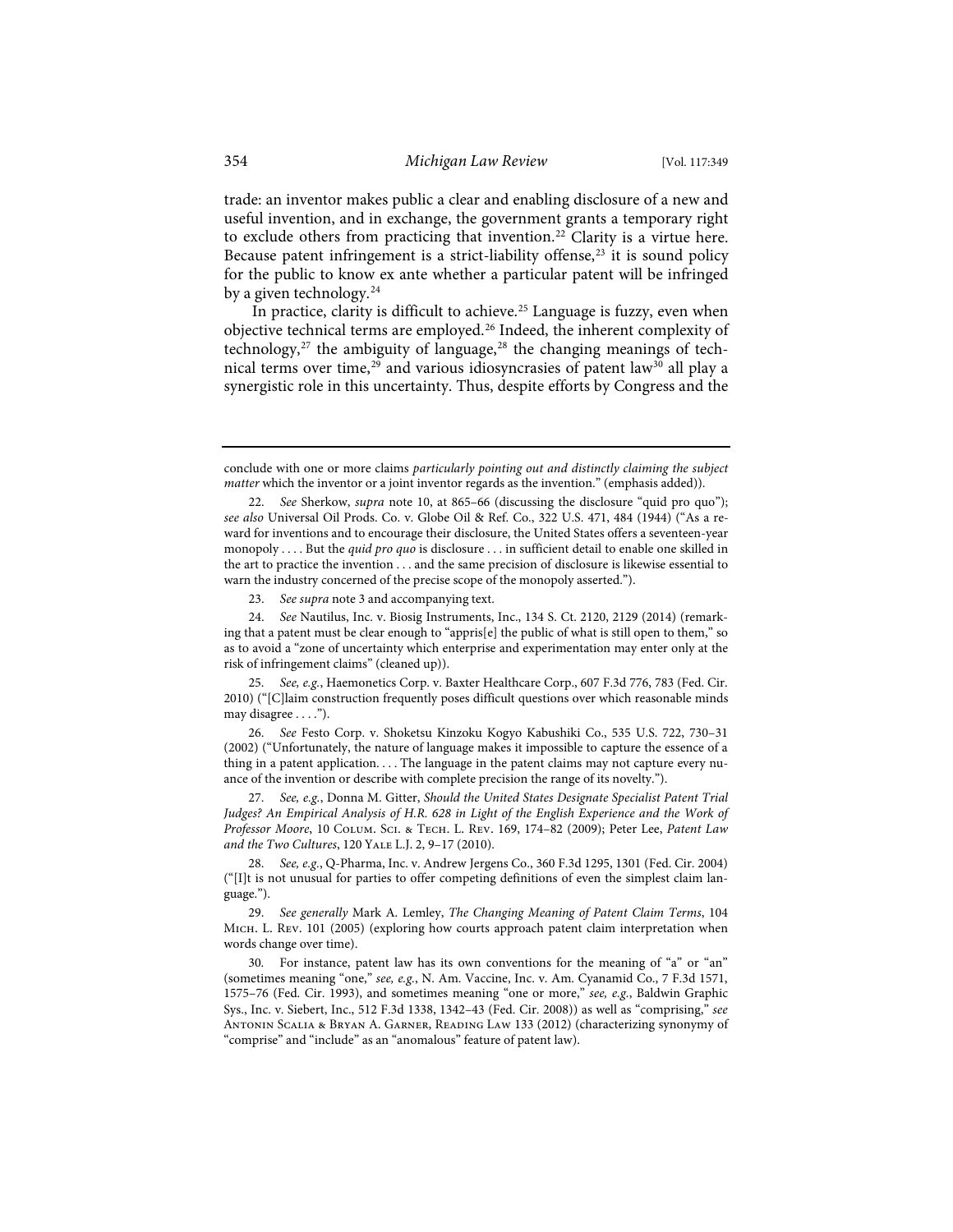courts to improve clarity by legislation and judicial doctrine, ambiguity and uncertainty persist.<sup>31</sup>

Resolving the scope of a patent is essential to determining both infringement and validity.<sup>32</sup> Doing so determines which possible inventions are or are not included within the language of a patent's claims.<sup>33</sup> A claim is overbroad when it comprises subject matter previously available to the public<sup>34</sup>—that is, where the public does not receive its end of the disclosure bargain: a new and useful invention.

The legal process of determining what the words of a patent claim mean is known as "claim construction"35 and is in many ways analogous to statutory construction.36 Claim construction determines the scope of the patent right. In the litigation context, claim construction is adversarial and subject to tensions even between alternative goals of the same party.<sup>37</sup> This querying of the precise "metes and bounds"38 of a utility patent frequently arises not only in different actions but also in different jurisdictional settings. For instance, the same patent owner might sue various defendants for individual instances of infringement. Or the same patent may appear in IPR proceedings before the PTAB to contest validity, Section 337 investigations before the ITC to determine infringement by imported goods, or district court proceedings to resolve issues of infringement or validity.39

The question of a patent's meaning is not only an ex post adjudicative consideration, because the inventing public must also look to patent claims to determine ex ante any risk of infringement. Somewhere between these ex post and ex ante considerations is patent examination, where the Patent Of-

- 38. *See* MPEP § 2173.02 (9th ed. Rev. 08.2017, Jan. 2018).
- 39. *See* Gugliuzza, *supra* note 5, at 278–87.

<sup>31.</sup> *See generally* Gary M. Fox, Note, *Understanding* Nautilus*'s Reasonable-Certainty Standard: Requirements for Linguistic and Physical Definiteness of Patent Claims*, 116 Mich. L. Rev. 329 (2017) (discussing the Supreme Court's reinterpretation of the statutory definiteness requirement for patent claims).

<sup>32.</sup> *See generally* 3-8 DONALD S. CHISUM, CHISUM ON PATENTS § 8.01 (2018) (discussing patent claims and noting that patent claims serve the dual functions of "defin[ing] the invention for the purpose of applying the conditions of patentability" and "for the purpose of determining infringement").

<sup>33.</sup> *See id.*

<sup>34.</sup> *See* 35 U.S.C. § 102(a) (2012).

<sup>35.</sup> Or, alternatively, "claim interpretation." *E.g.*, 5-18A Chisum, *supra* note 32, § 18.01.

<sup>36.</sup> *See generally* 5-18A Chisum, *supra* note 32, §§ 18.01, 18.03 (discussing claim interpretation); Christian E. Mammen, *Patent Claim Construction as a Form of Legal Interpretation*, 12 J. Marshall Rev. Intell. Prop. L. 40 (2012) (comparing patent interpretation and legal interpretation).

<sup>37.</sup> *See* Lemley & McKenna, *supra* note 7, at 2225 (describing problem of patent owners arguing for inconsistent scope depending on the doctrinal context and cautioning that "[w]ithout a single integrated scope proceeding, there is no easy way to constrain this behavior").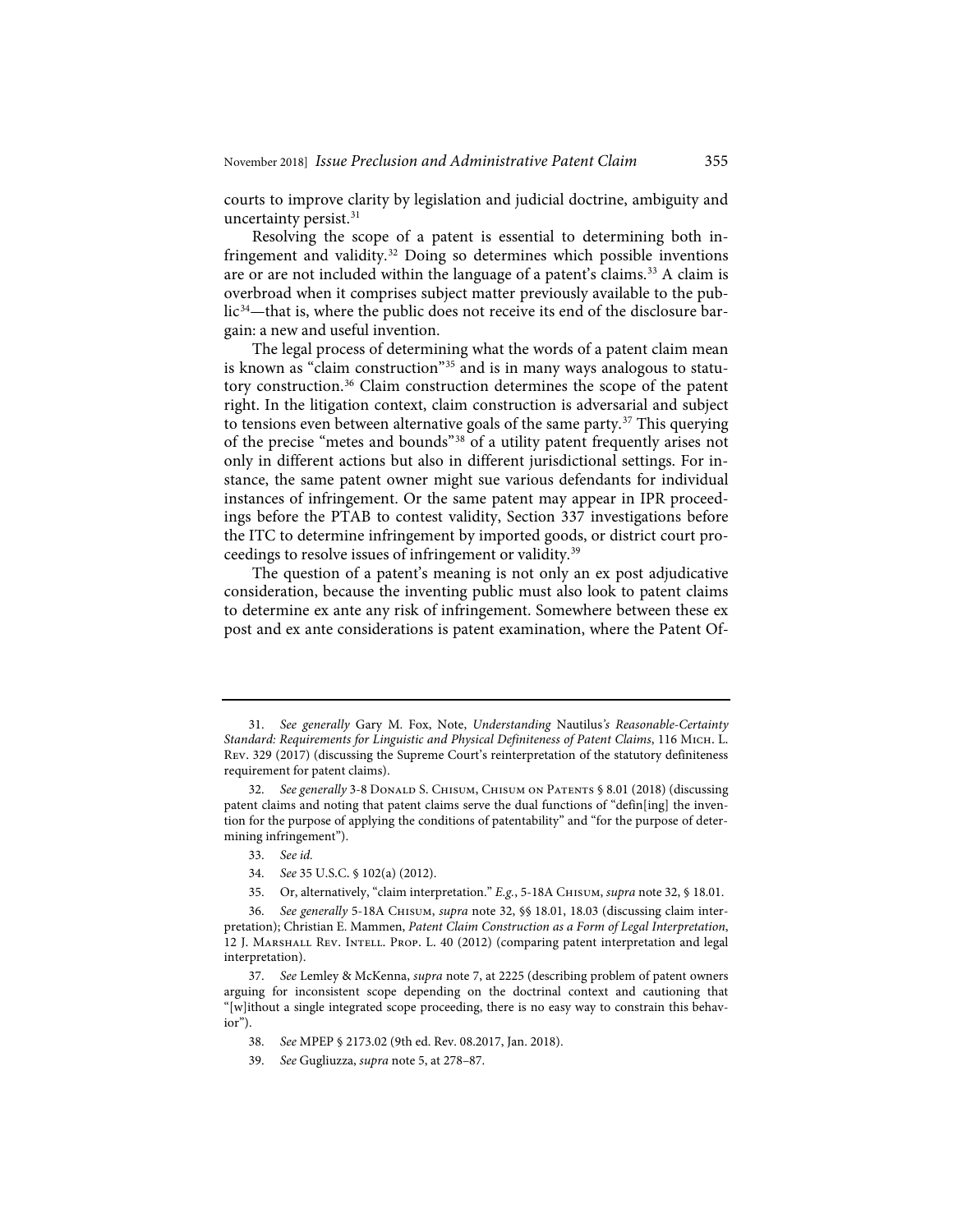fice looks at an application's claims and determines their meaning as measured against already-known inventions, or "prior art."40

#### B*. Policy Considerations Underlying Claim Construction*

Certain policy considerations in claim construction emphasize the importance of clarity and uniformity in defining a patent's scope. These include the public notice function of patents and the desire for uniformity. There are also equitable considerations. Third parties should be able to rely on prior adjudications determining the boundaries of patent rights. It is also desirable to prevent patent owners from molding their patents in real time based on the current legal context.

The public notice function aims to warn potential infringers and the public of the scope of a patent's claims.<sup>41</sup> This not only enables commercializers to avoid liability but also marks the edge of protected patent space for innovators, signaling the frontiers at which patentable innovation can be pursued. Similarly, the normative goal of uniformity in patent interpretation has been articulated in the case law<sup>42</sup> and in the literature.<sup>43</sup> The Supreme Court has also emphasized the importance of clarity in the boundaries of patent rights—as with *any* property right.<sup>44</sup> Together, these goals vindicate the fundamental exclusivity–disclosure trade in patent law.45

Cognizant of this trade, the Court has emphasized the need for the public to know what is and what is not infringement, seeking to minimize any risk-laden "zone of uncertainty."46 But the Court has also cautioned against strict literalism. For instance, the "doctrine of equivalents" seeks to avoid underprotection of patent rights.<sup>47</sup> This, however, lessens certainty ex ante.<sup>48</sup>

43. Scholars have advocated for consistent interpretations of a patent's scope across time and across doctrines. *See* Lemley, *supra* note 29 (across time); Lemley & McKenna, *supra* note 7 (across doctrines). This Note argues for consistent interpretations across branches of the government.

46. *See supra* note 24.

<sup>40.</sup> *See generally* MPEP ch. 700 (providing procedure for examination of applications); 1-3 Chisum, *supra* note 32, § 3.01.

<sup>41.</sup> Phillips v. AWH Corp., 415 F.3d 1303, 1312, 1319 (Fed. Cir. 2005) (en banc) (invoking public notice function and considerations of justice to the public in interpretation).

<sup>42.</sup> *See* Markman v. Westview Instruments, Inc., 517 U.S. 370, 390 (1996) ("[W]e see the importance of uniformity in the treatment of a given patent as an independent reason to allocate all issues of construction to the court.").

<sup>44.</sup> *E.g.*, Festo Corp. v. Shoketsu Kinzoku Kogyo Kabushiki Co., 535 U.S. 722, 730 (2002) (emphasizing that a patent is "a property right; and like any property right, its boundaries should be clear"); *Markman*, 517 U.S. at 373 ("It has long been understood that a patent must describe the exact scope of an invention and its manufacture . . . .").

<sup>45.</sup> *See* Sherkow, *supra* note 10, at 865–66 (discussing this "quid pro quo").

<sup>47.</sup> *See Festo*, 535 U.S. at 731–32 ("If patents were always interpreted by their literal terms . . . . [u]nimportant and insubstantial substitutes for certain elements could defeat the patent  $\dots$ .").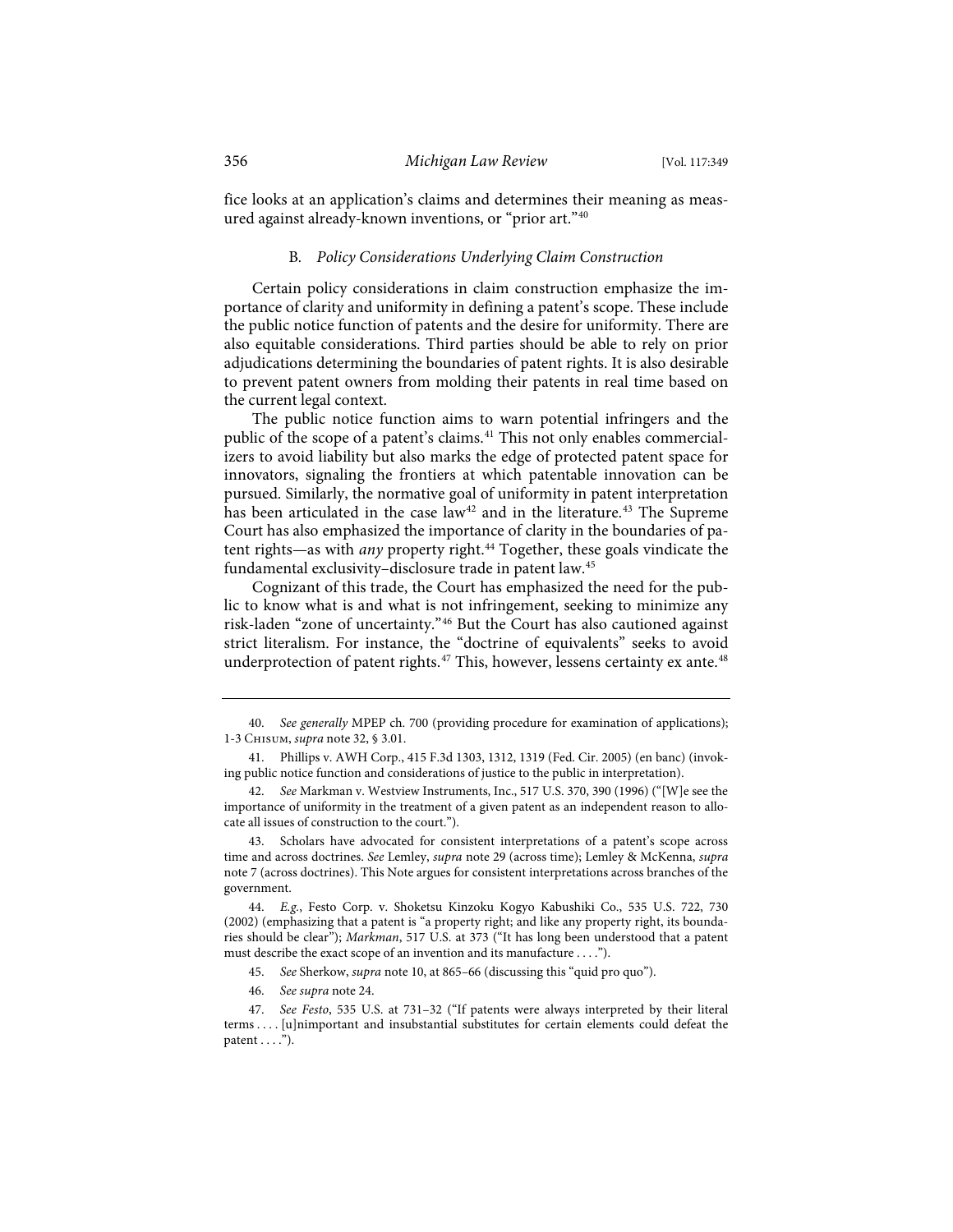As a result, the public has a heightened reliance interest on legal decisions as to patent scope<sup>49</sup>—especially decisions that are formally part of the patent's prosecution history.50 Claim construction doctrine supports the public's reliance interest—for instance, a patent's prosecution history is accorded heavy evidentiary weight by district courts.<sup>51</sup>

#### C. *The Changing Meaning of a Single Patent in Various Settings*

Despite these policy considerations, claim construction is not unified between proceedings, and so neither is patent scope. Questions of patent meaning arise in distinct adjudicatory bodies—namely, federal courts, the PTAB, and the ITC. These bodies all oversee questions of patent scope, and all patents in question are grounded in the same Patent Act.<sup>52</sup> Yet, as described below, each has a distinct set of procedural rules and a hesitation to apply preclusion. Hence, "Schrödinger's patent" may arise because of conflicting decisions.<sup>53</sup>

Questions of patent meaning arise in various legal settings. Article III courts hear disputes over patent infringement claims, patent invalidity counterclaims, and declaratory judgments of noninfringement or invalidity, among others. Article I bodies adjudicate patent rights too. For instance, Section 337 investigations before the ITC are accelerated inter partes proceedings in which the ITC determines whether imported articles infringe the intellectual property rights of domestic parties (and whether such articles are to be barred from import).<sup>54</sup> The ITC is governed by its own rules of proce-

<sup>48.</sup> *See id.* ("The scope of a patent is not limited to its literal terms but instead embraces all equivalents to the claims described. It is true that the doctrine of equivalents renders the scope of patents less certain." (citation omitted)).

<sup>49.</sup> *See* Lauren Drake, Note, *Preventing Inequity: Extending Issue Preclusion to Claim Construction During Reexamination of Previously Litigated Patents*, 44 Loy. L.A. L. Rev. 749, 766 (2011) ("[The reliance] rationale extends to the public's reliance on claim construction as determined during a *Markman* hearing. In the same way that public policy is promoted through the public's ability to look only to non-disclaimed claims in the original patent to determine the patent's scope, public policy is also promoted through the public's ability to look at a patent's litigation history to determine the meaning of the patent's claims.").

<sup>50.</sup> *See* Vitronics Corp. v. Conceptronic, Inc., 90 F.3d 1576, 1583 (Fed. Cir. 1996) ("The claims, specification, and file history . . . constitute the public record of the patentee's claim, a record on which the public is entitled to rely.").

<sup>51.</sup> *See* Phillips v. AWH Corp., 415 F.3d 1303, 1317 (Fed. Cir. 2005) (en banc) ("The prosecution history, which we have designated as part of the 'intrinsic evidence,' consists of the complete record of the proceedings before the PTO . . . . [T]he prosecution history provides evidence of how the PTO and the inventor understood the patent." (citation omitted)).

<sup>52.</sup> The "Patent Act" generally refers to Title 35 of the U.S. Code.

<sup>53.</sup> *See* Gugliuzza, *supra* note 5, at 287–92 (describing the nature of conflicting decisions between courts and the USPTO).

<sup>54.</sup> *See* 19 U.S.C. § 1337 (2012) (empowering the ITC to conduct Section 337 investigations).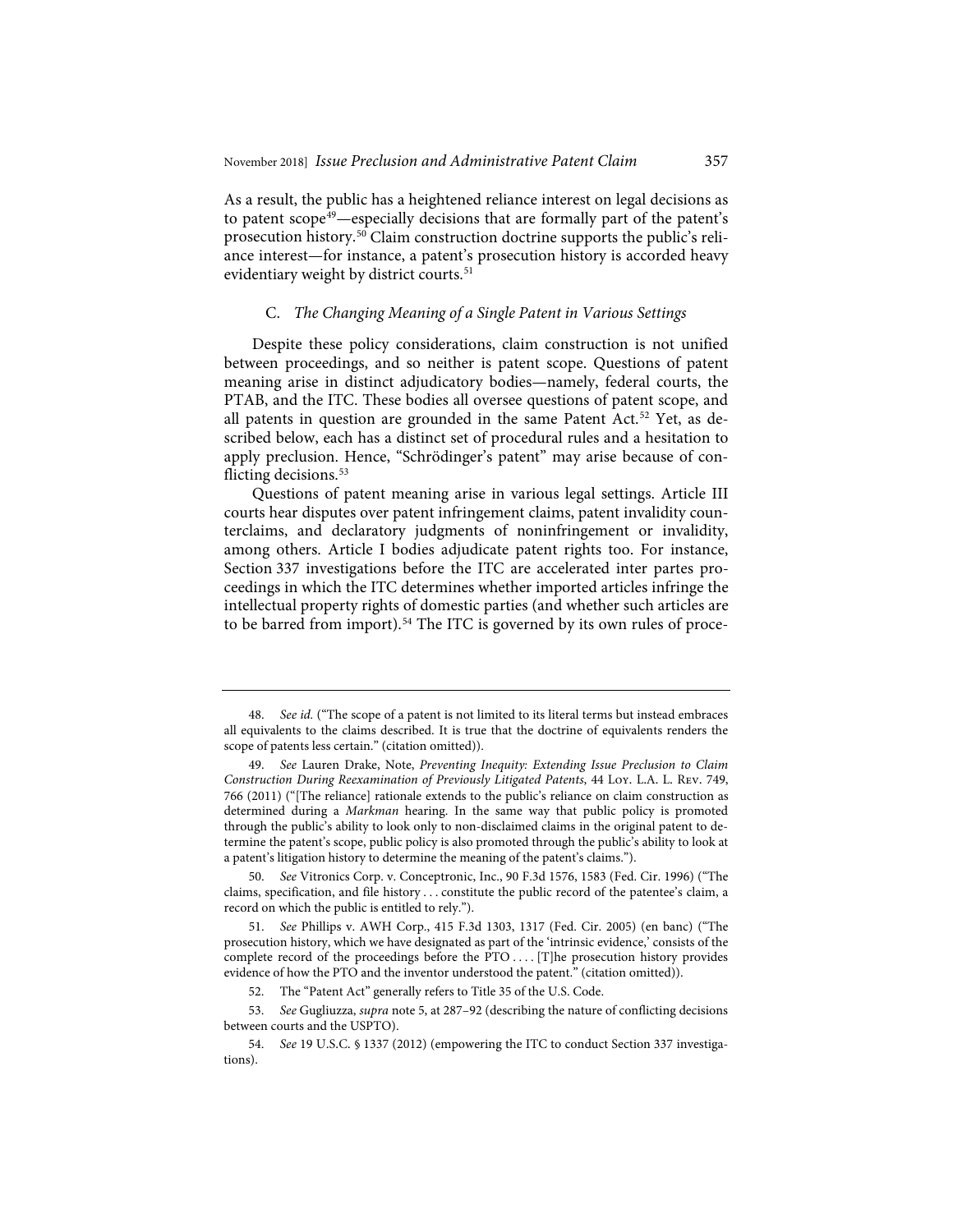dure.55 But these rules resemble the Federal Rules of Civil Procedure in many respects,56 and the ITC is subject to the same Federal Circuit body of patent law as any other tribunal.<sup>57</sup> Section 337 investigations before administrative law judges are in many ways trial-like, requiring formal evidentiary hearings and involving exceptionally high-stakes, expensive disputes.<sup>58</sup>

The United States Patent and Trademark Office (USPTO) also adjudicates some patent disputes. The most prominent of the USPTO's adjudicative forms is IPR, an adversarial post-grant validity challenge procedure before the PTAB established by the AIA in 2012.<sup>59</sup> Under the AIA, a party may petition the PTAB to institute an IPR; the party must establish that a patent is more likely than not invalid on the grounds of either novelty or obviousness.60 If the PTAB institutes the IPR, the patent owner and petitioner participate in an abbreviated but trial-like proceeding.<sup>61</sup> The PTAB ultimately issues a "final written decision" on patentability, including claim construction when necessary.62 Final decisions of the PTAB are appealable to the Federal Circuit.<sup>63</sup> As with ITC Section 337 investigations, proceedings at the PTAB follow a set of procedures that resemble the Federal Rules.<sup>64</sup>

Because of the procedural and substantive similarities of district court, ITC, and PTAB claim construction, issue preclusion would be aptly applied between these settings. The commonality of the patent right, the prospect of judicial efficiency, and the weight of the policy underpinnings of patent law

57. *See* Laura G. Pedraza-Fariña, *Understanding the Federal Circuit: An Expert Community Approach*, 30 Berkeley Tech. L.J. 89, 98–104 (2015).

58. *See generally Understanding Investigations of Intellectual Property Infringement and Other Unfair Practices in Import Trade (Section 337)*, U.S. Int'l Trade Comm'n, https://www. usitc.gov/press\_room/us337.htm [https://perma.cc/6N64-4QQC].

59. Leahy-Smith America Invents Act, Pub. L. No. 112-29, § 6(a), 125 Stat. 284, 299–305 (2011) (codified at 35 U.S.C. §§ 311–19 (2012)) (establishing inter partes review). Two similar procedures—so-called post-grant review (PGR) and covered business method review (CBM) operate in largely the same way, with differences in timing, grounds to challenge a patent, challengeable subject matter, and standing. *See* Gugliuzza, *supra* note 5, at 281–85 (comparing and contrasting these proceedings).

60. 35 U.S.C. § 311(b) (2012). IPR is limited to the body of prior art consisting of patents and written publications. *Id.*

- 61. *See id.* § 314(a).
- 62. *Id.* § 318(a).
- 63. *Id.* §§ 141(c), 319.

<sup>55.</sup> *See Section 337 Rules*, U.S. Int'l Trade Commission, https://www.usitc.gov/ intellectual\_property/section\_337\_rules.htm [https://perma.cc/AT43-6KLR].

<sup>56.</sup> *See* William P. Atkins & Justin A. Pan, *An Updated Primer on Procedures and Rules in 337 Investigations at the U.S. International Trade Commission*, 18 U. BALT. INTELL. PROP. L.J. 105, 112 (2010) (observing that "[a]n investigation resembles private litigation and the Commission's Rules of Practice and Procedure (Rules) are based on the Federal Rules of Civil Procedure").

<sup>64.</sup> *See, e.g.*, 37 C.F.R. § 42.62(a) (2017) (adopting Federal Rules of Evidence as default rules in PTAB proceedings).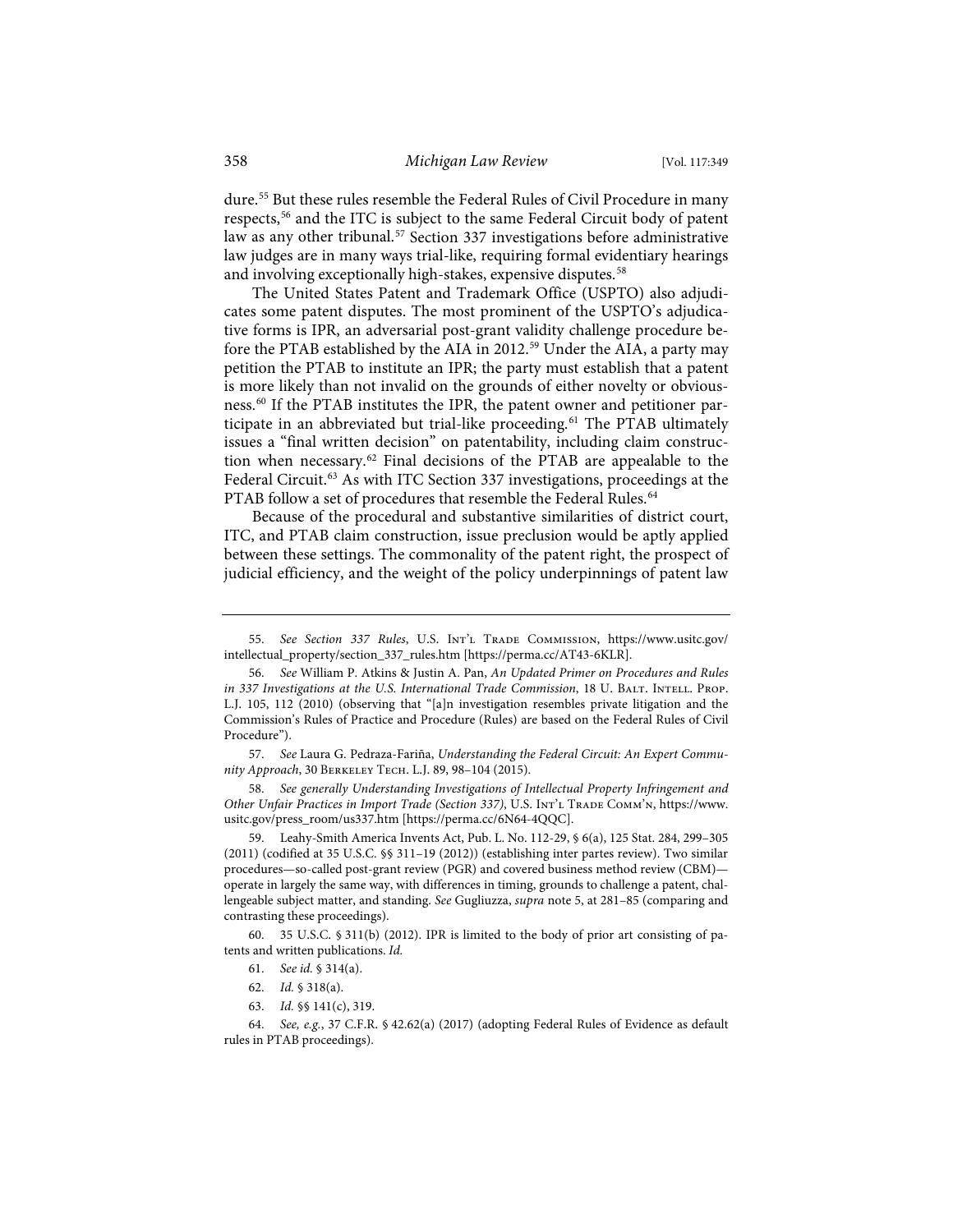all should encourage these bodies to share claim construction determinations. Moreover, the doctrine of issue preclusion is a way the law generally endeavors to provide consistency between judgments, especially regarding property,<sup>65</sup> and courts have applied the doctrine to each others' claim construction decisions where appropriate.<sup>66</sup> Such preclusion should be expanded to include the PTAB and ITC.<sup>67</sup>

Yet actual practice varies. For instance, district courts have no clear rule for claim construction following a proceeding at the PTAB for deference or for issue preclusion. Some courts give PTAB claim construction decisions "reasoned deference."68 District courts sometimes use PTAB interpretations when doing so would "simplify the claim construction issues"<sup>69</sup> or would provide guidance.<sup>70</sup> Other courts use PTAB claim construction decisions merely for "comfort."<sup>71</sup> But some district courts consider PTAB claim construction to be extrinsic evidence entitled to no deference at all.<sup>72</sup> The Federal Circuit has suggested in dicta that PTAB claim construction decisions do not satisfy the ordinary elements of issue preclusion.73 But in practice, at

This Note contends that issue preclusion as to *claim construction* would be appropriate. Preclusion as to *patent validity* is a separate question, and scholars such as Professor Paul Gugliuzza have generally cautioned against such preclusion because of the varying legal standards and burdens of proof on the issue of validity. *See* Gugliuzza, *supra* note 5, at 289. Even so, despite a separate burden of proof, success in an effort at invalidation at the PTAB or in district court results in the same legal outcome: invalidation of the patent. One cannot assert a PTAB-cancelled patent (if such cancellation is affirmed on appeal) in a later district court action. Gugliuzza responds by noting that in such cases, it is the certificate of cancellation (removing a patent owner's standing), not the doctrine of issue preclusion, that bars the later action. *Id.* at 312.

68. *See, e.g.*, Contentguard Holdings, Inc. v. Amazon.com, Inc., Nos. 2:13-CV-1112- JRG, 2:14-CV-61-JRG, 2015 WL 8073722, at \*11 (E.D. Tex. Dec. 4, 2015) ("On balance, Plaintiff has failed to justify departing from the PTAB's construction, which is entitled to 'reasoned deference.' " (quoting Maurice Mitchell Innovations, L.P. v. Intel Corp., No. 2:04-CV-450, 2006 WL 1751779, at \*4 (E.D. Tex. June 21, 2006)).

69. *See, e.g.*, MASA LLC v. Apple Inc., No. 4:15-CV-00889-AGF, 2016 U.S. Dist. LEXIS 60953, at \*7–8 (E.D. Mo. May 9, 2016); Ericsson Inc. v. TCL Commc'n Tech. Holdings, Ltd., No. 2:15-cv-00011-RSP, 2016 U.S. Dist. LEXIS 37502, at \*13–14 (E.D. Tex. Mar. 23, 2016).

70. *See, e.g.*, BTG Int'l Ltd. v. Actavis Labs. FI, Inc., No. 15-cv-5909 (KM)(JBC), 2016 U.S. Dist. LEXIS 157586, at \*39 (D.N.J. Nov. 10, 2016) (noting that an IPR decision adopting a party's claim construction "would be relevant, but not dispositive").

71. *E.g.*, Memory Integrity, LLC v. Intel Corp., No. 3:15-cv-00262-SI, 2016 WL 1122718, at \*16 n.9 (D. Or. Mar. 22, 2016) ("This Court uses the PTAB decision on this issue not for guidance, but for comfort.").

72. *E.g.*, Pragmatus AV, LLC v. Yahoo! Inc., No. C-13-1176 EMC, 2014 WL 1922081, at \*4 (N.D. Cal. May 13, 2014) ("[T]his Court owes no deference to the PTAB's claim construction done as part of an inter partes review."); Depuy Orthopaedics, Inc. v. Orthopaedic Hosp., No. 3:12-CV-299-CAN, 2016 WL 96164, at \*5 (N.D. Ind. Jan. 8, 2016) (same).

73. *See* SkyHawke Techs., LLC v. DECA Int'l Corp., 828 F.3d 1373, 1376 (Fed. Cir. 2016); *see also* Rembrandt Wireless Techs., LP v. Samsung Elecs. Co., 853 F.3d 1370, 1377 (Fed.

<sup>65.</sup> *See supra* notes 11–12 and accompanying text.

<sup>66.</sup> *E.g.*, *In re* Freeman, 30 F.3d 1459, 1469 (Fed. Cir. 1994).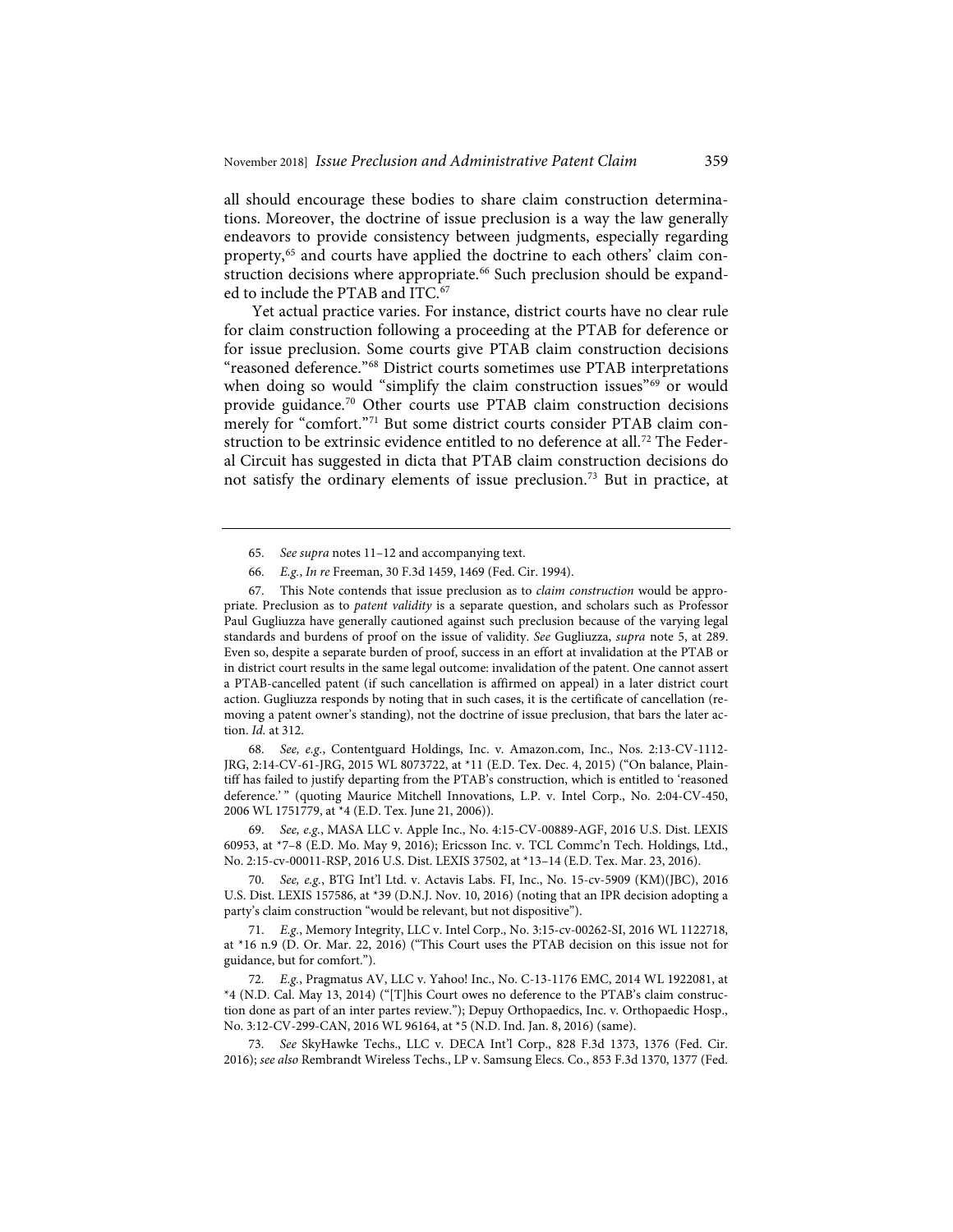least one district court *has* applied issue preclusion, finding that the ordinary elements of issue preclusion are met with respect to IPRs.<sup>74</sup> Nevertheless, other courts have found that issue preclusion cannot apply.75

Concurrent proceedings in district courts and the PTAB are another example of when claim construction judgments provide uncertain issue preclusive effects.76 The PTAB may invalidate a patent during the pendency of a district court case, yet the district court may forge ahead and submit the question of infringement to the jury anyway.<sup>77</sup> District courts often stay their proceedings pending resolution of a PTAB proceeding, but they are under no obligation to do so, and the PTAB cannot stay its own proceeding.78

What is the result of this inconsistency? Schrödinger's patent. For example, in *Intellectual Ventures I LLC v. Toshiba Corp.*, a district court considered a question of patent infringement despite the defendant's prior invalidation of the patent in an IPR.<sup>79</sup> There, the court interpreted a separate *statutory* estoppel provision to prevent the patent challenger from raising any ground that could have been raised in the IPR.<sup>80</sup> The lack of issue preclusion and the presence of the statutory estoppel provision essentially meant that a patent challenger could *lose* in district court precisely *because* they brought an action at the PTAB, despite winning there.<sup>81</sup> In another example, the ITC found infringement of a patent based on claims that had

Cir. 2017) (noting that broader PTAB claim construction did not bind court but that issue was immaterial, as it would not have changed outcome)

<sup>74.</sup> *See* Princeton Dig. Image Corp. v. Konami Dig. Entm't, Inc., Nos. 12-1461-LPS-CJB, 13-335-LPS-CJB, 2017 U.S. Dist. LEXIS 92894, at \*9–10 (D. Del. June 16, 2017).

<sup>75.</sup> *See, e.g.*, Illumina, Inc. v. Qiagen, N.V., 207 F. Supp. 3d 1081, 1089 (N.D. Cal. 2016).

<sup>76.</sup> *See* Gugliuzza, *supra* note 5, at 292–305.

<sup>77.</sup> *See, e.g.*, Intellectual Ventures I LLC v. Toshiba Corp., 221 F. Supp. 3d 534, 553–54 (D. Del. 2016) (applying *statutory* estoppel *against* party that had successfully invalidated patent at the PTAB).

<sup>78.</sup> *See* Gugliuzza, *supra* note 5, at 273, 285–86 (observing that "[a]cross all postissuance proceedings, district courts grant motions seeking stays of litigation roughly sixty percent of the time").

<sup>79. 221</sup> F. Supp. 3d at 553–54, 559 (also denying a stay).

<sup>80.</sup> *Intellectual Ventures I*, 221 F. Supp. 3d at 553–54, 559; *see also* 35 U.S.C. § 315(e)(2)  $(2012)$  ("The petitioner in an inter partes review ... that results in a final written decision ... may not assert . . . in a civil action . . . that the claim is invalid on any ground that the petitioner raised or reasonably could have raised during that inter partes review.").

<sup>81.</sup> *See also* Certain Hybrid Electric Vehicles and Components Thereof, USITC Inv. No. 337-TA-1042, at 1 (Nov. 8, 2017) (Respondent Ford's Petition for Review of Order No. 30 on Complainant's Motion for Summary Determination of Estoppel). In *Certain Hybrid Electric Vehicles*, complainant brought its ITC complaint *after* the PTAB finding of invalidity in an IPR. *See id.*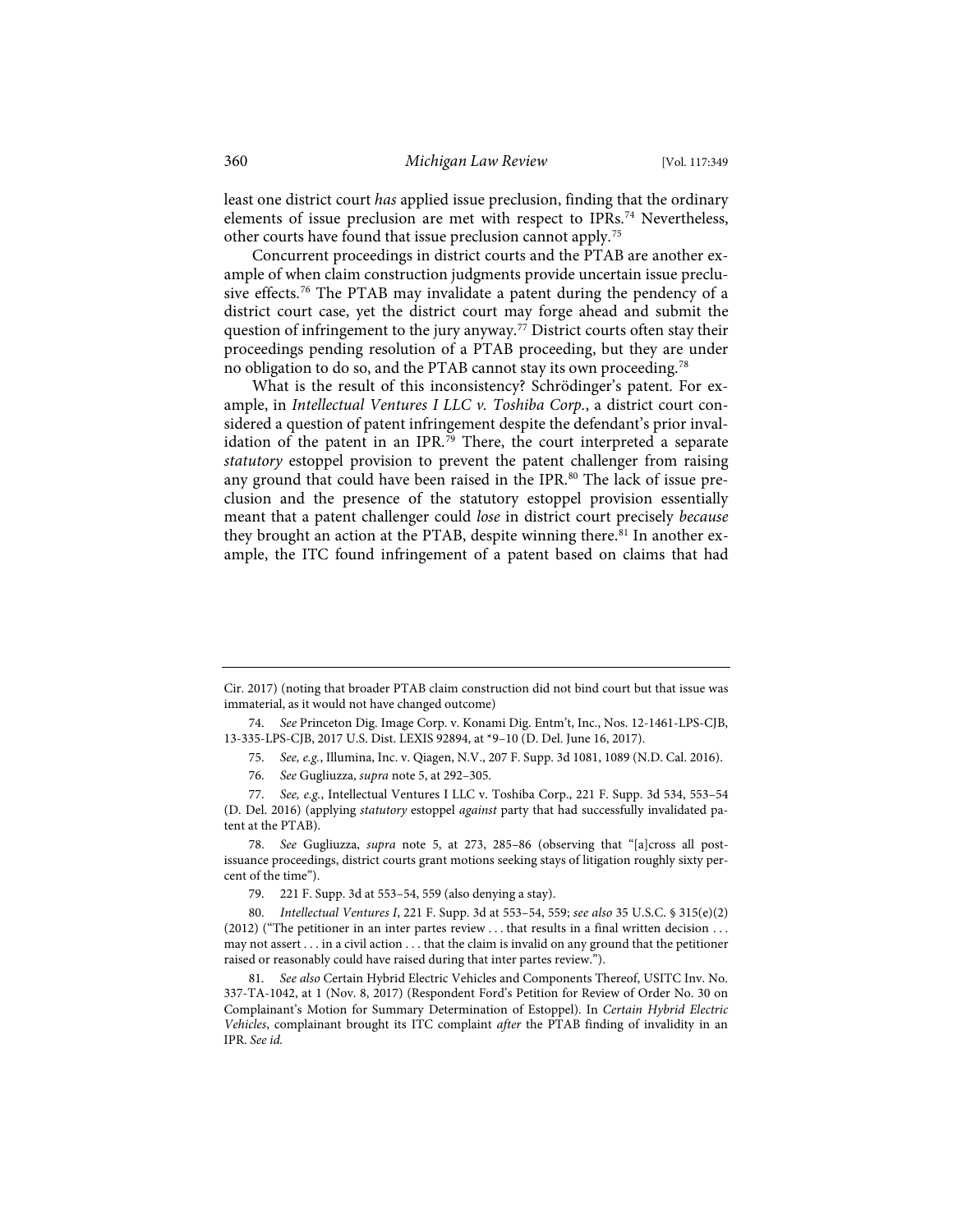been concurrently found unpatentable by the PTAB in an IPR; the ITC refused to lift its exclusion order on the basis of the IPR decision.<sup>82</sup>

Patent scope, as a key aspect of a novelty or obviousness determination, can be determinative of patent validity.<sup>83</sup> Thus, inconsistent scope means inconsistent validity. A reluctance to apply issue preclusion to administrative decisions may frustrate not only the consistency goals of the doctrine but also those of the patent system generally.

## II. Administrative Issue Preclusion: The B & B Hardware Two-Step

This Part explores the doctrine of administrative issue preclusion. Section II.A introduces the Court's jurisprudence on the grounding of issue preclusion in administrative decisions, as most recently expressed in  $B \not\in B$ *Hardware*. Section II.B examines the reasoning underlying *B & B Hardware* and argues that the Court has adopted a functionalist two-step inquiry. Then, in the context of the same case, Section II.C examines the Court's application of ordinary issue preclusion law, focusing in particular on how the Court evaluates the identity of legal issues and materiality of procedural differences.

#### A*. Administrative Issue Preclusion and the* B&B *Two-Step*

In 2015, the Supreme Court reemphasized in *B & B Hardware* that administrative bodies acting in a judicial capacity presumptively give rise to issue preclusion if the ordinary elements of issue preclusion are satisfied.<sup>84</sup> The Court formulated a two-part test, asking first whether there is an evident reason why Congress would not want particular administrative decisions to receive preclusive effect ( $B \not\in B$  Step One) and second whether the ordinary elements of issue preclusion are met ( $B \not\in B$  Step Two).

*B & B Hardware* was not the only time federal courts have found that administrative decisions can trigger issue preclusion.<sup>85</sup> It is, however, the strongest articulation of the principle that unless expressly disclaimed, Congress "presumptively intends that an agency's determination . . . has preclusive effect."<sup>86</sup> The Court has adopted the elements and underlying law of is-

<sup>82.</sup> Certain Network Devices, Related Software and Components Thereof (II), USITC Inv. No. 337-TA-945 (July 20, 2017) (Notice of Commission Determination to Deny Respondent's Petitions to Suspend or Temporarily Rescind Remedial Orders).

<sup>83.</sup> *See, e.g.*, KSR Int'l Co. v. Teleflex Inc., 550 U.S. 398, 427 (2007) (considering, with respect to patent validity, "the content of the prior art, the scope of the patent claim, and the level of ordinary skill in the art").

<sup>84.</sup> B & B Hardware, Inc. v. Hargis Indus., Inc., 135 S. Ct. 1293, 1302–03 (2015).

<sup>85.</sup> *E.g.*, Univ. of Tenn. v. Elliott, 478 U.S. 788, 798 (1986); United States v. Utah Constr. & Mining Co., 384 U.S. 394, 421–22 (1966). *See generally* 18B Charles Alan Wright et al., Federal Practice and Procedure: Jurisdiction and Related Matters § 4475 (2d ed.), Westlaw (database updated April 2017).

<sup>86.</sup> *B & B Hardware*, 135 S. Ct. at 1304–05.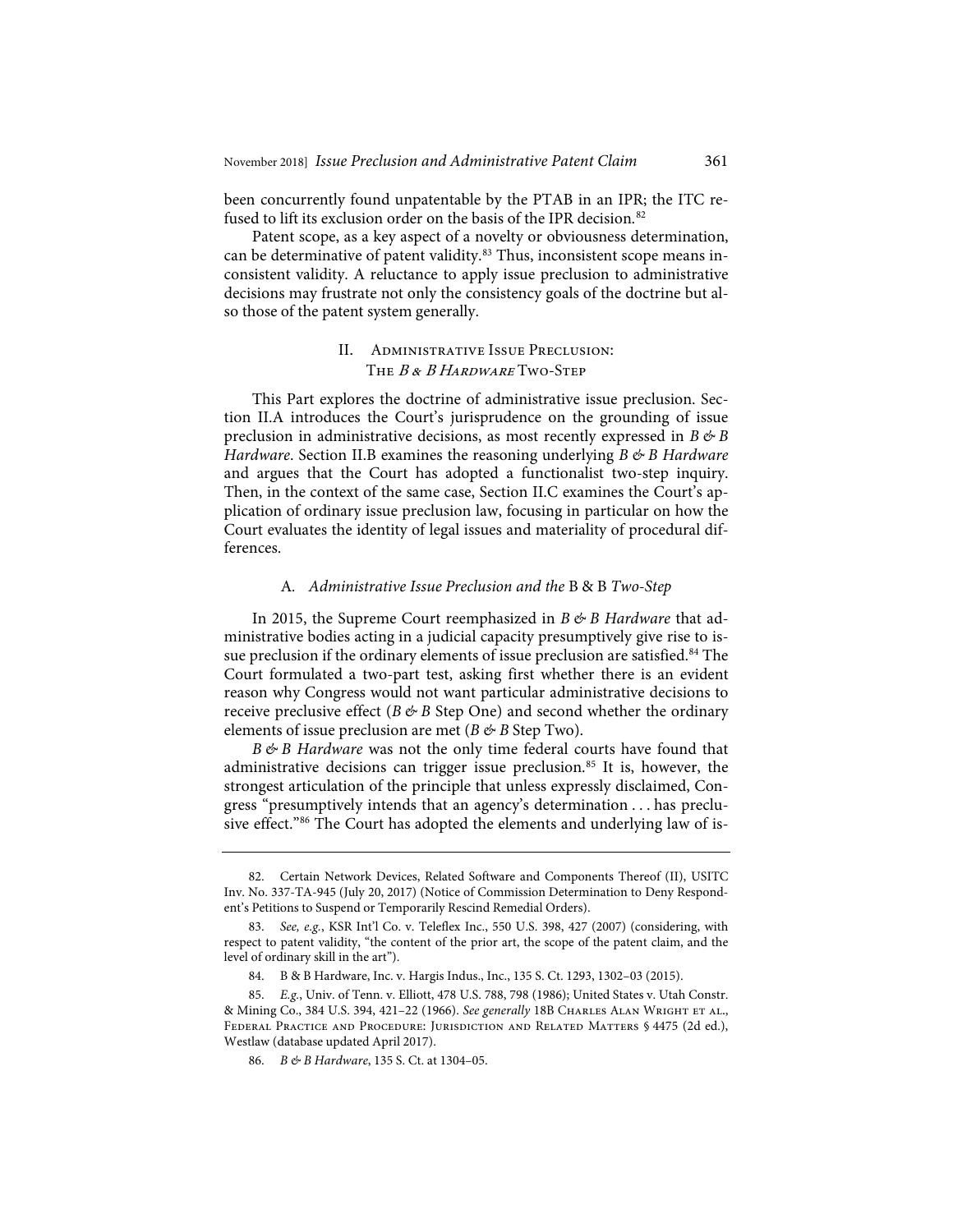sue preclusion from the Restatement of Judgments.<sup>87</sup> Thus, aside from certain exceptions, "[w]hen an issue of fact or law is actually litigated and determined by a valid and final judgment, and the determination is essential to the judgment, the determination is conclusive in a subsequent action between the parties, whether on the same or a different claim."88

In *B & B Hardware*, Hargis Industries sought to register a trademark but ran into trouble when B & B Hardware filed an opposition proceeding before the Trademark Trial and Appeal Board (TTAB), alleging a likelihood of confusion with its own trademark.<sup>89</sup> The TTAB found Hargis's trademark likely to cause confusion with that of B & B Hardware, and Hargis did not appeal the TTAB decision, despite availability of judicial review.<sup>90</sup> B & B Hardware's opposition proceeding was concurrent with a district court infringement action between the same parties, and B & B Hardware argued that Hargis was precluded in the district court from contesting likelihood of confusion as a matter of issue preclusion.<sup>91</sup> Below, the Eighth Circuit held that differences between the two proceedings (especially legal standards and procedure) made issue preclusion inappropriate.<sup>92</sup> The Supreme Court disagreed.

#### B. *The Court's Reasoning Underlying the* B&B *Two-Step*

The Court's reasoning underlying this question can be divided into two parts: (1) can an agency's decisions *ever* provide a basis for issue preclusion? ("*B&B* Step One"); and, if so, (2) *when* can an agency's decision provide such a basis? ("*B* & *B* Step Two").

In establishing  $B \not\in B$  Step One, the Court first asked whether an agency decision could ever ground issue preclusion.<sup>93</sup> The Court articulated a broad policy goal of preventing relitigation and conserving time and resources, <sup>94</sup> emphasizing that "a losing litigant deserves no rematch after a defeat fairly suffered."<sup>95</sup> The majority also acknowledged case law indicating that "where

<sup>87.</sup> *Id.* at 1303.

<sup>88.</sup> *Id.* (quoting RESTATEMENT (SECOND) OF JUDGMENTS § 27 (AM. LAW INST. 1982) (alteration in original)).

<sup>89.</sup> *Id.* at 1299. The USPTO, under the Lanham Act, provides for an opposition proceeding before the Trademark Trial & Appeal Board (TTAB) wherein the pending registration of a trademark may be challenged. *See generally* TMEP § 1503 (Oct. 2017).

<sup>90.</sup> *B & B Hardware*, 135 S. Ct. at 1302.

<sup>91.</sup> *Id.*

<sup>92.</sup> *Id.*

<sup>93.</sup> *Id.*

<sup>94.</sup> *Id.* at 1298–99 ("Allowing the same issue to be decided more than once wastes litigants' resources and adjudicators' time, and it encourages parties who lose before one tribunal to shop around for another. The doctrine of collateral estoppel or issue preclusion is designed to prevent this from occurring."); *see also id.* at 1302–03.

<sup>95.</sup> *Id.* at 1302–03 (quoting Astoria Fed. Sav. & Loan Ass'n v. Solimino, 501 U.S. 104, 107 (1991)).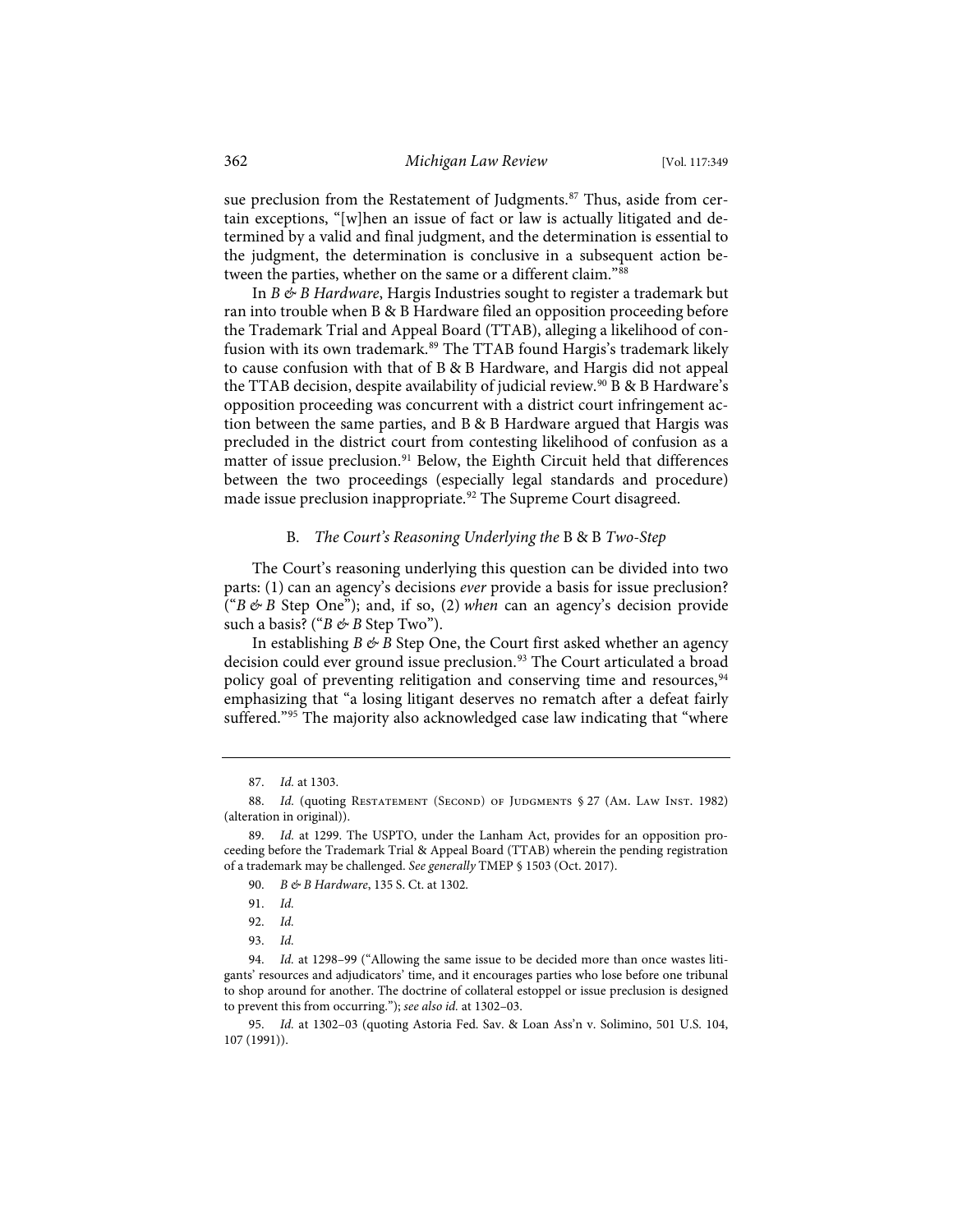a single issue is before a court and an administrative agency, preclusion ... often applies."<sup>96</sup> Because issue preclusion was such a "well established" principle at common law, the Court reiterated, courts may "take it as given" that when Congress has authorized agencies to resolve disputes, it "legislated with the expectation that the principle . . . will apply except when a statutory purpose to the contrary is evident."97 Accordingly, the Supreme Court articulated a baseline presumption that issue preclusion applies to the decisions of administrative bodies authorized to resolve disputes unless Congress clearly articulated otherwise.<sup>98</sup>

Next, *B* & *B* Step Two. The Court asked "whether there is a categorical reason why [particular administrative] decisions can never meet the ordinary elements of issue preclusion."99 The Court emphasized that this inquiry is not defeated by the fact that sometimes the elements will not be met—it is aimed at whether they can never be.<sup>100</sup> Thus, preclusion may apply in the administrative context if the ordinary elements of issue preclusion can be met.101 That is not to say that issue preclusion will always apply to the administrative decisions in question, but that is also true of judicial decisions.

#### C*. The Court's Application of the Two-Step in* B & B Hardware

Applying  $B \not\in B$  Step One ("statutory purpose to the contrary"), the Court examined the Lanham Act to discern whether there was "an 'evident' reason why Congress would not want TTAB decisions to receive preclusive effect, even in those cases in which the ordinary elements of issue preclusion are met."102 The Court found no such reason, noting that neither the Lanham Act's text nor structure "forbid issue preclusion."<sup>103</sup> Likewise, the Court noted that judicial review of TTAB decisions is provided for and underscored the point that a party who *chooses* not to appeal is subject to preclusion, even if the conclusion would have been reviewed de novo.<sup>104</sup> Turning to  $B \not\in B$  Step Two, the court found no categorical reason why the "ordinary" elements" of issue preclusion could never be met at the TTAB.105 The Eighth Circuit had held that there could never be identity of the issues<sup>106</sup> between

105. *Id.* at 1306.

<sup>96.</sup> *Id.* at 1303.

<sup>97.</sup> *Id.* (quoting Astoria v. Fed. Sav. & Loan Ass'n v. Solimino, 501 U.S. 104, 108 (1991)).

<sup>98.</sup> *Id.* at 1302–05. This is referred to here as the "statutory purpose to the contrary" test, or *B* & *B* Step One.

<sup>99.</sup> *Id.* at 1306–10. That is, the elements set out in the Restatement. *Id.*

<sup>100.</sup> *Id.* ("Although many registrations will not satisfy those ordinary elements, that does not mean that none will.").

<sup>101.</sup> This question is referred to here as the "ordinary elements" test, or *B*  $\& B$  Step Two.

<sup>102.</sup> *B & B Hardware*, 135 S. Ct. at 1305.

<sup>103.</sup> *Id.*

<sup>104.</sup> *Id.*

<sup>106.</sup> Identity of the issues is sometimes treated as a subsidiary consideration of the first element of preclusion from the Restatement (issue actually litigated), as in *B & B Hardware*,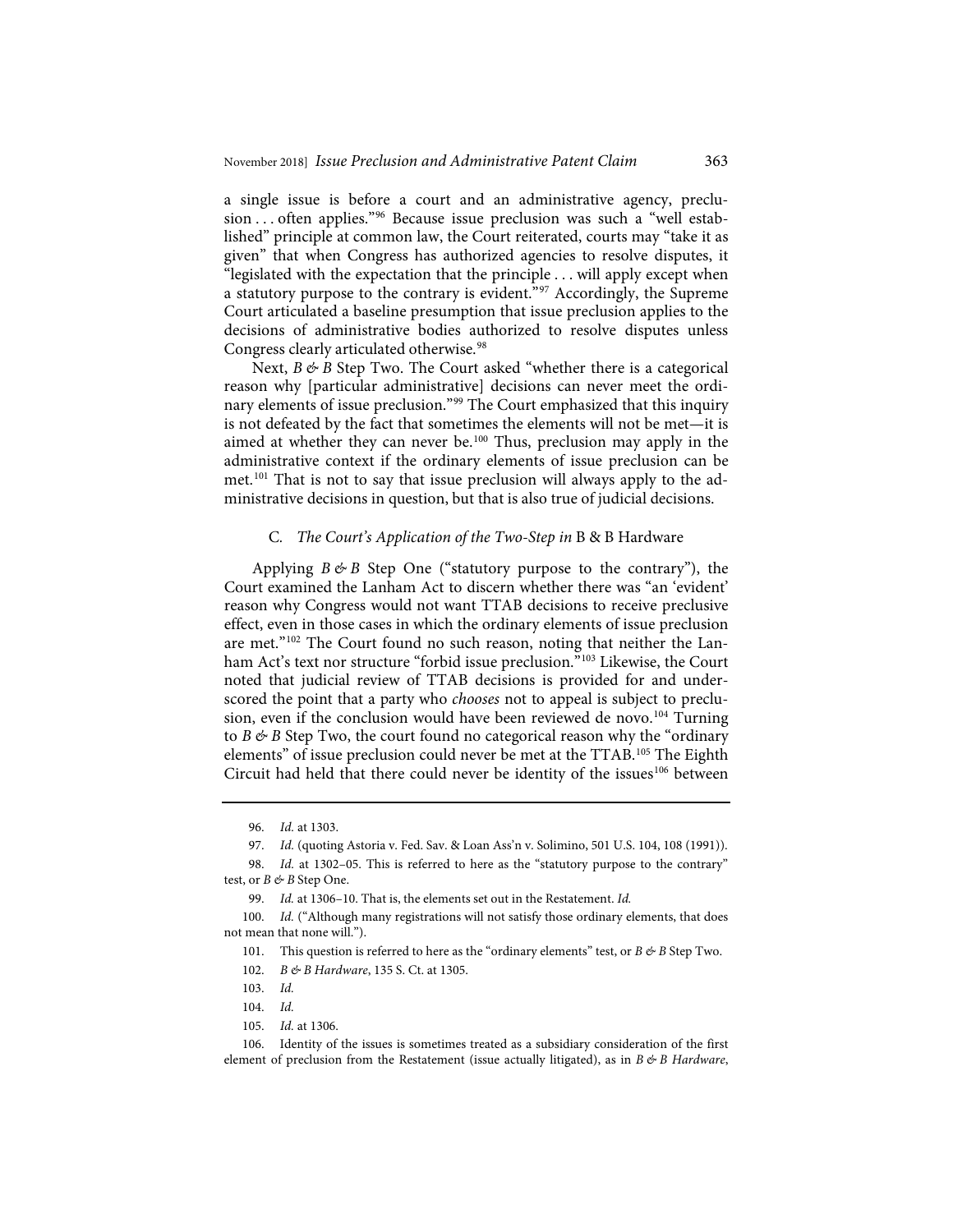the TTAB and district courts because of different factors in assessing likelihood of confusion.<sup>107</sup> The Court disagreed. In differentiating between legal standards and underlying factors, the Court acknowledged that issues "are not identical if the second action involves application of a different legal standard, even though the factual setting of both suits may be the same."<sup>108</sup> But the Court also found that facially different issues, even with different statutory bases and underlying factors or tests,<sup>109</sup> might be "in essence" the same legal standard.<sup>110</sup> Looking to the factors underlying the TTAB and the Eight Circuit tests, the Court concluded that they were "not fundamentally different."<sup>111</sup>

By emphasizing the "essence" of the underlying legal standards, the Court appears to have articulated a policy grounded more in functionalism than strict formalism, apparently concerned that technical differences in the wording of statutes might allow a party to practice "the very evils that issue preclusion helps to prevent."112 In looking at whether the two legal standards were the same, the Court considered "the operative language," the historical basis of each standard, and whether both tribunals apply the standards to achieve the same result.<sup>113</sup> Rejecting the argument that the scope of the marks being compared typically differed, the Court declared that "a reason not to apply issue preclusion in some or even many cases" is not "a reason never to apply issue preclusion."114

The Court also considered procedural differences between TTAB and district courts: namely, an absence of live testimony and narrower discovery.<sup>115</sup> The Court held that this did not constitute a categorical reason why the "ordinary elements" should never be satisfied.<sup>116</sup> And even in individual

108. *Id.* (quoting 18 CHARLES ALAN WRIGHT ET AL., FEDERAL PRACTICE AND PROCEDURE § 4417, at 449 (2d ed. 2002)).

109. *See generally* Jane C. Ginsburg et al., Trademark and Unfair Competition Law 255 (6th ed. 2017) (comparing likelihood of confusion in TTAB (i.e., registration) and district court (i.e., infringement) contexts).

110. *B & B Hardware*, 135 S. Ct. at 1306–07.

111. *Id.* at 1307.

112. *Id.* ("More important, if federal law provides a single standard, parties cannot escape preclusion simply by litigating anew in tribunals that apply that one standard differently.").

114. *Id.* at 1308.

116. *Id.*

but it is sometimes treated as a separate element, *e.g.*, *In re* Trans Tex. Holdings Corp., 498 F.3d 1290, 1297 (Fed. Cir. 2007).

<sup>107.</sup> *B & B Hardware*, 135 S. Ct. at 1306.

<sup>113.</sup> *Id.*

<sup>115.</sup> *Id.* at 1309. The Court further noted that "the agency's procedures[ are in] large part . . . exactly the same as in federal court. For instance, although the scope of discovery in Board proceedings is generally narrower than in court proceedings—reflecting the fact that there are often fewer usages at issue—the TTAB has adopted almost the whole of Federal Rule of Civil Procedure 26." *Id.* (cleaned up).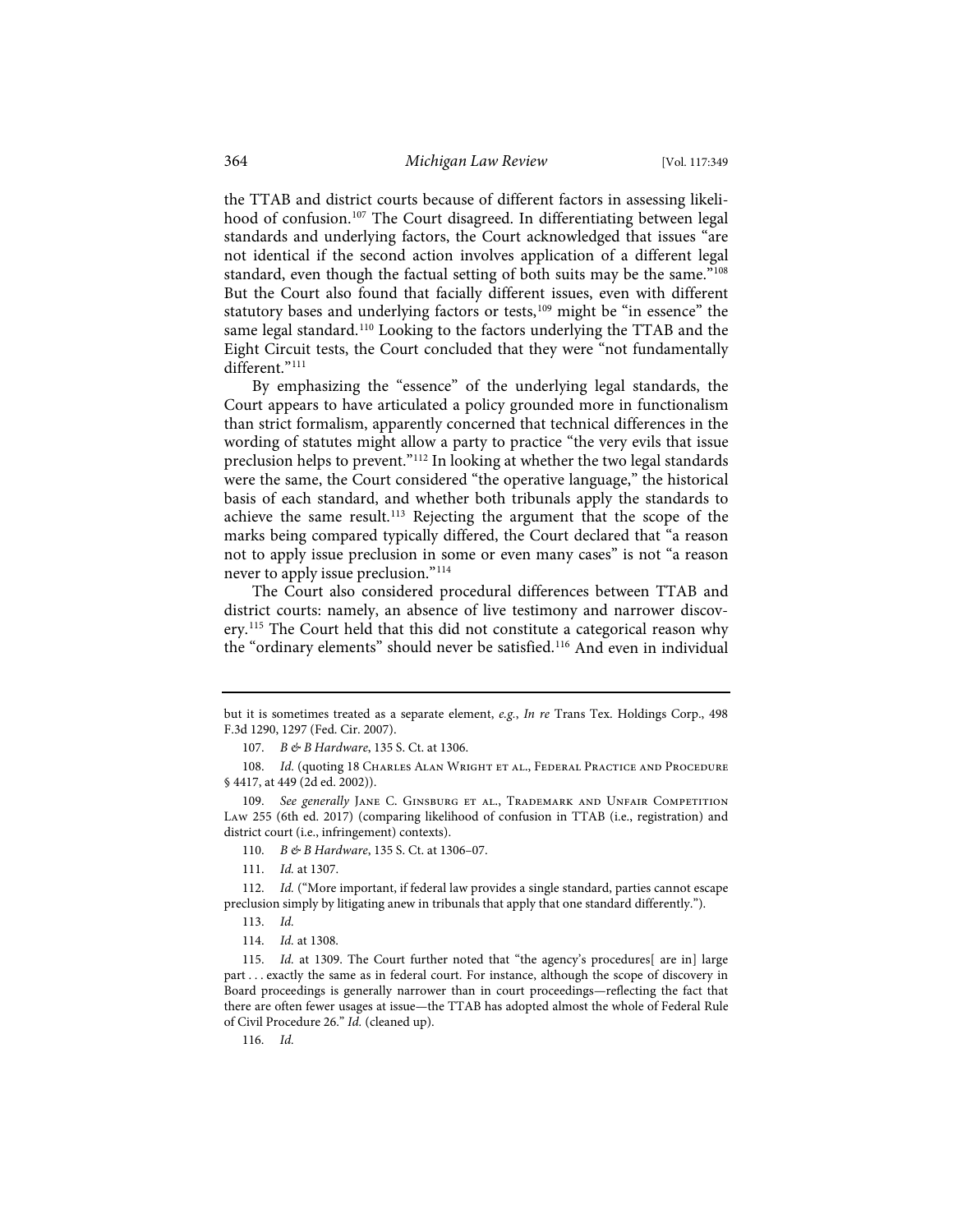hypothetical instances where procedural differences might be material, the exceptions of ordinary preclusion law could provide an equitable safety valve.<sup>117</sup>

Thus, the Supreme Court in *B & B Hardware* formulated a two-part test for whether administrative bodies acting in a quasi-judicial capacity may ground issue preclusion. The test is remarkably inclusive, relying on a strong default presumption of preclusion based on functionalist considerations but fine-tuned by the equitable safety valves of ordinary preclusion law. But in the few years since the Court's decision, *B & B Hardware* has not yet seen broad application outside the trademark context. As the next Part explores, however, extension to the patent context is especially appropriate.

## III. APPLYING THE  $B & B$  Two-Step to Claim Construction in Inter Partes Review

This Part applies the *B & B Hardware* Two-Step to the administrative patent claim construction context. Can PTAB claim construction decisions in an IPR proceeding ground issue preclusion? The question is twofold. First, Section III.A considers whether Congress intended PTAB decisions *not* to have preclusive effect and finds no "statutory purpose to the contrary." Second, Section III.B examines in which situations (if any) PTAB claim construction decisions might satisfy the elements of issue preclusion. Although Congress does not seem to have indicated that preclusion should categorically not apply, some aspects of IPR point to the need for a specially tailored solution.

#### A. B & B *Step One: No Statutory Purpose to the Contrary*

Through the lens of  $B \not\in B$  Step One, the statutory context and policy considerations underlying the IPR process indicate no "statutory purpose to the contrary" regarding issue preclusion.

What can be discerned from the text and structure of the AIA?<sup>118</sup> First, the AIA affirmatively grants the PTAB authority to cancel an already-issued patent.119 Second, it grants the USPTO authority to set the legal standards through promulgation of regulations.120 Congress structurally limited the ability of courts to relitigate IPR issues. Congress also explicitly provided for judicial review of PTAB decisions by the Federal Circuit, but not district

<sup>117.</sup> *See id.* The exceptions to the general rule of issue preclusion appear in the Restatement and include, for instance, unavailability of review of the first judgment, the need for a new determination of law in light of an intervening change in context, differences in quality or extensiveness of procedures, serious differences in the burden of persuasion, and considerations of public interest. RESTATEMENT (SECOND) OF JUDGMENTS § 28 (AM. LAW INST. 1982).

<sup>118.</sup> *Cf. B & B Hardware*, 135 S. Ct. at 1302–06 (examining text and structure of Lanham Act).

<sup>119. 35</sup> U.S.C. §§ 311–319 (2012).

<sup>120.</sup> *Id.* § 316(a).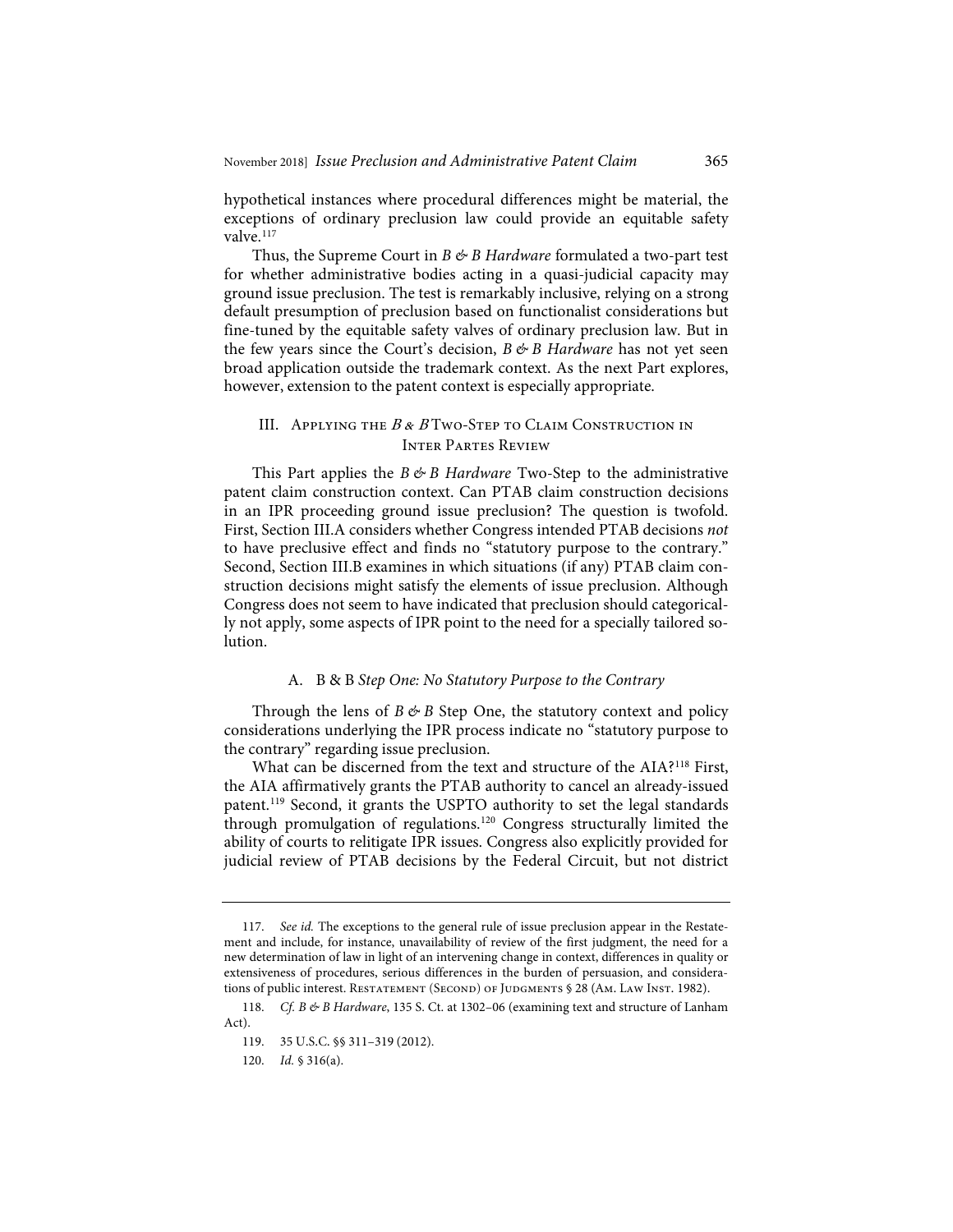courts.121 In addition to limiting the pathways for review of final decisions, the AIA withdraws from judicial review the PTAB's decisions to institute IPRs at all.<sup>122</sup> On the whole, this illustrates a structure designed by Congress to limit judicial oversight and bolster the competence of the PTAB. Although this does not explicitly endorse issue preclusion, it is far from a "statutory purpose of the contrary."

The AIA affirmatively provides for some preclusion, establishing that a petitioner may not assert in a civil action or ITC investigation "any ground that the petitioner raised or reasonably could have raised" during the IPR.<sup>123</sup> Essentially, this has the effect of preventing a challenger from repeating the same arguments in a later action. The significance of the statutory reference estoppel provisions might be read in several ways. Under a permissive reading, one could view them as a signal of Congress's affirmative conferral of general competence regarding preclusion upon the PTAB. A neutral reading might view them as simply a choice-of-forum provision. But a restrictive reading might view them as an enumeration of the only kinds of preclusion permitted.<sup>124</sup> Indeed, statutory reference estoppel has been construed to be narrow in scope,<sup>125</sup> and there is a strong presumption in favor of judicial review.126 Thus, this jurisprudence might caution against the expansion of preclusion beyond that enumerated.127 The presumption that Congress intends preclusion "absent a contrary indication,"128 however, suggests a propreclusion reading. That is, Congress does not need to explicitly endorse administrative estoppel if it has not forbidden it.

Additional considerations support the competence of PTAB decisions to have preclusive effect. First, as a matter of legislative purpose, IPR was in-

124. *See* Scalia & Garner, *supra* note 30, at 107–11 (*expressio unius*).

125. For instance, because of AIA text limiting statutory reference estoppel to grounds that could have been raised "during" IPR, statutory reference estoppel does not apply to an invalidity ground included in an IPR petition but not instituted. Shaw Indus. Grp., Inc. v. Automated Creel Sys., Inc., 817 F.3d 1293, 1300 (Fed. Cir. 2016); HP Inc. v. MPHJ Tech. Invs., LLC, 817 F.3d 1339, 1347 (Fed. Cir. 2016).

126. *See* Cuozzo Speed Techs., LLC v. Lee, 136 S. Ct. 2131, 2140 (2016).

127. Some courts have pushed back against this, hesitant to give a "second bite at the apple." *E.g.*, Parallel Networks Licensing, LLC v. IBM, No. 13-2072 (KAJ), 2017 U.S. Dist. LEXIS 28461, at \*30 (D. Del. Feb. 22, 2017).

128. B & B Hardware, Inc. v. Hargis Indus., Inc., 135 S. Ct. 1293, 1302–03 (2015).

<sup>121.</sup> *Id.* §§ 141(c), 319.

<sup>122.</sup> *Id*. § 314(d).

<sup>123.</sup> *Id.* § 315(e)(2). For the purpose of this Note, this will be referred to as "statutory reference estoppel." This is because  $$315(e)(2)$  operates with respect to a combination of a particular statutory ground (i.e., novelty or obviousness) and particular prior art references (i.e., a particular set of patents and printed publications). *See, e.g.*, Intellectual Ventures I LLC v. Toshiba Corp., 221 F. Supp. 3d 534, 554 (D. Del. 2016) (estopping challenger, on § 315(e)(2) grounds, from raising obviousness based on three specific prior art patents).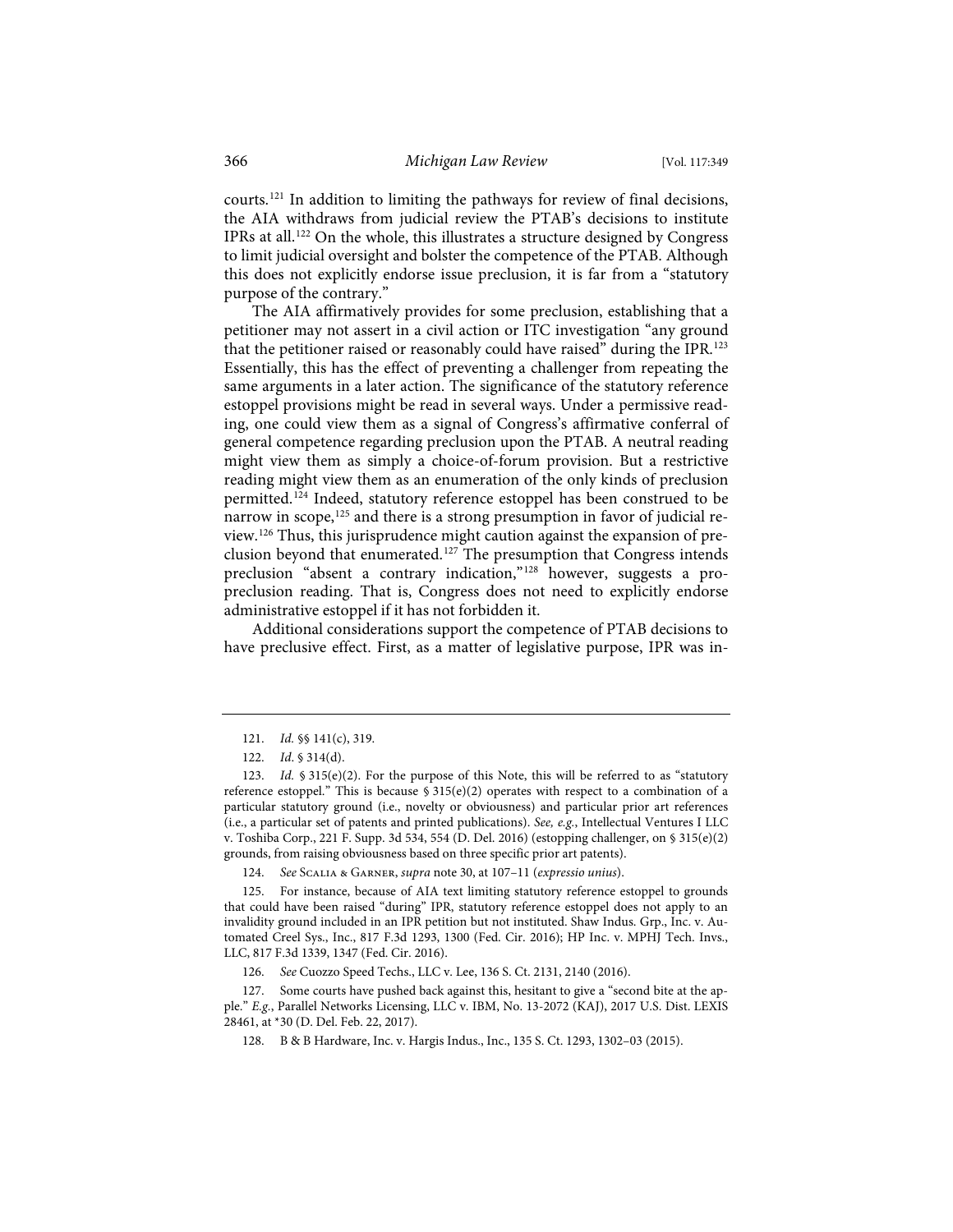tended to be an alternative to litigation.<sup>129</sup> If relitigation of the same issues is permitted in both an IPR and district court context, the actions are duplicative, not alternative.<sup>130</sup> Of course, the argument could be made that the claim construction issue is *not* the same, but as discussed later, this does not foreclose preclusion; it simply changes its character.<sup>131</sup> Second, the PTAB is also of technical competence, which is important to resolving the meaning of claim terms. Indeed, deference to agencies is most appropriate within their area of expertise—especially when it comes to technical matters<sup>132</sup>—and administrative issue preclusion doctrine considers regulatory context.<sup>133</sup> The USPTO has special expertise in "resolving patent claims"134 and has the "primary responsibility for sifting out unpatentable material."135 IPR proceedings are presided over by administrative patent judges who resemble an intermediate between technically qualified patent examiners and legally qualified judges.136

Two policy considerations underlying patent law also support issue preclusion: the public notice function of patents and the desire for uniformity. The notice function aims to warn potential infringers and the public of the scope of the patent's claims.<sup>137</sup> This supports the conclusiveness of PTAB determinations, such that a potentially infringing practitioner may rely on all proper adjudications of a patent's meaning. The very fact that claim construction consists of questions of law and not questions for the jury also reflects a fundamental concern for uniformity in patent interpretation.<sup>138</sup> As a doctrine, issue preclusion generally furthers uniformity by reducing the number of conflicting alternative judgments on a given issue.<sup>139</sup>

The close integration of the USPTO's administrative authority and patent rights has also led to two *judicial* estoppel doctrines—prosecution histo-

- 136. *See* 35 U.S.C. § 6(a) (2012).
- 137. *See supra* note 41.
- 138. *See supra* note 42.

<sup>129.</sup> *E.g.*, Aqua Prods., Inc. v. Matal, 872 F.3d 1290, 1298 (Fed. Cir. 2017) ("With its enactment of the AIA in 2011, Congress created IPRs to provide 'quick and cost effective alternatives to litigation.' " (quoting H.R. Rep. No. 112-98, pt. 1, at 48 (2011))).

<sup>130.</sup> *See, e.g.*, ePlus, Inc. v. Lawson Software, Inc., 790 F.3d 1307, 1315 (Fed. Cir. 2015) (Moore, J., dissenting from denial of petition for rehearing en banc) ("Congress intended the IPR/CBM/reexam route to be an alternative to district court litigation of certain validity issues, not duplicative of them.").

<sup>131.</sup> *See infra* Section III.B.3.

<sup>132.</sup> *E.g.*, Balt. Gas & Elec. Co. v. Nat. Res. Def. Council, Inc., 462 U.S. 87, 103 (1983).

<sup>133.</sup> *See* Restatement (Second) of Judgments §§ 29, 83(4) (Am. Law Inst. 1982).

<sup>134.</sup> *E.g.*, Magna Donnelly Corp. v. Pilkington N. Am., Inc., No. 4:06-CV-126, 2007 WL 772891, at \*2 (W.D. Mich. Mar. 12, 2007).

<sup>135.</sup> Graham v. John Deere Co., 383 U.S. 1, 18 (1966).

<sup>139.</sup> *See generally* Monica Renee Brownewell, Note, *Rethinking the Restatement View (Again!): Multiple Independent Holdings and the Doctrine of Issue Preclusion*, 37 Val. U. L. Rev. 879, 920 (2003) (observing that "collateral estoppel, as a procedural rule, seeks to create uniformity in judgments").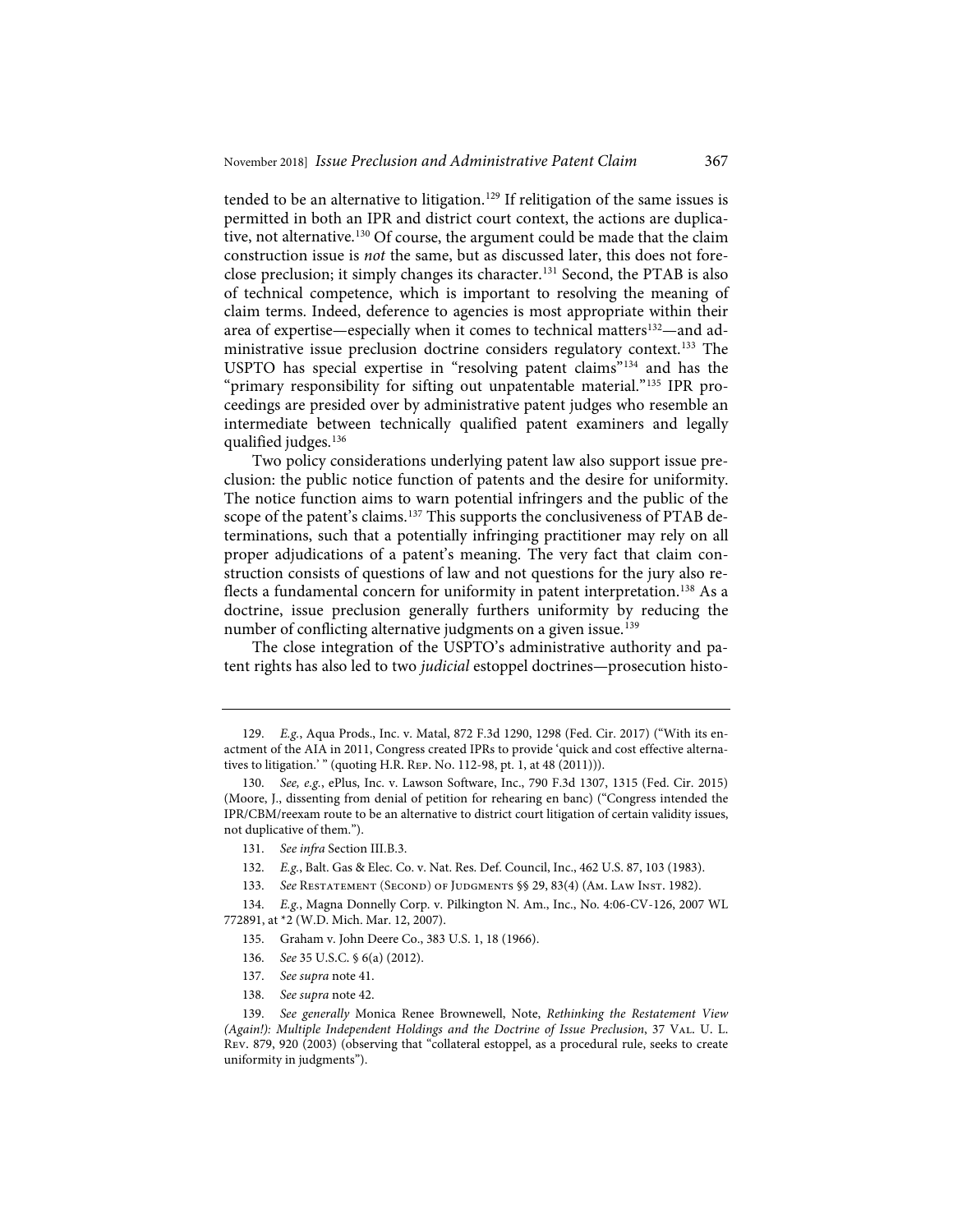ry estoppel<sup>140</sup> and prosecution disclaimer.<sup>141</sup> The doctrines limit the scope of a patent's claims based on statements made by a patent applicant to secure the patent's allowance. This implies that organs of the USPTO, including the PTAB, are generally competent to preclude. Indeed, the Federal Circuit has applied prosecution disclaimer against a patent owner on the basis of statements made during an IPR,<sup>142</sup> invoking the public notice function of patents.<sup>143</sup>

This administrative context, however, also highlights a possible strike against issue preclusion based on the materiality of a distinction between patent litigation and patent prosecution. Some courts have applied such a prosecution disclaimer because they regard IPR as part of patent *prosecution*. 144 Indeed, a patent claim may (theoretically) be amended during an IPR,<sup>145</sup> the same legal standards are used as are during patent examination,<sup>146</sup> and the proceeding occurs under the ambit of the USPTO. If an IPR is formally patent prosecution, then is the PTAB truly "acting in a judicial capacity" as contemplated under *B & B Hardware*?<sup>147</sup> Is that more akin to legislative ex ante rulemaking than ex post administrative adjudication?<sup>148</sup> The Federal Circuit seems to view IPR somewhere in the middle, a creature that has characteristics of both prosecution and litigation,<sup>149</sup> but the Supreme Court

144. *See id.* Patent "prosecution" refers to the administrative process by which a patent application is filed at and examined by the USPTO and is essentially "a series of negotiations between the examiner and the inventor." See generally ROBERT PATRICK MERGES & JOHN FITZgerald Duffy, Patent Law and Policy 58–62 (7th ed. 2017).

145. It could be argued that the ability to amend is essentially illusory, such motions almost never being granted. *See* Gugliuzza, *supra* note 5, at 284 n.87 (noting that PTAB only granted six motions to amend in three-and-a-half years). Recent Federal Circuit case law, however, suggests a trajectory toward a patent owner's ability to more readily amend claims during an IPR. *See, e.g.*, Aqua Prods., Inc. v. Matal, 872 F.3d 1290, 1324–25 (Fed. Cir. 2017) (allocating burden of proof of unpatentability of amended claims in IPR to petitioner).

146. Examination also uses the BRI standard. *See* MPEP § 2111 (9th ed. Rev. 08.2017, Jan. 2018).

148. See WRIGHT ET AL., *supra* note 85, § 4475 (discussing balance of adjudicatory and legislative elements in administrative proceedings with respect to preclusion).

149. *Compare* Aylus Networks, Inc. v. Apple Inc., 856 F.3d 1353, 1362 (Fed. Cir. 2017) ("[S]tatements made by a patent owner during an IPR proceeding . . . can be considered for claim construction and relied upon to support a finding of prosecution disclaimer."), *with* PPC

<sup>140.</sup> *See generally* Festo Corp. v. Shoketsu Kinzoku Kogyo Kabushiki Co., 535 U.S. 722, 733–35 (2002) (discussing prosecution history estoppel).

<sup>141.</sup> *See generally* Mass. Inst. of Tech. v. Shire Pharm., Inc., 839 F.3d 1111, 1119 (Fed. Cir. 2016) (defining prosecution disclaimer).

<sup>142.</sup> Aylus Networks, Inc. v. Apple Inc., 856 F.3d 1353, 1360–61 (Fed. Cir. 2017) (holding that statements made by patent owner during IPR can be relied on to support finding of prosecution disclaimer during claim construction).

<sup>143.</sup> *Id.* at 1360 ("Extending the prosecution disclaimer doctrine to IPR proceedings will ensure that claims are not argued one way in order to maintain their patentability and in a different way against accused infringers.").

<sup>147.</sup> *See* B & B Hardware, Inc. v. Hargis Indus., Inc. 135 S. Ct. 1293, 1303 (2015).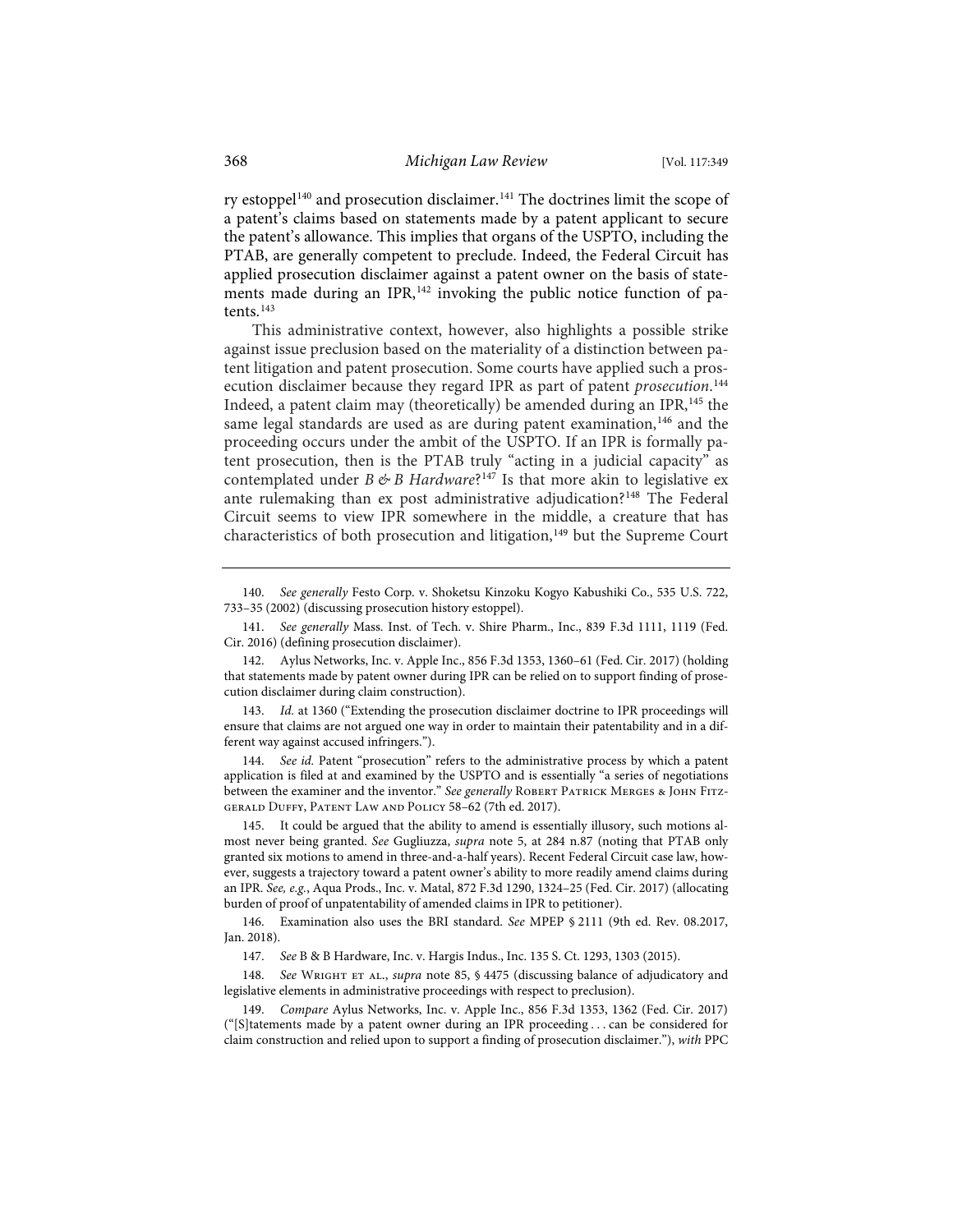has recently noted that IPR is adjudicative.<sup>150</sup> Indeed, the fact that revocation of a patent right is at stake points to an adjudicative purpose of claim construction. Additionally, the existence of the two judicial estoppel doctrines seems to suggest that the prosecution–litigation distinction is not material.

Thus, the structure and text of the AIA do not indicate a "statutory purpose to the contrary." And although an IPR shares some characteristics of patent examination, it bears more structural features in common with an adversarial quasi-judicial proceeding. Moreover, the PTAB, as an arm of the technically qualified USPTO, is uniquely capable to make findings on the technical meaning of a patent's claims. Policy considerations—particularly, the public notice doctrine and uniformity—similarly support the application of issue preclusion to claim construction specifically. Although there is clearly no explicit *endorsement* by Congress, in the absence of a clear disapproval, it is reasonable to go with the default under  $B \not\leftrightarrow B$  Step One in favor of administrative preclusion.

#### B*.* B&B *Step Two: Ordinary Elements* Could *Be Satisfied*

*B*  $\&$  *B* Step Two asks whether the Restatement's "ordinary elements" of issue preclusion are satisfied. The elements include whether (1) "an issue of fact or law is actually litigated" (including identity of the issues); (2) that issue is "determined by a valid and final judgment;" and (3) "the determination is essential to the judgment."151 These ordinary elements must then be balanced against any equitable exceptions to issue preclusion that arise.<sup>152</sup> Application of *B*  $\&$  *B* Step Two reveals that the "ordinary elements" test will often be largely satisfied due to the similarity between PTAB and judicial claim construction. Indeed, only the doctrinal difference in legal standards between claim constructions in district courts and IPRs is a potentially significant barrier.

#### 1. General Application of the "Ordinary Elements" Test

To begin, whether a claim construction is "actually litigated" in an IPR is seemingly straightforward: was a claim construction determination made? If

151. *B & B Hardware*, 135 S. Ct. at 1303 (quoting RESTATEMENT (SECOND) OF JUDGments §§ 27, 28 (Am. Law Inst. 1982)).

Broadband, Inc. v. Corning Optical Commc'ns RF, LLC, 815 F.3d 747, 756 (Fed. Cir. 2016) ("IPRs . . . are litigation-like contested proceedings before the Board.").

<sup>150.</sup> *See* SAS Inst., Inc. v. Iancu, 138 S. Ct. 1348, 1353–54 (2018) (observing that IPR "looks a good deal more like civil litigation," including "many of the usual trappings"); Oil States Energy Servs., LLC v. Greene's Energy Grp., LLC, 138 S. Ct. 1365, 1378 (2018) (noting that although IPR is not an exercise of the judicial power, it "includes some of the features of adversarial litigation"); Cuozzo Speed Techs., LLC v. Lee, 136 S. Ct. 2131, 2146 (2016) (describing IPR and the district court as alternative fora for "review and adjudication of patent claims").

<sup>152.</sup> See RESTATEMENT (SECOND) OF JUDGMENTS § 28. Such equitable exceptions might include the materiality of procedural differences in the two settings, for instance.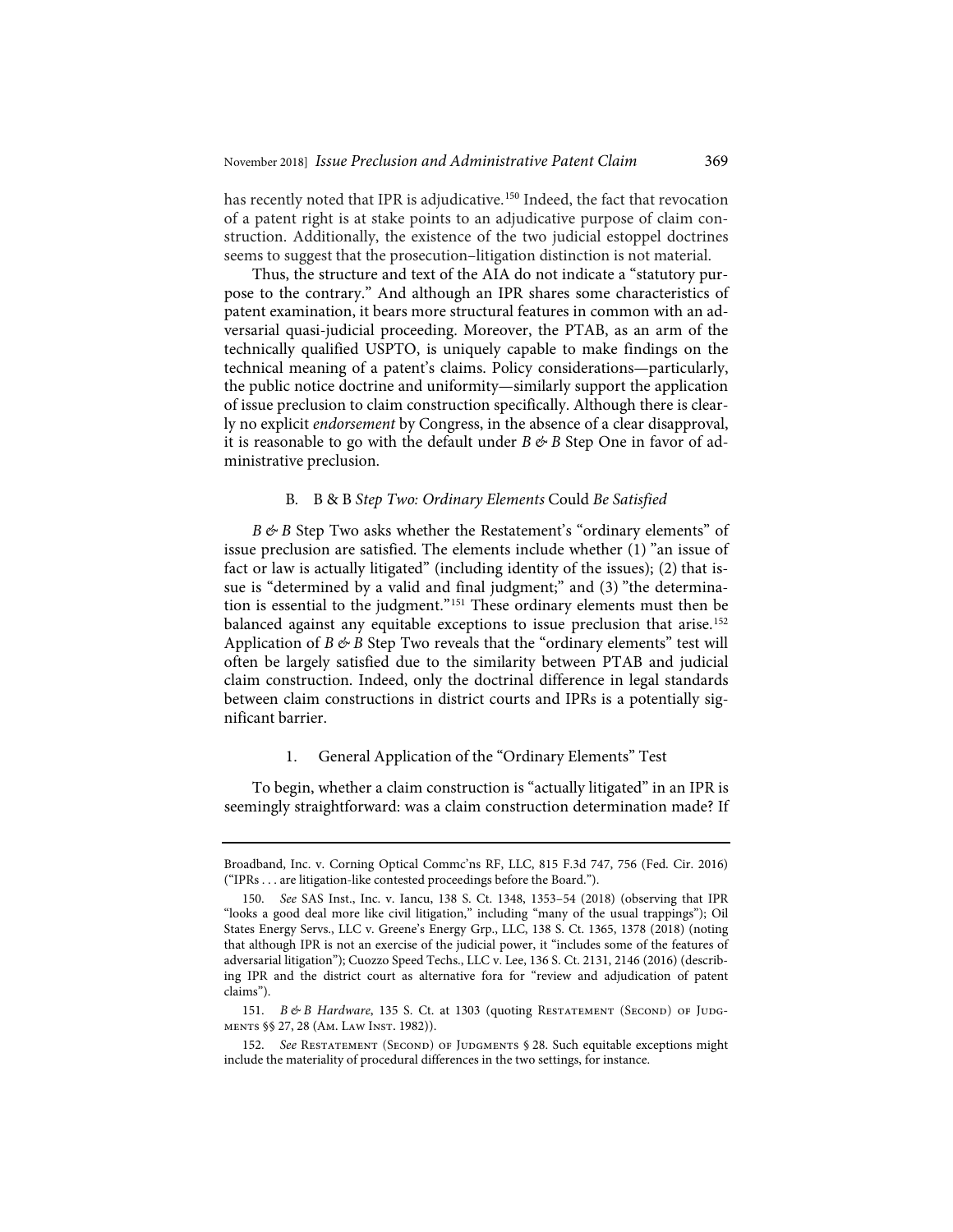so, the issue of claim construction was litigated. Indeed, claim construction is required in a petitioner's brief before the PTAB, a patent owner has the opportunity to supply its own claim construction arguments, and the PTAB decides claim construction in its final written decision.<sup>153</sup> Two exceptions do arise. First, the PTAB may decide a claim term does not actually need construction and declare that it takes its "plain and ordinary meaning."154 In such a case, the parties would be free in a subsequent proceeding to litigate a precise construction. Second, because certain grounds of invalidity cannot be asserted in an IPR (e.g., indefiniteness under 35 U.S.C. § 112), certain claim construction arguments cannot actually be advanced in an IPR.<sup>155</sup> This does not affect issue preclusion against patent owners, but it does caution against its application against petitioners in certain cases. Importantly, however, differences in legal standards can nullify this first element, as discussed below in Section III.B.3.156

Because final validity or infringement judgments in patent litigation rest on claim construction, claim construction determinations can frequently be essential for preclusion purposes.157 Determination of essentiality of claim constructions to the final judgment is seemingly no different before the PTAB than across subsequent district court actions.<sup>158</sup>

155. *See* 35 U.S.C. § 311(b) (2012) (establishing that a petitioner in an *inter partes* review may challenge a claim of a patent only on the basis of novelty under § 102 or obviousness under § 103). For instance, the PTAB cannot find a claim indefinite under § 112 during an IPR. MERGES & DUFFY, *supra* note 144, at 310. This should not preclude a later court from seeking an interpretation broader than the IPR's claim construction if a § 112 invalidity argument is advanced in a later proceeding.

156. *See* Restatement (Second) of Judgments § 27, cmt. c (discussing evaluation of the dimensions of an issue). This identity-of-the-issues requirement is often formulated separately. *See, e.g.*, *In re* Trans Tex. Holdings Corp., 498 F.3d 1290, 1297 (Fed. Cir. 2007) (noting that issue preclusion requires "(1) identity of the issues in a prior proceeding; (2) the issues were actually litigated; (3) the determination of the issues was necessary to the resulting judgment; and, (4) the party defending against preclusion had a full and fair opportunity to litigate the issues" (emphasis omitted) (citation omitted)).

157. *See, e.g.*, Hemphill v. Proctor & Gamble Co., 85 F. App'x 765, 767 (Fed. Cir. 2004) (applying issue preclusion to claim construction where the "record show[ed] that the district court's determination of the meaning of identical terms in the earlier case was essential to the judgment in that case"); *cf.* RF Del., Inc. v. Pac. Keystone Techs., Inc., 326 F.3d 1255, 1261 (Fed. Cir. 2003) (holding that claim construction issued in interlocutory order was not sufficiently final to permit issue preclusion).

158. *See generally* Matthew A. Ferry, *Different Infringement, Different Issue: Altering Issue Preclusion as Applied to Claim Construction*, 19 Tex. Intell. Prop. L.J. 361, 375–77 (2011)

<sup>153. 37</sup> C.F.R. § 42.104(b)(3) (2017) (requiring that petition propose claim construction); *see also id.* § 41.120 (allowing for patent owner response); *id.* § 42.100(b) (requiring claims be given their broadest reasonable construction).

<sup>154.</sup> *See* Office Patent Trial Practice Guide, 77 Fed. Reg. 48,756, 48,764 (Aug. 14, 2012) ("Regarding the need for a claim construction, where appropriate, it may be sufficient for a party to provide a simple statement that the claim terms are to be given their broadest reasonable interpretation . . . .").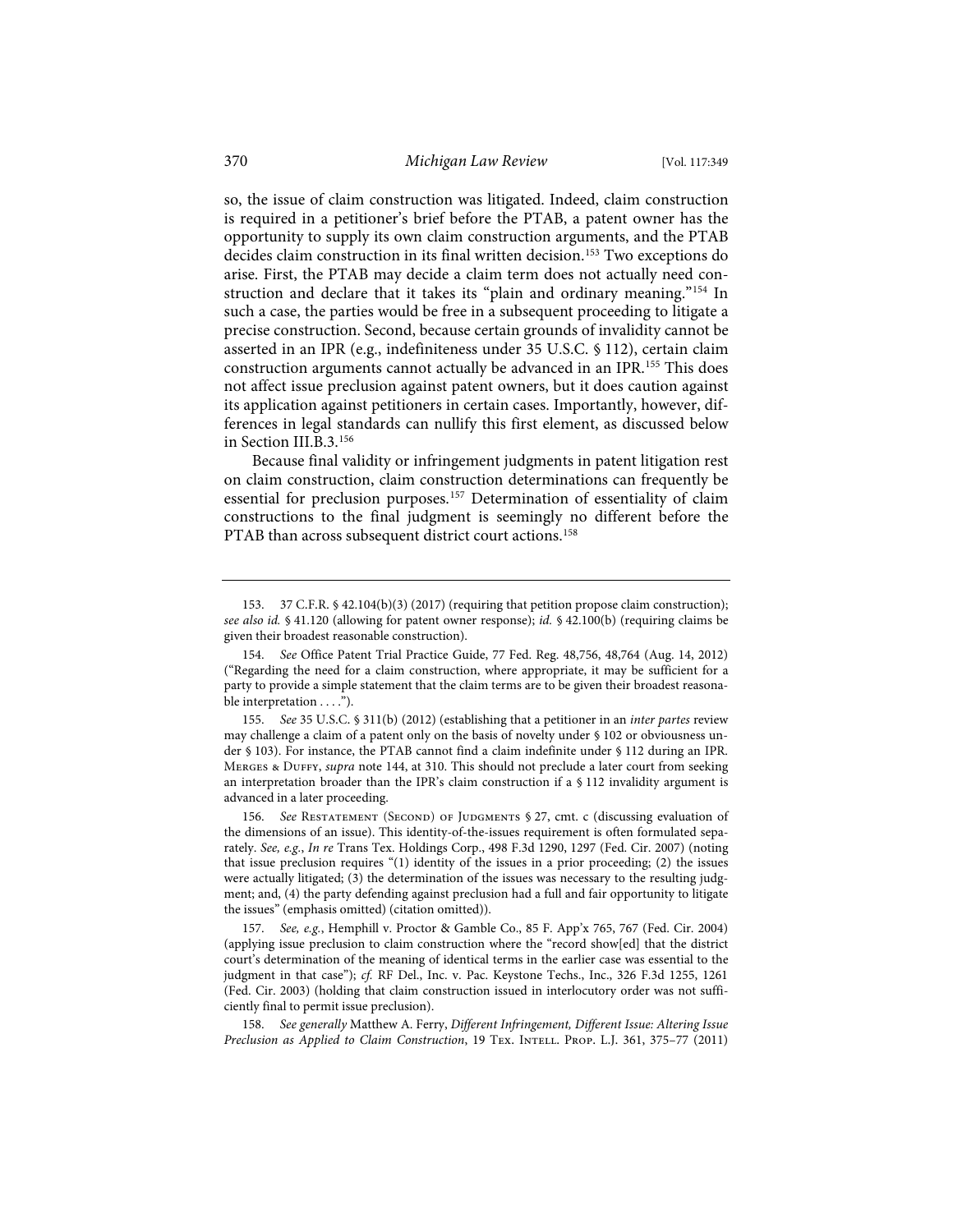Judgments are generally "valid and final" for issue preclusion purposes when they constitute a deliberated, nontentative decision of an issue, even prior to any appeal.<sup>159</sup> Determining whether an IPR decision constitutes a "valid and final judgment" requires a more careful analysis given the unique statutory context of IPR proceedings. At the conclusion of an IPR, the PTAB first issues a "final written decision" on patentability of the claims for which review was instituted.160 The final written decision may be appealed to the Federal Circuit.<sup>161</sup> If an appeal is not successful (or does not happen), the USPTO issues a certificate of cancellation of the challenged claims, removing a patent owner's standing to sue.<sup>162</sup>

Procedurally, a "final written determination" by the PTAB is probably "final" for preclusion purposes.<sup>163</sup> A PTAB written decision is "final" in that a successfully challenged claim will be cancelled if a patent owner loses and fails to appeal to the Federal Circuit (or does appeal but loses there).<sup>164</sup> And even if an appeal *is* pending, the norm in federal courts is that judgments are generally immediately effective for preclusion purposes notwithstanding an appeal.<sup>165</sup> The Supreme Court has seemingly suggested a baseline presumption that "ordinary preclusion law" is imported nearly wholesale into the administrative context.<sup>166</sup> One procedural facet of IPR, however, suggests that this norm might not apply in this particular context: whereas patent invalidity arising from district courts is effective immediately upon a judgment (requiring no action by the USPTO), a successful IPR results in a cancellation certificate only after resolution of any appeal.<sup>167</sup> In the reexamination procedure that IPR replaced, finality for statutory reference estoppel did not occur until exhaustion of an appeal.<sup>168</sup> But the plain text of the AIA suggests that statutory reference estoppel attaches as of the "final written decision"

- 167. *See* 35 U.S.C. § 318(b).
- 168. *See* Bettcher Indus., Inc. v. Bunzl USA, Inc., 661 F.3d 629, 642–43 (Fed. Cir. 2011).

<sup>(</sup>reviewing concept of essentiality of claim construction in district court issue preclusion context).

<sup>159.</sup> *See* Restatement (Second) of Judgments § 13 & cmt. g ("[T]he court should determine that the decision . . . was adequately deliberated and firm, even if not final in the sense of forming a basis for a judgment already entered.").

<sup>160. 35</sup> U.S.C. § 318(a).

<sup>161.</sup> *Id.* §§ 141(c), 319.

<sup>162.</sup> *Id.* § 318(b).

<sup>163.</sup> *Cf.* Dana v. E.S. Originals, Inc., 342 F.3d 1320, 1323 (Fed. Cir. 2003) ("[T]he finality requirement is less stringent for issue preclusion than for claim preclusion." (quoting Christo v. Padgett, 223 F.3d 1324, 1339 (11th Cir. 2000))); Restatement (Second) of Judgments § 13 cmt. g ("The test of finality . . . is whether the conclusion in question is procedurally definite  $\dots$ ").

<sup>164.</sup> *See* 35 U.S.C. § 318(b).

<sup>165.</sup> *See, e.g.*, *Dana*, 342 F.3d at 1323; Rice v. Dep't of the Treasury, 998 F.2d 997, 999 (Fed. Cir. 1993) ("The law is well settled that the pendency of an appeal has no effect on the finality or binding effect of a trial court's holding."); SSIH Equip. S.A. v. U.S. Int'l Trade Comm'n, 718 F.2d 365, 370 (Fed. Cir. 1983).

<sup>166.</sup> *See* B & B Hardware, Inc. v. Hargis Indus., Inc., 135 S. Ct. 1293, 1302–06 (2015).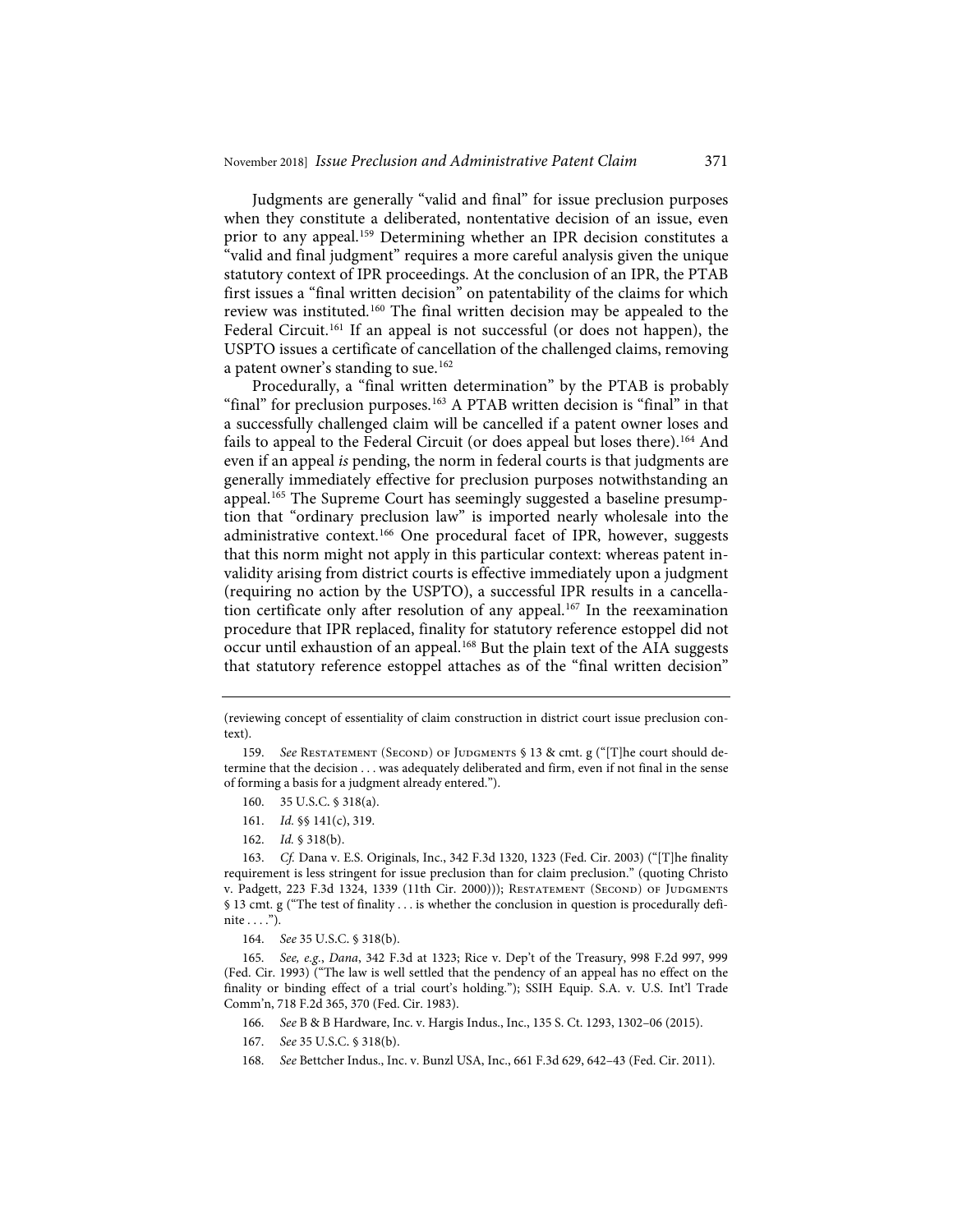before appeal.<sup>169</sup> Thus, the certificate, which also confirms patentable claims and any amendments, may represent the point of finality or may simply represent administrative bookkeeping.170 Indeed, a curious result emerges if the PTAB's decision results in statutory reference estoppel<sup>171</sup> but does not result in issue preclusion. A *successful* petitioner is estopped from challenging a patent in a parallel litigation; until an appeal is resolved, the defeated patent owner may continue to assert the patent, safe from any assault on the grounds already used to invalidate it before the PTAB.172 Accordingly, in the interests of uniformity, finality should attach as of the final written decision.

## 2. Differences in Procedure Do Not Warrant a Categorical Exception to Preclusion

Even when an issue has been "actually litigated," ordinary preclusion law provides an exception upon a showing of material procedural differences.<sup>173</sup> This highlights one seemingly significant objection to affording preclusive effect to IPR decisions: in some respects, the procedures are quite different. For instance, district court case schedules are much longer—usually by a few years—than an IPR, which must be completed within twelve months of institution.<sup>174</sup> IPR proceedings lack the summary judgment procedures and settlement options available in district courts.<sup>175</sup> The array of legal grounds of

<sup>169.</sup> Reading the PTAB final-decision statute, 35 U.S.C. § 318(a) ("If an inter partes review is instituted . . . the [PTAB] shall issue a *final written decision* with respect to the patentability of any patent claim challenged . . . ." (emphasis added)), in conjunction with the reference estoppel statute, *id*. § 315(e)(2) ("The petitioner in an inter partes review . . . that results in a *final written decision* under section 318(a) . . . may not assert . . . in a civil action . . . that the claim is invalid on any ground that the petitioner raised or reasonably could have raised during that inter partes review." (emphasis added)), strongly suggests this result under ordinary principles of statutory interpretation. *See* Scalia & Garner, *supra* note 30, at 170–73 (presumption of common usage). Overall, courts remain split on when exactly finality attaches to PTAB decisions in an IPR for statutory reference estoppel purposes. *See* Merck & Cie v. Gnosis S.P.A., 808 F.3d 829, 840 (Fed. Cir. 2015); Ignite USA, LLC v. Pac. Mkt. Int'l, LLC, No. 14 C 856, 2014 WL 2505166, at \*1 (N.D. Ill. May 29, 2014). *But see* Va. Innovation Scis., Inc. v. Samsung Elecs. Co., 983 F. Supp. 2d 713, 752–53 (E.D. Va. 2014), *vacated on other grounds*, 614 F. App'x 503 (Fed. Cir. 2015).

<sup>170.</sup> *See* 35 U.S.C. § 318(b).

<sup>171.</sup> *See supra* note 123.

<sup>172.</sup> *See supra* notes 79–80 and accompanying text.

<sup>173.</sup> RESTATEMENT (SECOND) OF JUDGMENTS § 28(3) (AM. LAW INST. 1982) (noting that preclusion is inappropriate where "[a] new determination of the issue is warranted by differences in the quality or extensiveness of the procedures followed in the two courts").

<sup>174.</sup> *See* Michael J. Flibbert & Maureen D. Queler, *5 Distinctions Between IPRs and District Court Patent Litigation*, Finnegan (Dec. 16, 2015), https://www.finnegan.com/en/ insights/5-distinctions-between-iprs-and-district-court-patent-litigation.html [https://perma.cc/ 9D8W-YKEK].

<sup>175.</sup> *Id.*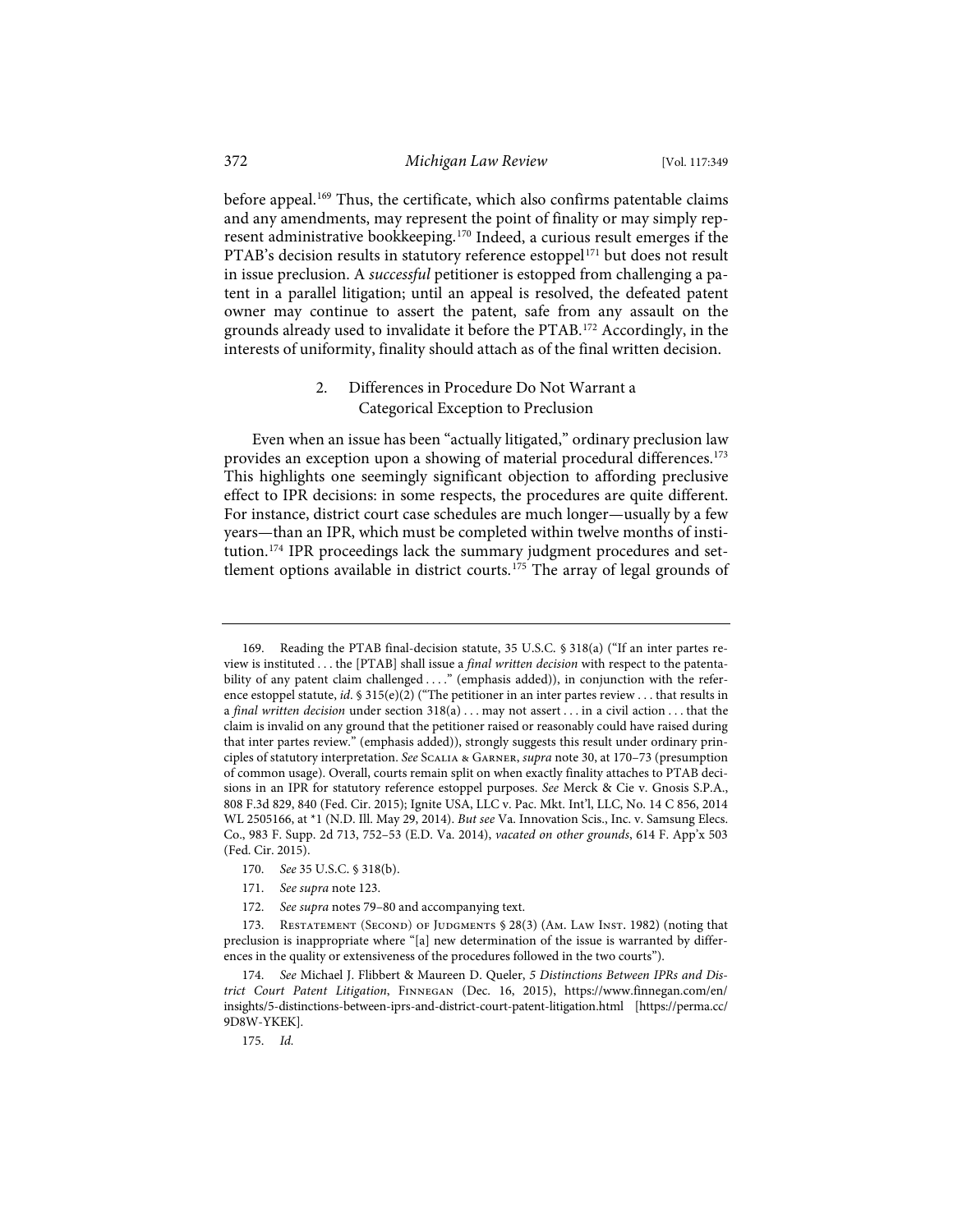patent validity that may be raised are much fewer.<sup>176</sup> The scope of discovery is much narrower in an IPR, but only in an IPR may a patent owner move to amend claims.177 And while district courts use live testimony, the PTAB prefers written declarations with cross-examination of deponents.<sup>178</sup>

These procedural differences matter less when it comes to claim construction. Restricted discovery and absence of live testimony have little relevance. Under patent law doctrine, a standard evidentiary hierarchy is followed, with the most important evidence being the patent's specification and plain meanings of a claim term—both available in an IPR.179 Additionally, burden-of-proof differences are irrelevant to claim construction, which is a question primarily of law, albeit based on underlying factual determinations.180 Overall, these differences echo those raised (and rejected as insufficient) in *B & B Hardware*. 181

Even where IPR procedure differs, mere difference does not defeat preclusion unless there is a categorical "reason to doubt the quality, extensiveness, or fairness" of the proceeding.182 The Court has offered little guidance on what such a categorical reason might be, but it has indicated that in such a case the burden of persuasion rests with a party claiming unfairness.<sup>183</sup>

Importantly, the USPTO has generally adopted the Federal Rules of Evidence for IPRs.184 The Federal Circuit has also generally found procedural

180. *E.g.*, Teva Pharms. USA, Inc. v. Sandoz, Inc., 135 S. Ct. 831, 838 (2015); AK Steel Corp. v. Sollac & Ugine, 234 F. Supp. 2d 711, 718 n.6 (S.D. Ohio 2002) (noting that as a question of law, evidentiary burdens generally do not apply to claim construction).

181. *Cf.* B & B Hardware, Inc. v. Hargis Indus., Inc., 135 S. Ct. 1293, 1309 (2015) ("No one disputes that the TTAB and district courts use different procedures. Most notably, district courts feature live witnesses. Procedural differences, by themselves, however, do not defeat issue preclusion. Equity courts used different procedures than did law courts, but that did not bar issue preclusion.").

182. *Id.* at 1309 (quoting Montana v. United States, 440 U.S. 147, 164 n.11 (1979)); *see also id.* ("Rather than focusing on whether procedural differences exist—they often will—the correct inquiry is whether the procedures used in the first proceeding were fundamentally poor, cursory, or unfair.").

183. *Id.*

184. 37 C.F.R. § 42.62(a) (2017) (adopting Federal Rules of Evidence as default for PTAB proceedings); *cf. B & B Hardware*, 135 S. Ct. at 1300 (noting that TTAB procedures "are largely governed by the Federal Rules of Civil Procedure and Evidence").

<sup>176.</sup> *Id.* For example, district court issues include infringement, various affirmative defenses, and any ground of invalidity, whereas IPRs are limited to unpatentability on the grounds of novelty or obviousness.

<sup>177.</sup> *Id.*

<sup>178.</sup> *Id.*

<sup>179.</sup> *See generally* Phillips v. AWH Corp., 415 F.3d 1303, 1311–19 (Fed. Cir. 2005) (en banc) (detailing evidentiary hierarchy); *see also id.* at 1315 ("[T]he specification is always highly relevant to the claim construction analysis. Usually, it is dispositive; it is the single best guide to the meaning of a disputed term." (cleaned up)).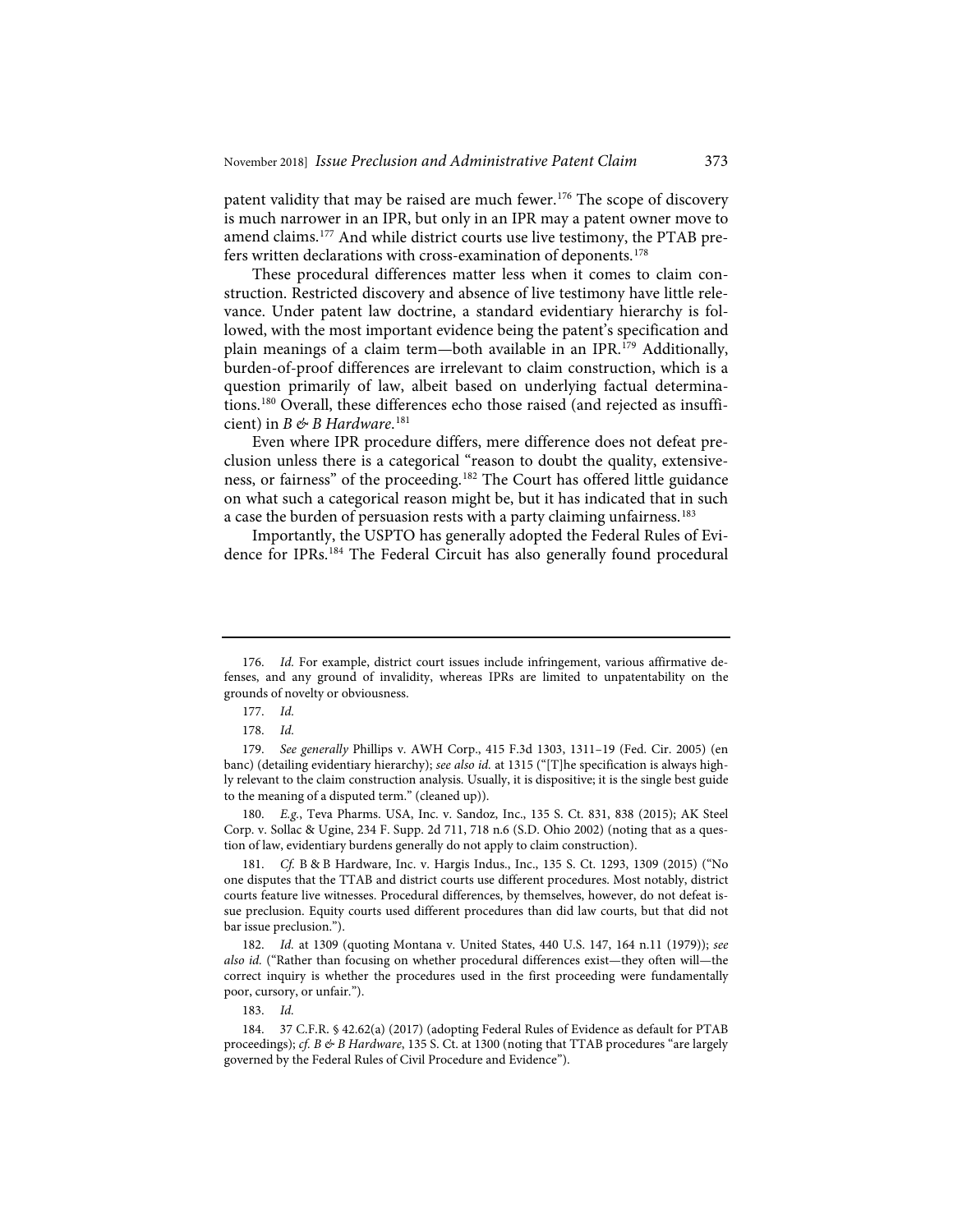sufficiency at the PTAB,<sup>185</sup> and the Supreme Court has endorsed the fairness of using different legal standards in IPR than in a district court.186 Further, the PTAB is governed by the provisions of the Administrative Procedure Act meant to ensure procedural fairness.<sup>187</sup>

Granted, some do doubt the procedural fairness of the PTAB sometimes colorfully.<sup>188</sup> But if procedures for claim construction at IPR are *categorically* unfair, this raises bigger concerns about the constitutionality of IPR in general.189 Conversely, if the procedure at the PTAB is sufficiently fair for patent cancellation, it should seemingly be enough for preclusion regarding claim scope. Additionally, if in individual cases the PTAB procedure is inadequate, the ordinary law of issue preclusion "already accounts for those 'rare' cases where a 'compelling showing of unfairness' can be made"—an equitable safety valve.<sup>190</sup>

#### 3. Identity of the Issues: A Stumbling Block?

Perhaps the biggest concern in application of preclusion is the identity of the issues. If the issues are not actually the same, preclusion does not apply.191 Formally, the PTAB and district courts apply two different legal standards in claim construction. The PTAB uses the "broadest reasonable

<sup>185.</sup> *See, e.g.*, Belden Inc. v. Berk-Tek LLC, 805 F.3d 1064, 1080 (Fed. Cir. 2015) ("[T]he rules and practices of the Board generally protect against loss of patent rights without the required notice and opportunity to respond.").

<sup>186.</sup> Cuozzo Speed Techs., LLC v. Lee, 136 S. Ct. 2131, 2145 (2016).

<sup>187.</sup> *See, e.g.*, *Belden*, 805 F.3d at 1080 (characterizing inter partes review as formal adjudication subject to the APA); 5 U.S.C. § 554 (2012) (formal adjudications); Rapp v. U.S. Dep't of the Treasury, 52 F.3d 1510, 1519 (10th Cir. 1995) ("Section 554 of the APA requires procedural fairness in the administrative process."); United States v. Meyer, 808 F.2d 912, 919 (1st Cir. 1987) (characterizing APA's adjudicatory rules as "designed to ensure procedural fairness").

<sup>188.</sup> *See, e.g.*, Gene Quinn, *The Only Solution for the Transgressions of the PTAB Is to Disband This Runaway Tribunal*, IPWatchdog (Sept. 11, 2017), http://www.ipwatchdog.com/ 2017/09/11/solution-ptab-disband-runaway-tribunal/ [https://perma.cc/6562-P3AR] (questioning procedural sufficiency of the PTAB and opining that "the PTAB is a kangaroo court . . . that you might expect in a third world nation suffering from a complete collapse of the judiciary").

<sup>189.</sup> However, the constitutionality of IPR was recently upheld by the Supreme Court as not contrary to Article III. Oil States Energy Servs., LLC v. Greene's Energy Grp., LLC, 138 S. Ct. 1365 (2018). Only two justices—Justice Gorsuch and Chief Justice Roberts—dissented, lamenting the majority's opinion as "a retreat from Article III's guarantees." Id. at 1386 (Gorsuch, J., dissenting).

<sup>190.</sup> B & B Hardware, Inc. v. Hargis Indus., Inc., 135 S. Ct. 1293, 1309 (2015) (quoting RESTATEMENT (SECOND) OF JUDGMENTS § 28, cmt. g & j (Am. LAW INST. 1982)).

<sup>191.</sup> This is often treated as an independent enumerated element of issue preclusion. *See supra* note 106.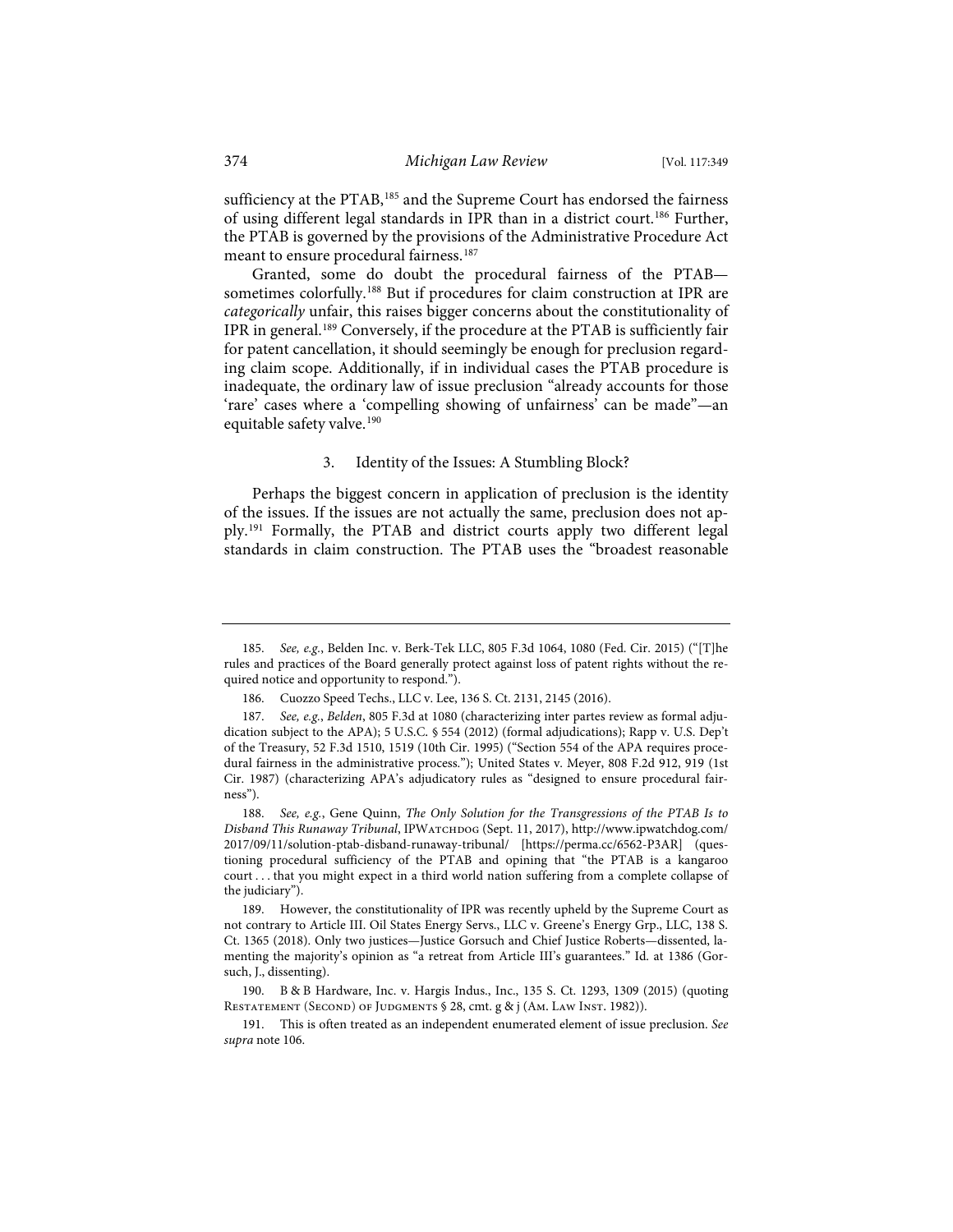interpretation,"192 whereas district courts use the narrower *Phillips* standard, which inquires of a word's meaning "to a person of ordinary skill in the art."193

Given their similarity in both theory and practice, the two standards seem, at first, essentially the same. The *Phillips* standard prioritizes giving words their "ordinary and customary meaning . . . to a person of ordinary skill in the art" informed by the "context of the entire patent, including the specification."194 Likewise, the broadest reasonable interpretation (BRI) seeks "the broadest reasonable meaning of the words in their ordinary usage as they would be understood by one of ordinary skill in the art, taking into account whatever enlightenment by way of definitions or otherwise that may be afforded by the written description contained in the applicant's specification."195 In implementing *Phillips*, courts turn to "the words of the claims themselves, the remainder of the specification, the prosecution history, and extrinsic evidence concerning relevant scientific principles, the meaning of technical terms, and the state of the art."196 But the specification and words of the claims themselves are usually dispositive.197 Indeed, the main considerations of the *Phillips* standard—consistency with the specification, the perspective of one of ordinary skill, and preference for plain meaning—are also integral to the BRI.198

What, then, *is* the difference? Essentially, a district court seems to read a patent in the way it thinks a skilled practitioner probably would (perhaps the "most likely" reasonable interpretation), whereas the PTAB seems to read a patent in the most expansive way a skilled practitioner might (the "broadest" reasonable interpretation). <sup>199</sup> Practical differences do occur.<sup>200</sup> For example, "computer display window" was construed more broadly in an IPR (the por-

<sup>192.</sup> Cuozzo Speed Techs., LLC v. Lee, 136 S. Ct. 2131, 2139 (2016); 37 C.F.R. § 42.100(b) (2017) (requiring that a patent claim "shall be given its broadest reasonable construction in light of the specification of the patent in which it appears").

<sup>193.</sup> Phillips v. AWH Corp., 415 F.3d 1303, 1313 (Fed. Cir. 2005) (en banc).

<sup>194.</sup> *Id.*

<sup>195.</sup> *In re* Morris, 127 F.3d 1048, 1054 (Fed. Cir. 1997); *see also In re* Smith Int'l, Inc., 871 F.3d 1375, 1382–83 (Fed. Cir. 2017).

<sup>196.</sup> *Phillips*, 415 F.3d at 1314.

<sup>197.</sup> *See supra* note 179.

<sup>198.</sup> *See* Laura E. Dolbow, Note, *A Distinction Without a Difference: Convergence in Claim Construction Standards*, 70 VAND. L. Rev. 1071, 1097-98 (2017) ("[G]iven the similarity of the guiding principles, interpreters apply many of the same interpretation rules to construe claims under both the *Phillips* and BRI standards. Some specific interpretation rules common to both . . . are used with particular frequency.").

<sup>199.</sup> But the theoretical differences in the standards are vague at best. *See id.* at 1083–84.

<sup>200.</sup> *But see id.* at 1089, 1100–03 (suggesting that differences arise from "inherent ambiguities in interpretation or litigant behavior rather than a difference between the legal standards").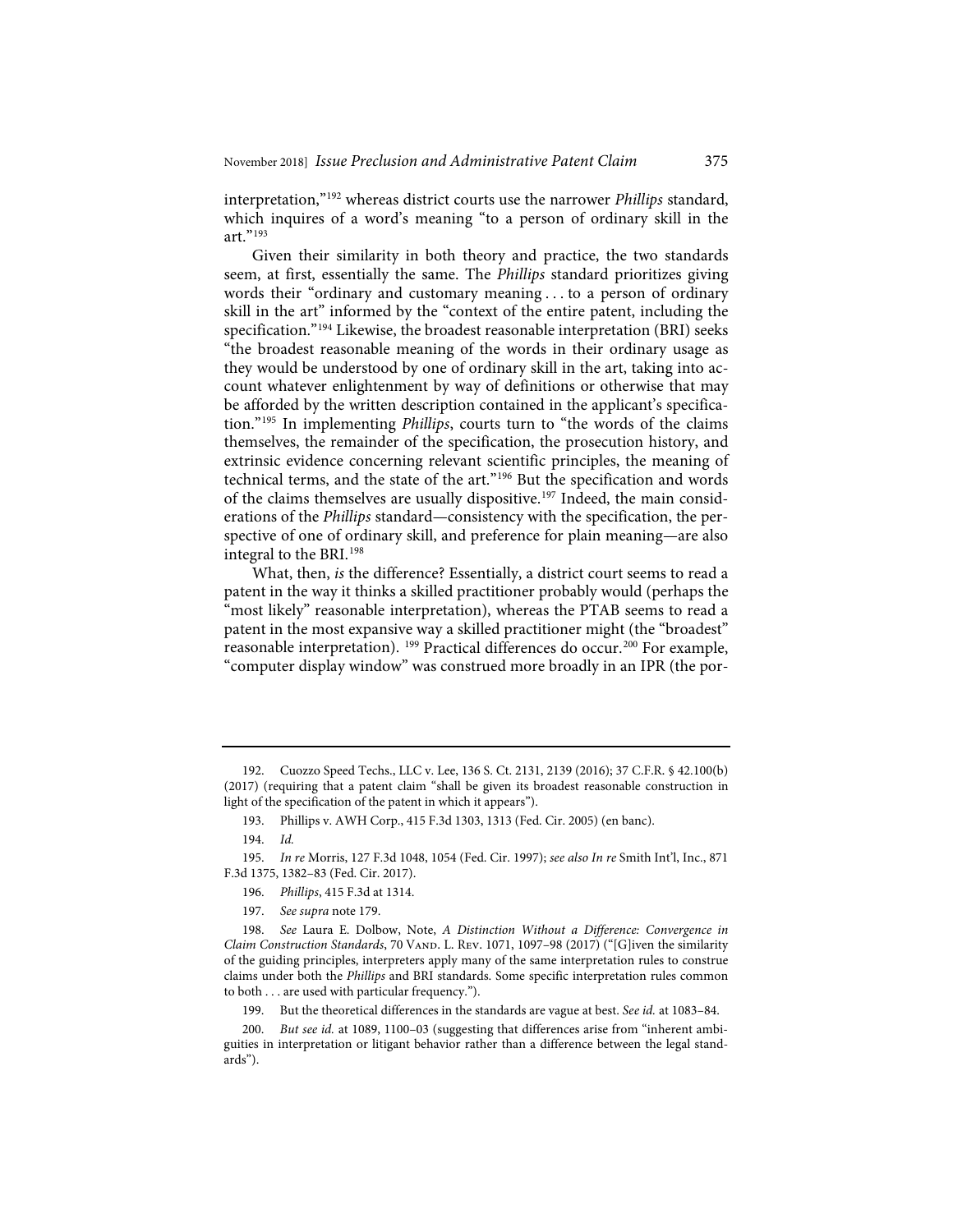tion of a display screen in which a set of information is displayed) than in a prior district court action (also requiring a graphical user interface).<sup>201</sup>

As a matter of law, the PTAB's BRI may be the same as the *Phillips* construction or may be broader; it may not be narrower.<sup>202</sup> Thus, the two are subject to a one-directional legal relationship, but they may also come out the same way in a particular instance.<sup>203</sup> Both require consistency with the patent specification,<sup>204</sup> and the Federal Circuit has clarified that the PTAB is not to adopt the "broadest *possible* interpretation."205

Moreover, *B & B Hardware* implies that sufficient identity of the issues may exist when two purportedly different legal standards formally rooted in different texts are nonetheless "in essence" the same standard.<sup>206</sup> For example, in *B & B Hardware*, although district court and TTAB standards typically examined different breadth of a mark's usage,<sup>207</sup> this question of narrow or broad usage was not present in the case at hand because the TTAB *had* con-

204. *Compare In re* Smith Int'l, Inc., 871 F.3d 1375, 1382–83 (Fed. Cir. 2017) (clarifying that the BRI "is an interpretation that corresponds with what and how the inventor describes his invention in the specification, *i.e.*, an interpretation that is 'consistent with the specification.' " (quoting *In re* Morris, 127 F.3d 1048, 1054 (Fed. Cir. 1997))), *with* Phillips v. AWH Corp., 415 F.3d 1303, 1313 (Fed. Cir. 2005) (en banc) ("Importantly, the person of ordinary skill in the art is deemed to read the claim term not only in the context of the particular claim in which the disputed term appears, but in the context of the entire patent, including the specification.")

205. *E.g.*, *Smith Int'l*, 871 F.3d at 1383.

207. *See supra* note 109.

<sup>201.</sup> *Compare* Rackspace Hosting, Inc. v. Rotatable Techs. LLC, No. IPR2013-00248, 2014 WL 4732552, at \*4–6 (P.T.A.B. Sept. 19, 2014), *with* Rotatable Techs. LLC v. Nokia, No. 2:12-CV-265-JRG, 2013 WL 3992930, at \*9 (E.D. Tex. Aug. 2, 2013).

<sup>202.</sup> Facebook, Inc. v. Pragmatus AV, LLC, 582 F. App'x 864, 869 (Fed. Cir. 2014) ("The broadest reasonable interpretation of a claim term may be the same as or broader than the construction of a term under the *Phillips* standard. But it cannot be narrower.").

<sup>203.</sup> *E.g.*, Dolbow, *supra* note 198 (arguing based on empirical evidence that the different claim construction standards have "largely converged in practice"); *see also* Timothy R. Holbrook, *The Patent Trial and Appeal Board's Evolving Impact on Claim Construction*, 24 Tex. Intell. Prop. L.J. 301, 330–31 (2016). Dolbow developed a database of IPR final written decisions and showed that in practice, "the BRI operates in a circular manner, largely citing legal authority that originates from the *Phillips* regime." Dolbow, *supra* note 198, at 1084.

<sup>206.</sup> B & B Hardware, Inc. v. Hargis Indus., Inc., 135 S. Ct. 1293, 1306–07 (2015) ("For one thing, the factors are not fundamentally different, and '[m]inor variations in the application of what is in essence the same legal standard do not defeat preclusion.'" (alteration in original) (quoting Smith v. Bayer Corp., 564 U.S. 299, 312 n.9 (2011))). The comments to the Restatement also suggest that identity-of-issue requirements are not strict and formalistic. *See* Restatement (Second) of Judgments § 27, cmt. c (Am. Law Inst. 1982) ("When there is a lack of total identity between the particular matter presented . . . there are several factors that should be considered . . . for example: Is there a substantial overlap between the evidence or argument . . . ? Does the new evidence or argument involve . . . the same rule of law . . . ? . . . How closely related are the claims involved . . . ?").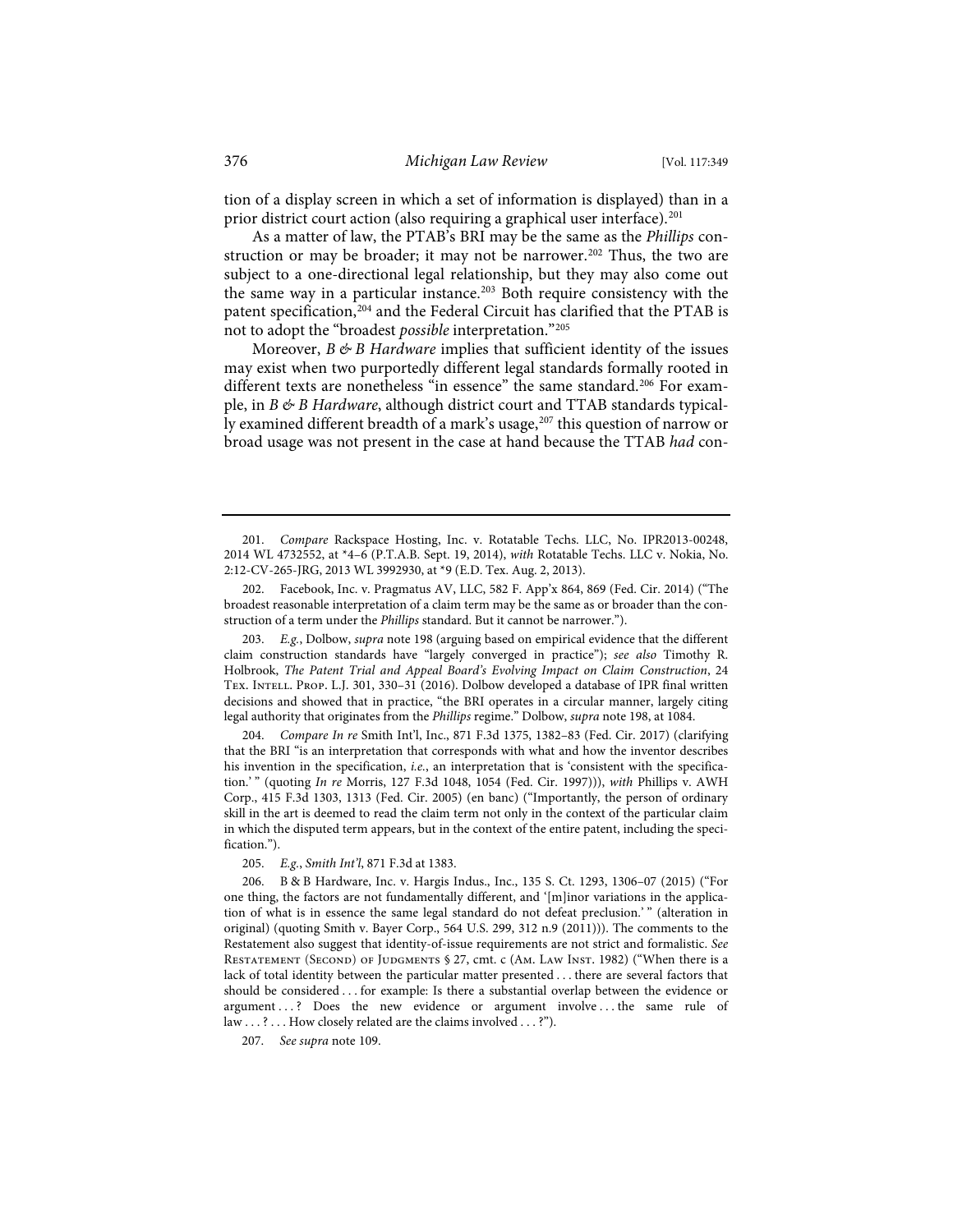sidered the mark's actual use.<sup>208</sup> There, the Court concluded that for identical uses, the question was essentially the same between the TTAB and a district court.<sup>209</sup> So differing breadth was arguably absent. This is not necessarily so between the PTAB and district courts. In addition to different nomenclature and definitions, varying policy goals underlie the two. The district court standard seeks to divine the construction that is most correct in light of the inventor's intent, motivated by the public notice function of patents, uniformity, and judicial efficiency.210 In contrast, the BRI seeks to divine the reasonable outer bounds of a claim's scope.211 And where the BRI is usually prospectively employed before a patent issues, district courts operate retrospectively under a presumption of patent validity.212

Thus, the difference between the BRI and *Phillips* standards may seem to be a nuance, but it is real. Consequently, if issue preclusion is to be applied to IPR claim construction decisions, a solution is needed which reconciles the two standards.

## IV. The "Broadest Reasonable Interpretation" as a Preclusive Outer Bound on District Court Claim Construction

Can a theory of issue preclusion for claim construction be maintained in the face of the tension between the BRI and *Phillips* standards? This Part asserts that the "ordinary elements" of issue preclusion would be satisfied by treating the PTAB's broadest reasonable interpretation (BRI) of a patent claim term as a preclusive outer bound in subsequent district court claim construction. Section IV.A considers whether wholesale issue preclusion as to claim meaning is appropriate given the substantively similar practical outcomes under both the BRI and *Phillips* standards. Section IV.B proposes an alternative outer-bounds preclusion theory that satisfies both the policy considerations underlying claim construction as well as the principles of issue preclusion.

#### A*. Wholesale Issue Preclusion as to Claim Construction is Inappropriate*

Issue preclusion could apply to the entire *content* of a claim's construction, rather than simply the outer bounds. The doctrinal and pragmatic similarity of claim constructions under the BRI and district court standards suggest this might be appropriate.<sup>213</sup> It is tempting to rely on this similarity and to treat claim construction under the BRI and under *Phillips* as the same is-

<sup>208.</sup> *See B & B Hardware*, 135 S. Ct. at 1308 (cautioning against applying issue preclusion where usages not the same).

<sup>209.</sup> *Id.*

<sup>210.</sup> *See* Dolbow, *supra* note 198, at 1081.

<sup>211.</sup> *See id.* at 1081–83.

<sup>212. 35</sup> U.S.C. § 282 (2012) (presumption of validity); *see also* Microsoft Corp. v. i4i Ltd. P'ship, 564 U.S. 91, 102 (2011) (discussing common law origins of presumption).

<sup>213.</sup> *See supra* Section III.B.3.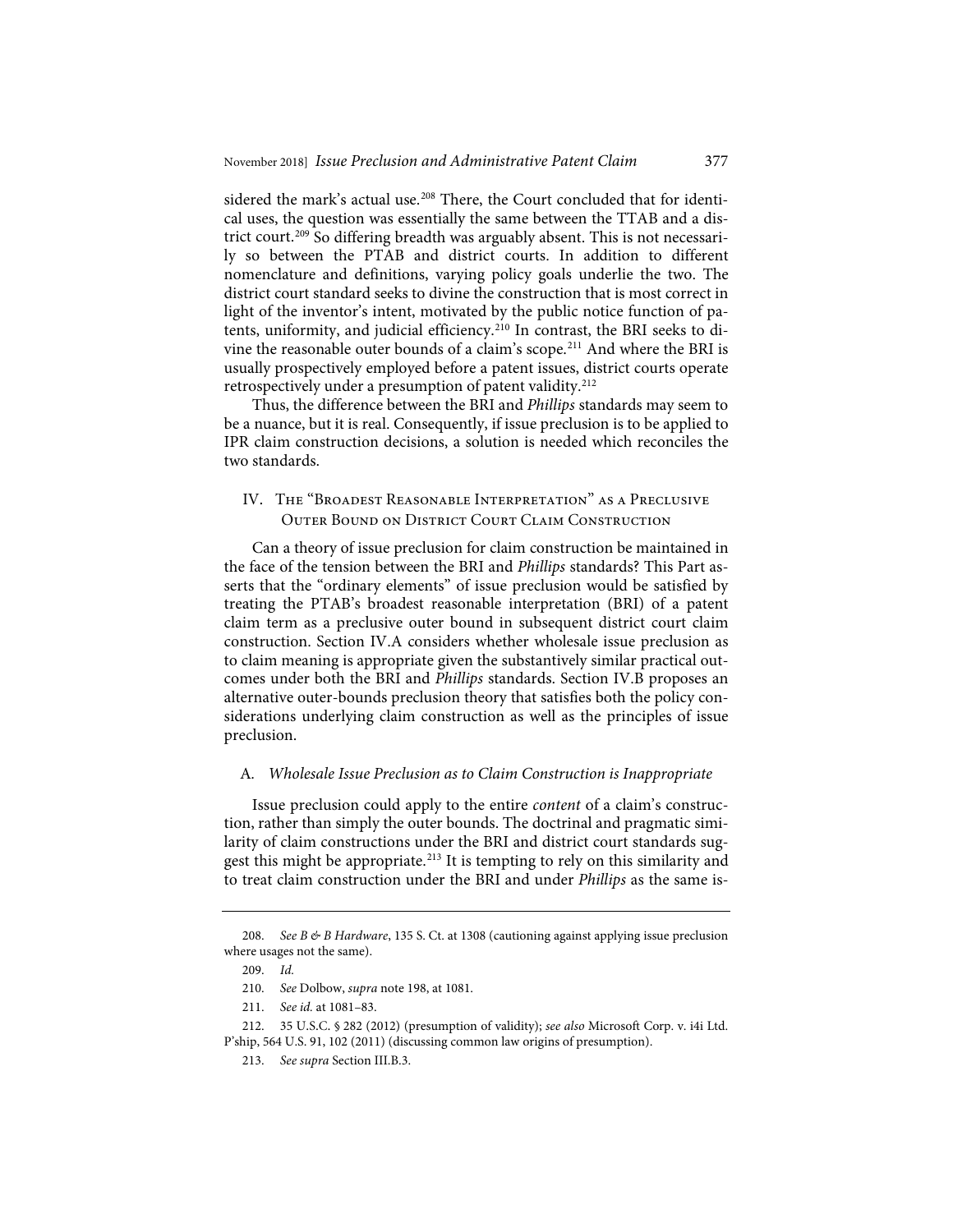sue—after all, the outcome would likely be the same under either in many cases. But ultimately, such wholesale issue preclusion would be inappropriate. The BRI and *Phillips* standard are analytically different and have separate underlying policy goals.

The functionalist test for legal standard equivalence articulated in  $B \not\in B$ *Hardware* suggests that the two claim construction standards might be the same issue for preclusion purposes. Indeed, issue preclusion in the PTAB– district court context arguably might make more sense than in the TTAB– district court context, yet the Supreme Court endorsed the latter in  $B \not\in B$ *Hardware*. <sup>214</sup> There, two different multifactor tests for likelihood of confusion between trademarks were at issue. But Robert Bone and Barton Beebe, among others, have argued that the differences in likelihood-of-confusion standards among circuit courts are in fact *not* the same and produce "inconsistent formulation[s] and application."215 Nonetheless, the Court found that "in essence" the same issue was being determined by the two tests at issue in *B* & *B Hardware*—whether two marks are likely to be confused.<sup>216</sup> One could also argue that the PTAB and a district court are seeking "in essence" to determine the same issue—what a patent claim term means—and are doing so largely using the same evidence with the same substantive results.<sup>217</sup>

This, however, would run contrary to the Supreme Court's jurisprudence on the doctrinal basis of the BRI and *Phillips* standards themselves, as conveyed in *Cuozzo Speed Technologies, LLC v. Lee*. <sup>218</sup> There, the Court considered whether the Patent Office could promulgate regulations requiring the PTAB to use the BRI standard, as opposed to *Phillips*, in IPR proceedings.219 In holding such regulations to be proper, the court implicitly recognized that the standards were doctrinally distinct. It noted that "inconsistent results" might be generated with two different standards in play but that the PTAB's use of the BRI standard "helps to protect the public" by encouraging patents to be drafted narrowly.<sup>220</sup>

This doctrinal difference parallels the policy differences that underscore each standard.<sup>221</sup> The BRI is concerned with encouraging narrow patent

- 219. *Cuozzo Speed Techs.*, 136 S. Ct. at 2142–46.
- 220. *Id.* at 2144–46.
- 221. *See supra* notes 210–212 and accompanying text.

<sup>214.</sup> *See supra* Part II.

<sup>215.</sup> Robert G. Bone, *Taking the Confusion Out of "Likelihood of Confusion": Toward a More Sensible Approach to Trademark Infringement*, 106 Nw. U. L. Rev. 1307, 1308–09 (2012) (noting likelihood of confusion tests); *accord* Barton Beebe, *An Empirical Study of the Multifactor Tests for Trademark Infringement*, 94 Calif. L. Rev. 1581, 1582, 1591 (2006).

<sup>216.</sup> B & B Hardware, Inc. v. Hargis Indus., Inc., 135 S. Ct. 1293, 1306–07 (2015).

<sup>217.</sup> *See supra* Section III.B.3.

<sup>218. 136</sup> S. Ct. 2131 (2016).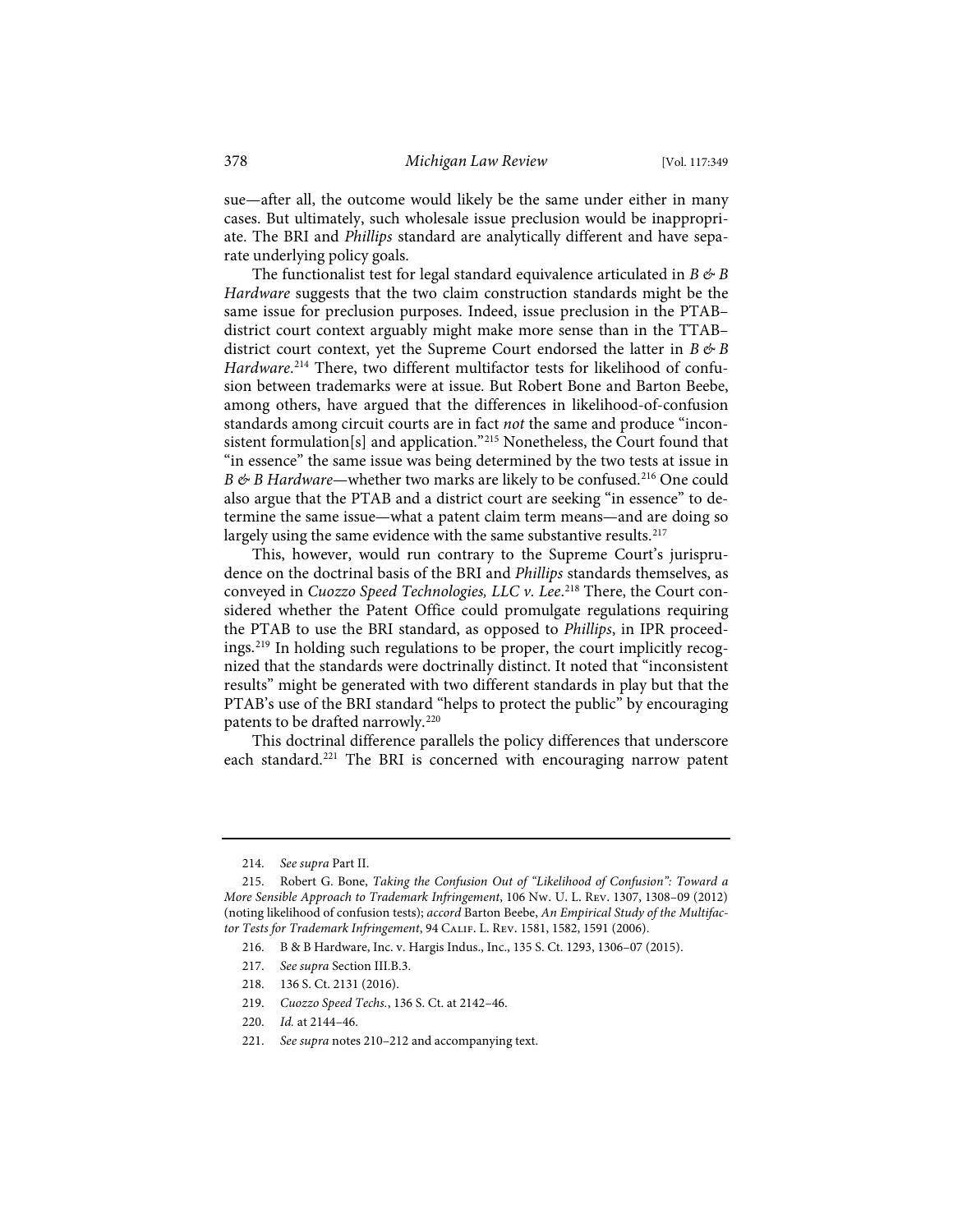drafting by broadly interpreting claims when ambiguities are present.<sup>222</sup> This standard, adopted not only by the PTAB in IPR but also by the Patent Office in both examination and reexamination, is primarily aimed at avoiding the anticompetitive effects of issuing patents with overbroad protection.<sup>223</sup> In contrast, the *Phillips* standard has the technological practitioner in mind, directing the court to resolve ambiguities as they would be resolved by a person of ordinary skill in the art.<sup>224</sup> The BRI standard thus applies to the patent in isolation; the *Phillips* standard occurs foremost in the context of the patent where a potentially infringing technology is also in question.

Nor are the equitable safety valves of issue preclusion law sufficient to endorse wholesale issue preclusion. These safety valves are largely based on questions of adequate *procedure*. <sup>225</sup> Indeed, application of issue preclusion rules presupposes substantive identity of issues.<sup>226</sup> But differences in application of the *Phillips* and BRI constructions, when they exist, are based on questions of *substance*—that is, the possible difference between a claim's interpretive outer bounds and its operative meaning. Where these standards diverge, they do not diverge for procedural reasons.

Thus, while it is tempting to endorse wholesale preclusion, the standards' differing policy justifications render this inappropriate. Deference might instead be fitting.<sup>227</sup> Some district courts do treat PTAB claim constructions this way, affording them "reasoned deference" and requiring justification to depart from the PTAB construction.<sup>228</sup> But wholesale preclusion is not suitable while the PTAB and district courts use formally different standards.<sup>229</sup>

226. *See id.* § 27.

229. Note that as of the time of this writing, the PTO has—in the wake of *Oil States* issued a notice of proposed rulemaking seeking to unify the PTAB's claim construction with the *Phillips* standard. *See* Changes to the Claim Construction Standard for Interpreting Claims in Trial Proceedings Before the Patent Trial and Appeal Board, 83 Fed. Reg. 21,221 (proposed May 9, 2018). Promulgation of this regulation *would* make wholesale issue preclusion palata-

<sup>222.</sup> *Cuozzo Speed Techs.*, 136 S. Ct. at 2144–45 ("Because an examiner's (or reexaminer's) use of the broadest reasonable construction standard increases the possibility that the examiner will find the claim too broad (and deny it), use of that standard encourages the applicant to draft narrowly.").

<sup>223.</sup> *See* Dolbow, *supra* note 198, at 1082–83.

<sup>224.</sup> *See id.* at 1080.

<sup>225.</sup> *See* Restatement (Second) of Judgments § 28 (Am. Law Inst. 1982) (enumerating exceptions to issue preclusion, including unavailability of review, differences in quality and extensiveness of procedures, differences in burden of persuasion).

<sup>227.</sup> A more nuanced discussion of deference in the framework of administrative proceedings in general, and claim construction in particular, is beyond the scope of this Note. *See generally* Gavin P.W. Murphy, Note, *Revising* Markman*: A Procedural Reform to Patent Litigation*, 95 Tex. L. Rev. 1425, 1431–35 (2017) (discussing potential legal reforms to bolster court deference to the USPTO as a matter of administrative law).

<sup>228.</sup> *See, e.g.*, Contentguard Holdings, Inc. v. Amazon.com, Inc., Nos. 2:13-CV-1112- JRG, 2:14-CV-61-JRG, 2015 WL 8073722, at \*11 (E.D. Tex. Dec. 4, 2015).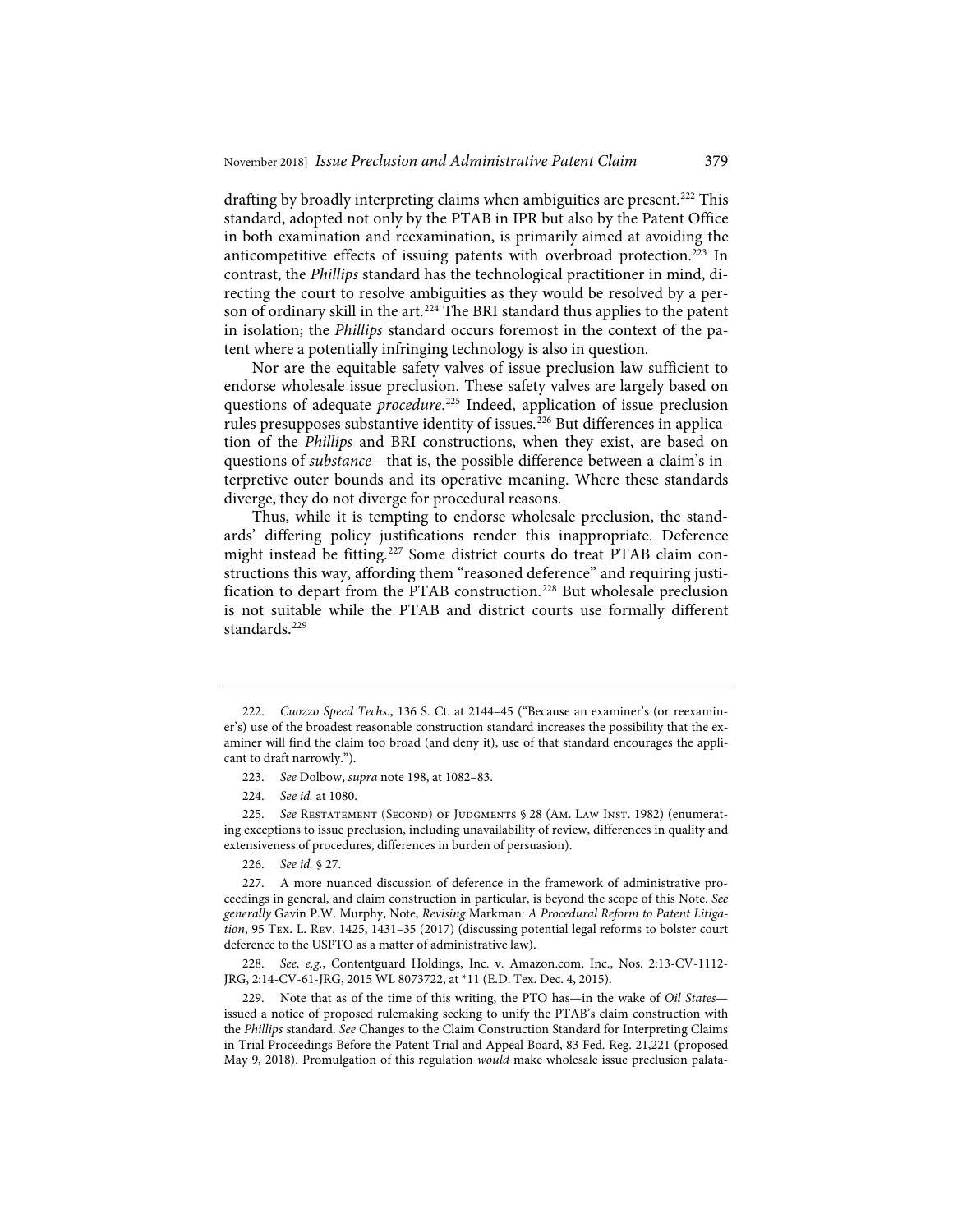## B*. An Outer-Bounds Preclusion Theory: Embracing the Differences Between the BRI and* Phillips *Standards*

The prescribed legal relationship between the BRI and *Phillips* standards enables the adoption of an issue preclusion theory wherein the BRI is preclusive as an *outer bound* of a claim's meaning in a later *Phillips*-governed proceeding—here deemed "outer-bounds preclusion." Outer-bounds preclusion openly treats the BRI and the *Phillips* construction as two different issues.

As emphasized in the case law, there is a prescribed relationship between the BRI and the district court standard.230 The BRI may be broader than the district court construction.<sup>231</sup> The BRI may be equivalent to the district court construction.232 But the BRI may not be narrower than the district court construction.233 Thus, because the district court standard may not be broader than the BRI, it follows that the BRI should at least be preclusive as an "outer bound" of claim construction in a subsequent district court setting. The BRI and the district court claim construction standards can be viewed as two closely related "shells" of scope (e.g., two concentric circles) rather than two distinct and unrelated standards that sometimes overlap (e.g., the two circles making up a Venn diagram).

Under this theory, the PTAB's BRI is preclusive in later litigation as to the *broadest* of all reasonable constructions. The district court then decides whether the *Phillips* construction is, too, the broadest reasonable one or whether a narrower reasonable construction is more appropriate. In other words, the PTAB's determination is preclusive as to the issue of *the BRI*, in which the BRI is a *subsidiary* issue which preclusively determines the outer bounds, as a matter of law, of the separate issue of the *Phillips* construction. This embraces, rather than disguises, the doctrinal differences between the BRI and the *Phillips* standard while also accommodating their doctrinal and pragmatic similarities.

For example, consider the previously discussed claim term "computer display window."234 One question might be whether, in the context of the claimed invention, such a display window needed to include a "graphical user interface"—a narrower patent claim scope than if such a requirement were omitted. Suppose an IPR on the patent came first, and the PTAB found that the broadest reasonable interpretation of the claim term did include this requirement. In a subsequent district court action, the patent owner would

- 232. *See, e.g.*, *Contentguard Holdings*, 2015 WL 8073722, at \*11.
- 233. *Facebook*, 582 F. App'x at 869.
- 234. *See supra* note 201 and accompanying text.

ble. The question of district-court preclusion based on the BRI, however, would likely remain for patents that had undergone an IPR under the old standard.

<sup>230.</sup> Facebook, Inc. v. Pragmatus AV, LLC, 582 F. App'x 864, 869 (Fed. Cir. 2014) ("The broadest reasonable interpretation of a claim term may be the same as or broader than the construction of a term under the *Phillips* standard. But it cannot be narrower.").

<sup>231.</sup> *See supra* note 201 and accompanying text.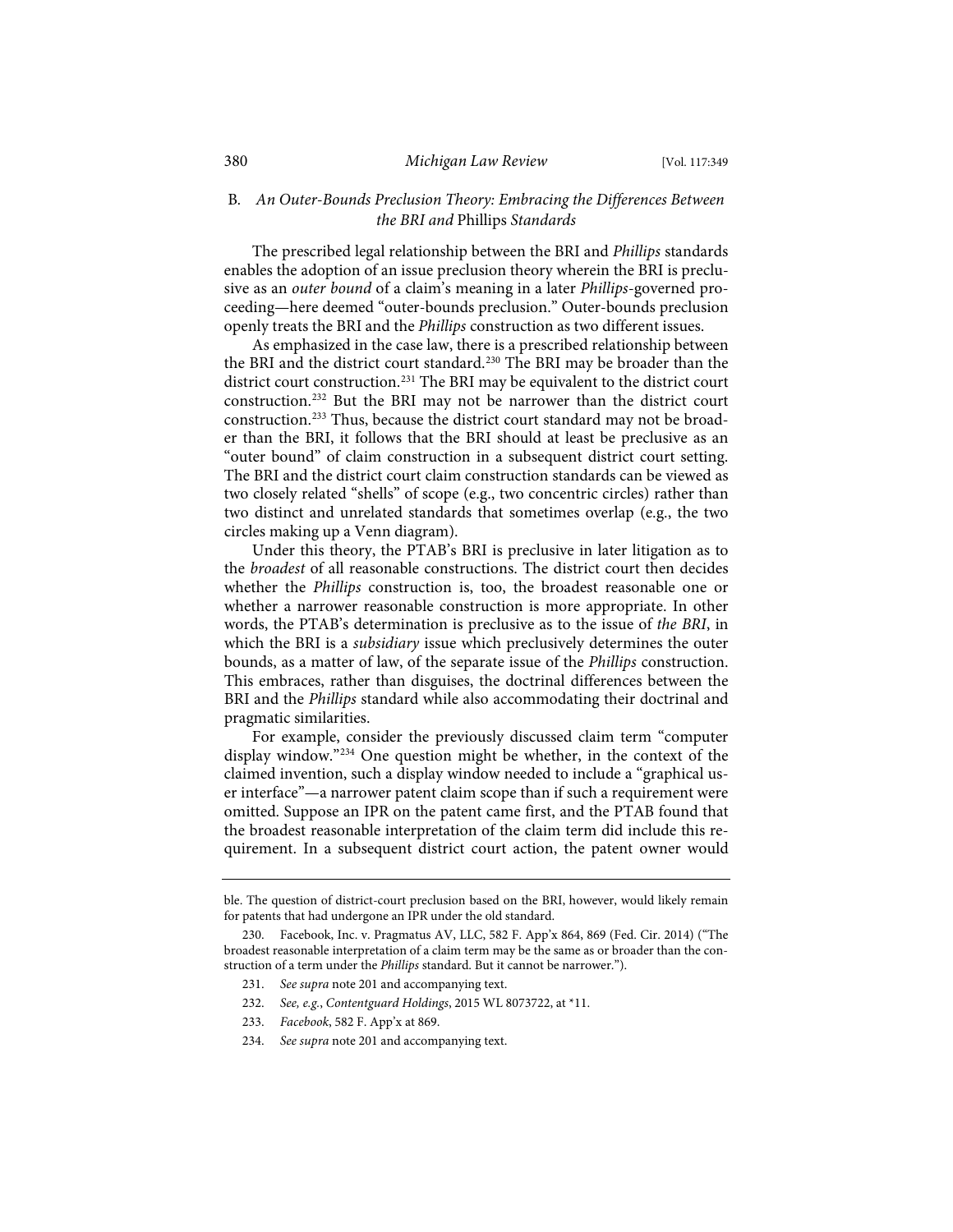then be able to argue for a narrower interpretation (e.g., that the window included a "graphical user interface" *and* a "glass screen") but not a broader one (e.g., that the window did not require a "graphical user interface" at all).

A litigant might object that issue preclusion is inappropriate because the PTAB could get the determination of the BRI wrong, perhaps due to legal error or specific procedural inadequacies. Ordinary preclusion law, however, offers equitable safety valves to account for this possibility.235 A patent owner who felt that the PTAB erred in its BRI but who, having prevailed at the PTAB, was unable to appeal the construction, could point to the unavailability of review or a material procedural difference *in her specific case* as a reason to depart from preclusion.<sup>236</sup> Importing existing issue preclusion case law into the PTAB context—as the Supreme Court did in the TTAB context<sup>237</sup>—also imports these equitable safety valves and accommodates foreseeable objections to preclusion. Additionally, claim construction determinations by the PTAB are reviewable by the Federal Circuit, providing for lelegal review by an Article III court.<sup>238</sup>

Outer-bounds preclusion would further policy aims of claim construction and the patent system in general. In applying the BRI preclusively as an outer bound, a patent owner would be prevented from improperly benefiting from "Schrödinger's patent." A narrow construction in a validity analysis at the PTAB would prevent a broader construction in an infringement analysis in district court, for instance. Preventing such oscillation would vindicate the public notice function of patent law, as well as further the notion that a patent should have as unified a meaning as possible across jurisdictional settings.239 Indeed, *not* applying preclusion in this way could be harmful. If a patent owner were allowed to broaden their patent's coverage beyond the "broadest reasonable" scope, a technological practitioner (i.e., potential infringer) might detrimentally rely on the supposed "broadest reasonable interpretation" of a previous IPR proceeding on that patent.

Thus, the outer-bounds preclusion theory is consistent with the policy concerns at issue. It is aligned with the purpose of the AIA, the policy rationale behind claim construction doctrines, general principles of judicial economy and procedural fairness, and the Supreme Court's seemingly functionalist issue preclusion jurisprudence.

<sup>235.</sup> *E.g.*, Restatement (Second) of Judgments § 28 (Am. Law Inst. 1982).

<sup>236.</sup> *See id.* § 28(1) (providing for exception to issue preclusion where review of first decision unavailable); *id.* § 28(3) (providing for exception to issue preclusion for reasons of procedural inadequacy).

<sup>237.</sup> *See* B & B Hardware, Inc. v. Hargis Indus., Inc., 135 S. Ct. 1293, 1303 (2015).

<sup>238.</sup> *See, e.g.*, ClassCo, Inc. v. Apple, Inc., 838 F.3d 1214, 1223 (Fed. Cir. 2016) (delineating standard of review).

<sup>239.</sup> *See* Lemley & McKenna, *supra* note 7 (examining varying scope of patent rights in various law patent law doctrines (validity, infringement, defenses) and arguing for an integrated doctrine of scope); Lemley, *supra* note 29, at 110 (arguing for a fixed meaning of patent terms over time).